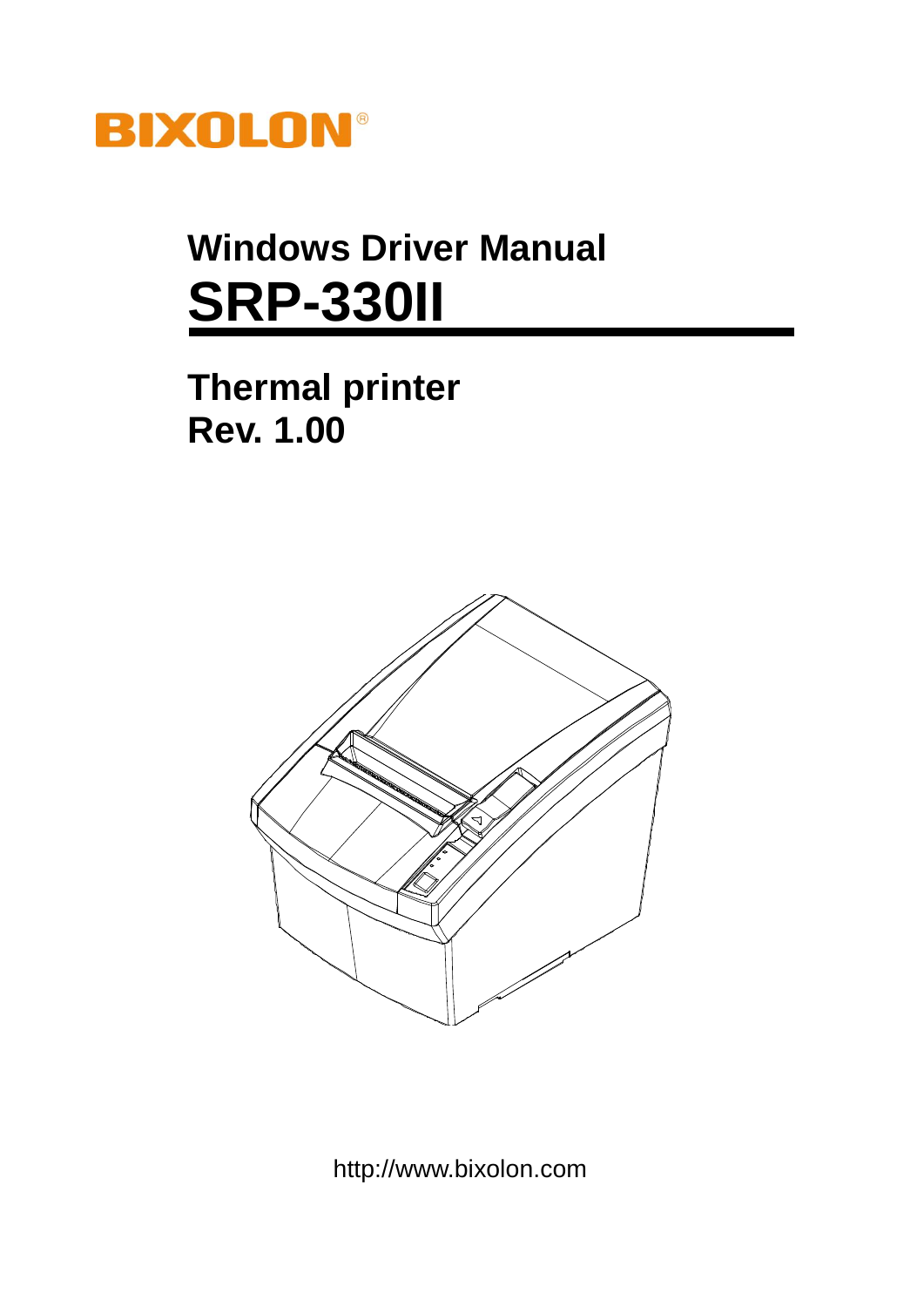## Table of Contents

| 4-2 Installing on Windows VISTA / Server 2008 / 7 / 8 / Server 2012 / 10 12 |  |
|-----------------------------------------------------------------------------|--|
|                                                                             |  |
|                                                                             |  |
|                                                                             |  |
|                                                                             |  |
|                                                                             |  |
|                                                                             |  |
|                                                                             |  |
|                                                                             |  |
|                                                                             |  |
|                                                                             |  |
|                                                                             |  |
|                                                                             |  |
|                                                                             |  |
|                                                                             |  |
|                                                                             |  |
|                                                                             |  |
|                                                                             |  |
|                                                                             |  |
|                                                                             |  |
|                                                                             |  |
|                                                                             |  |
|                                                                             |  |
|                                                                             |  |
|                                                                             |  |
|                                                                             |  |
|                                                                             |  |
|                                                                             |  |
|                                                                             |  |
|                                                                             |  |
|                                                                             |  |
|                                                                             |  |
|                                                                             |  |
|                                                                             |  |
|                                                                             |  |
|                                                                             |  |
|                                                                             |  |
|                                                                             |  |
|                                                                             |  |
|                                                                             |  |
|                                                                             |  |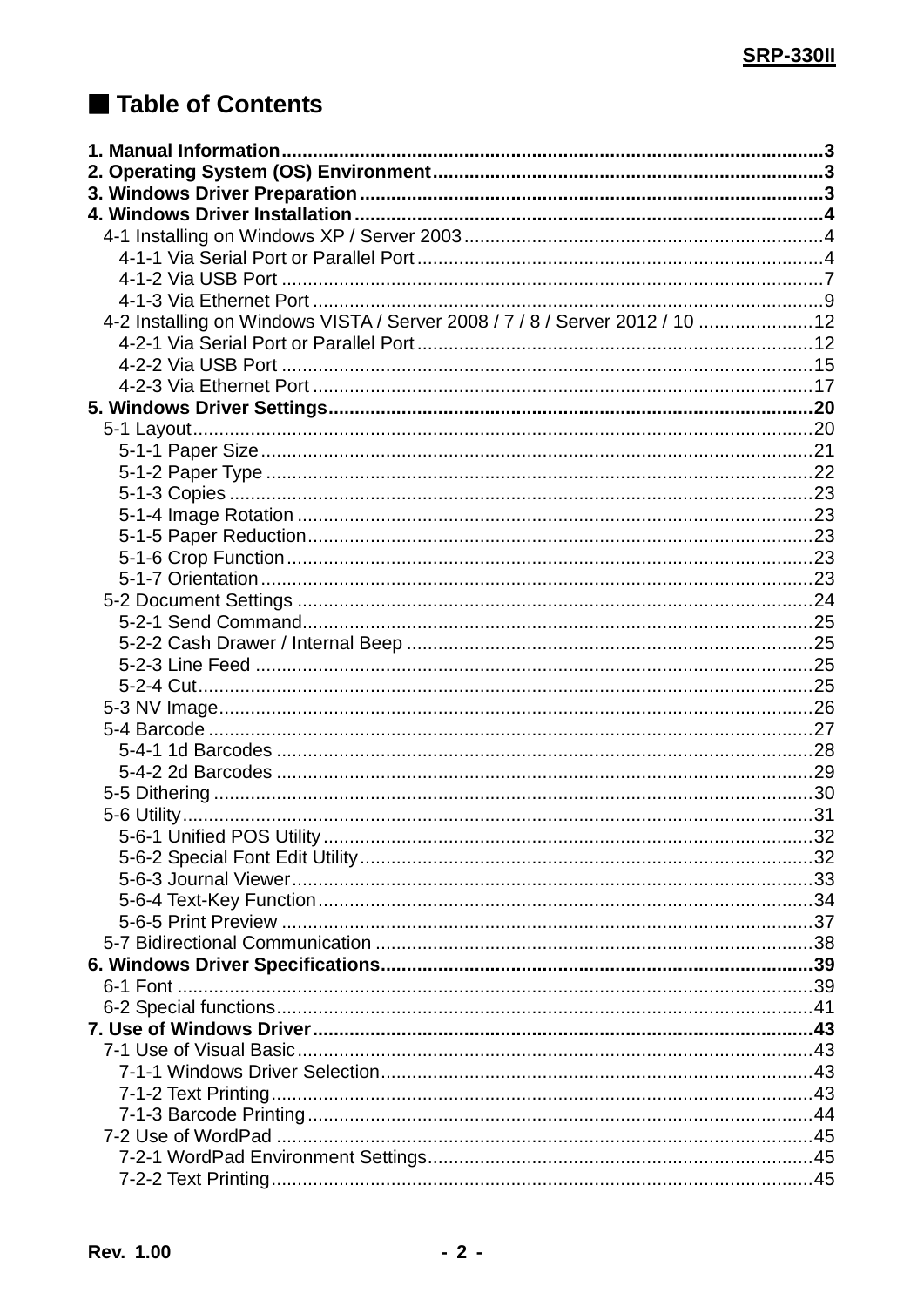## <span id="page-2-0"></span>**1. Manual Information**

This Windows Driver Installation Manual provides information on installation, detailed specifications, and usage of the printer"s Windows Driver according to PC operating system (OS).

We at BIXOLON maintain ongoing efforts to enhance and upgrade the functions and quality of all our products. In following, product specifications and/or user manual content may be changed without prior notice.

## <span id="page-2-1"></span>**2. Operating System (OS) Environment**

The following operating systems are supported for usage.

Microsoft® Windows XP SP3 (32bit) Microsoft® Windows XP SP1 or later (64bit) Microsoft Windows Server 2003 SP1 or later (32bit/64bit) Microsoft Windows VISTA (32bit/64bit) Microsoft Windows Server 2008 (32bit/64bit) Microsoft Windows Server 2008R2 (64bit) Microsoft Windows 7 (32bit/64bit) Microsoft Windows 8 (32bit/64bit) Microsoft Windows Server 2012 (64bit) Microsoft Windows 10 (32bit/64bit)

\* Serial Printer Port and parallel printer port do not work on Windows 10 version 1511 (10.0.10586) specific.

## <span id="page-2-2"></span>**3. Windows Driver Preparation**

The Windows Driver is included in the enclosed CD, and Latest file versions can be downloaded from the BIXOLON website. **[\(www.bixolon.com\)](http://www.bixolon.com/)**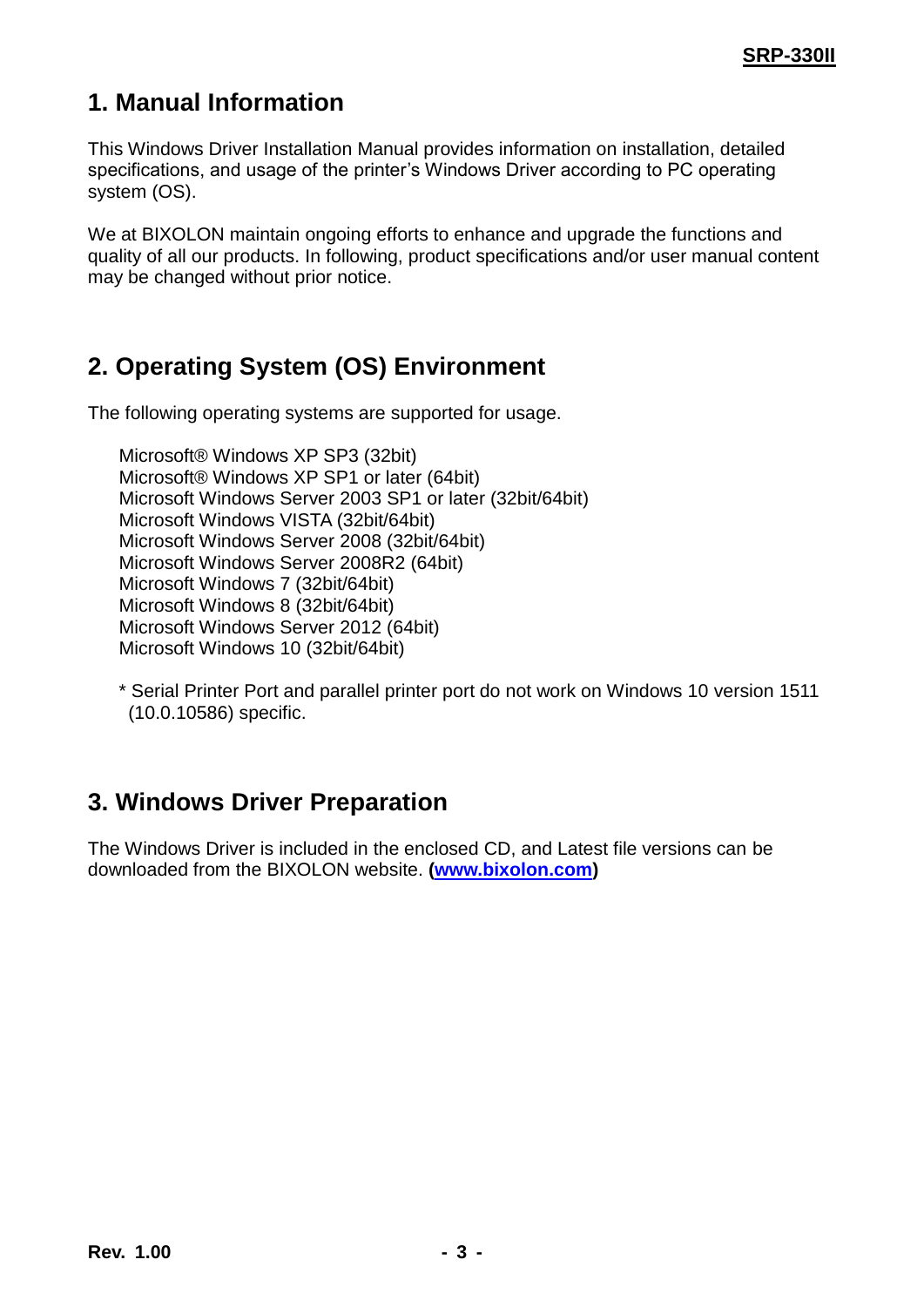### <span id="page-3-0"></span>**4. Windows Driver Installation**

#### <span id="page-3-1"></span>**4-1 Installing on Windows XP / Server 2003**

- <span id="page-3-2"></span>4-1-1 Via Serial Port or Parallel Port
- 1) Double-click the Windows Driver installation file.

#### 2) Click **Next**.

| <b>BIXOLON SRP-330II Windows Driver Installation</b> |                                                                                                                                                                                                  | $\boldsymbol{\times}$ |
|------------------------------------------------------|--------------------------------------------------------------------------------------------------------------------------------------------------------------------------------------------------|-----------------------|
|                                                      |                                                                                                                                                                                                  |                       |
|                                                      | Welcome to the InstallShield Wizard for BIXOLON SRP-330II Windows Driver<br>The InstallShield Wizard will install BIXOLON SRP-330II Windows Driver on your computer. To<br>continue, click Next. |                       |
| <b>InstallShield</b>                                 | Cancel<br>$<$ Back<br>i Next >                                                                                                                                                                   |                       |

3) Select a COM or LPT port to be used, and then click **Next**.

| <b>Port Type</b> |                                                                |                                            |                                       |                                            |                                     |                                     |  |
|------------------|----------------------------------------------------------------|--------------------------------------------|---------------------------------------|--------------------------------------------|-------------------------------------|-------------------------------------|--|
|                  | Serial Port-<br>$\odot$ COM1<br>$O$ COM <sub>2</sub><br>О сомз | $O$ COM4<br>$O$ COM <sub>5</sub><br>О сомб | $O$ COM7<br>$O$ COM8<br>$O$ COM9      | $O$ COM10<br>$O$ COM11<br>$\bigcirc$ COM12 | $O$ COM13<br>$O$ COM14<br>$O$ COM15 | $O$ COM16<br>$O$ COM17<br>$O$ COM18 |  |
|                  | USB Port-<br>$O$ USB                                           |                                            |                                       | Parallel Port<br>O LPT1                    | O LPT <sub>2</sub>                  |                                     |  |
|                  | Ethernet<br>$\bigcirc$ Ethernet                                |                                            |                                       |                                            |                                     |                                     |  |
|                  | IP:<br>Port:                                                   | 192<br>9100                                | 168<br>$\ldots$ $1$<br><b>College</b> |                                            |                                     |                                     |  |
|                  |                                                                |                                            |                                       |                                            |                                     | Next                                |  |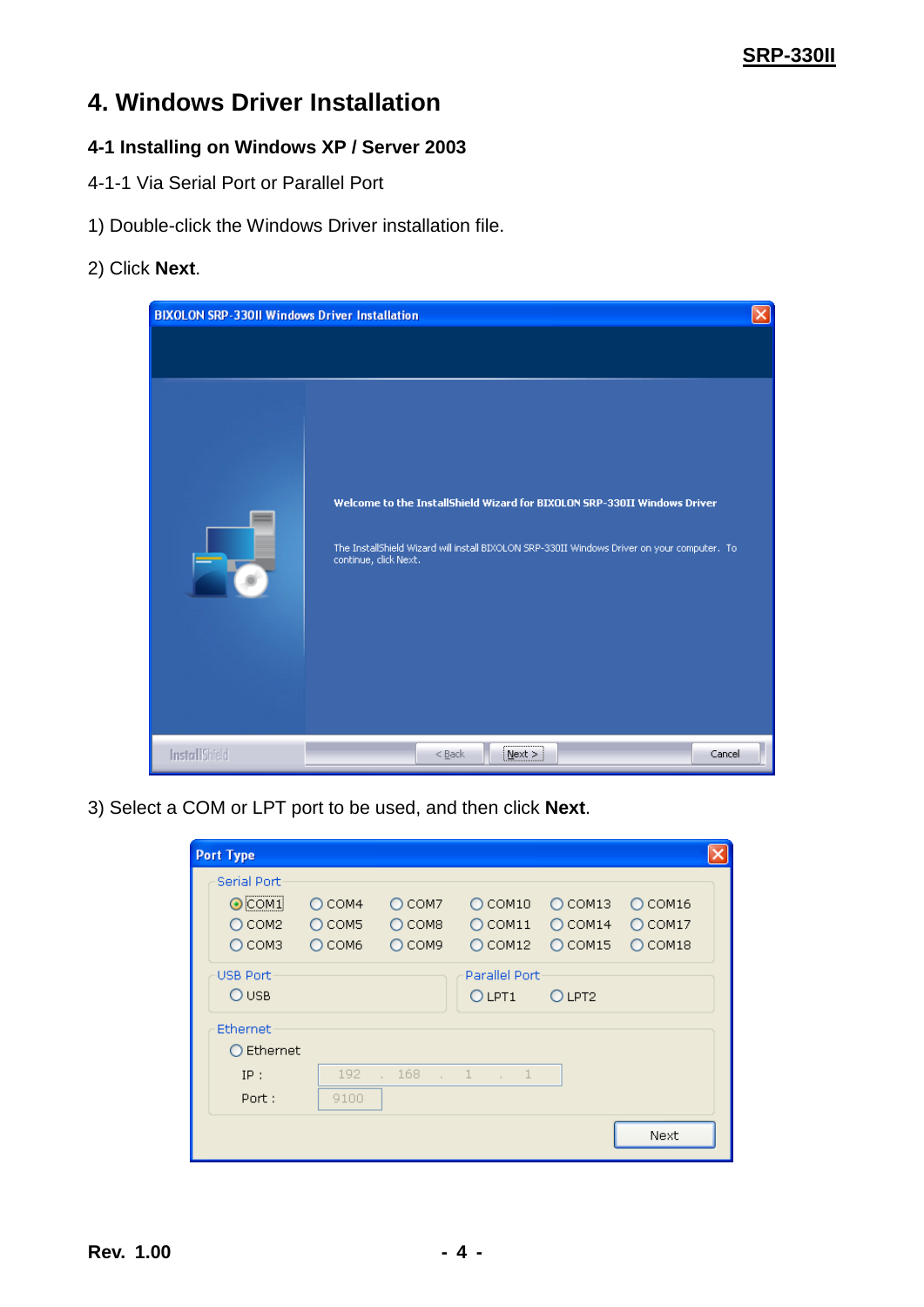4) Click **Yes** to reboot the PC.



- 5) Open the printer properties window in the Windows OS.
	- ※ Control Panel Printers and Faxes.
- 6) In the **Ports** tab, click **Configure Port**.
	- ※ Skip this step if you selected a LPT port.
- 7) Match the communication settings to those of the printer. The communication settings of the printer can be performed by conducting a self-test.
	- ※ Skip this step if you selected a LPT port.

| <b>COM1 Properties</b>  |                        |
|-------------------------|------------------------|
| Port Settings           |                        |
|                         |                        |
| Bits per second: 115200 |                        |
| Data bits:              | 8<br>₩                 |
| Parity:                 | None                   |
| Stop bits:              | 1<br>$\checkmark$      |
| Elow control:           | Hardware<br>◡          |
|                         | Restore Defaults       |
| ΟK                      | Cancel<br><b>Apply</b> |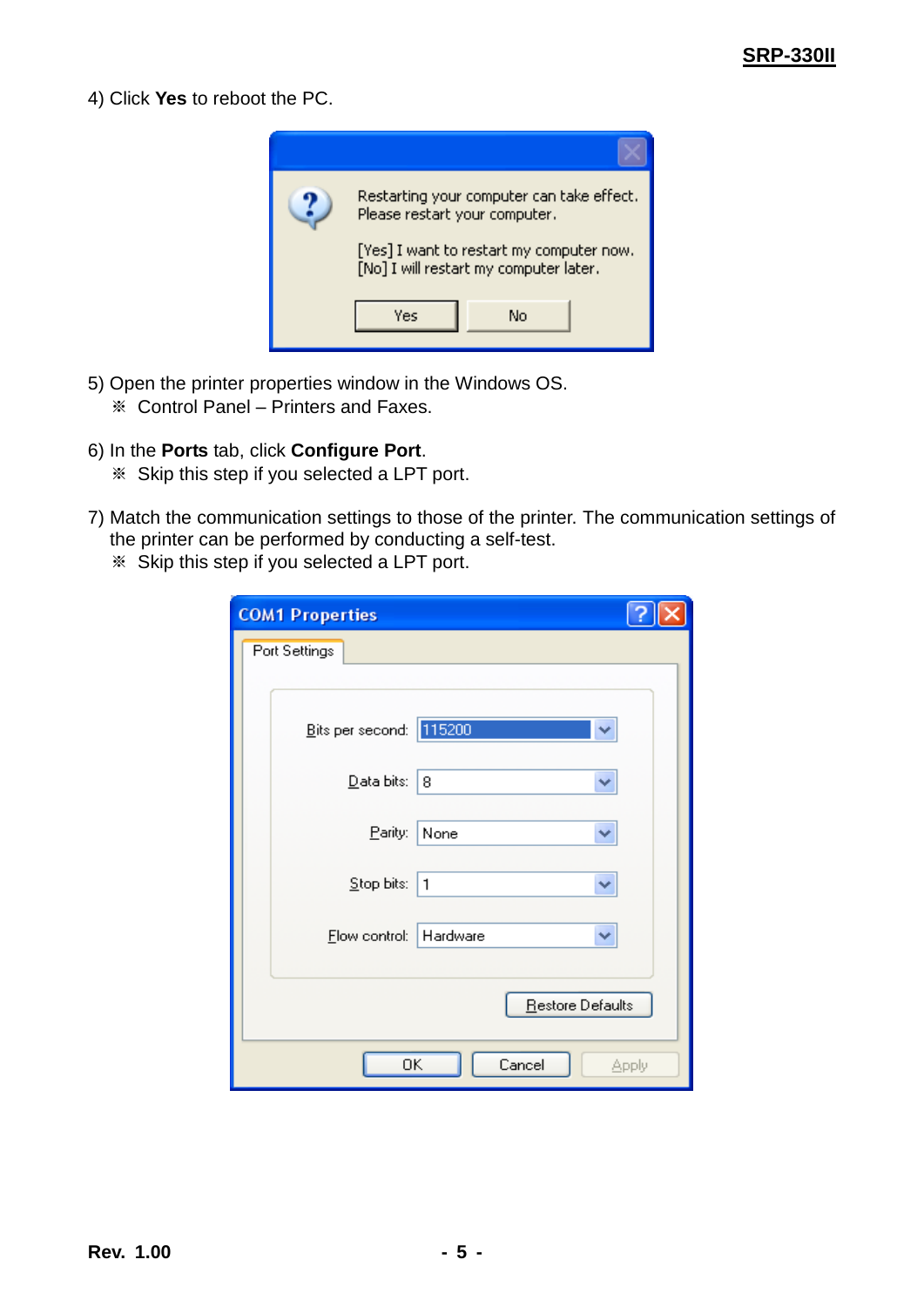8) Click **Print Test Page** and check printing status. Proper installation of the driver is indicated if the test page is printed normally.

| <b>BIXOLON SRP-330II Properties</b>                                     |              |
|-------------------------------------------------------------------------|--------------|
| General<br>Sharing<br>Ports<br>Advanced<br>Color Management<br>Language | Version      |
| BIXOLON SRP-330II                                                       |              |
| Location:                                                               |              |
| Comment:                                                                |              |
| BIXOLON SRP-330II<br>Model:                                             |              |
| Features                                                                |              |
| Color: Yes<br>Paper available:                                          |              |
| 80 x 3276 mm[330II]<br>Double-sided: No                                 |              |
| Staple: No                                                              |              |
| Speed: Unknown                                                          |              |
| Maximum resolution: 180 dpi                                             |              |
|                                                                         |              |
| Printing Preferences<br>Print Test Page                                 |              |
|                                                                         |              |
|                                                                         |              |
|                                                                         |              |
|                                                                         |              |
|                                                                         |              |
| Cancel<br>0K                                                            | <b>Apply</b> |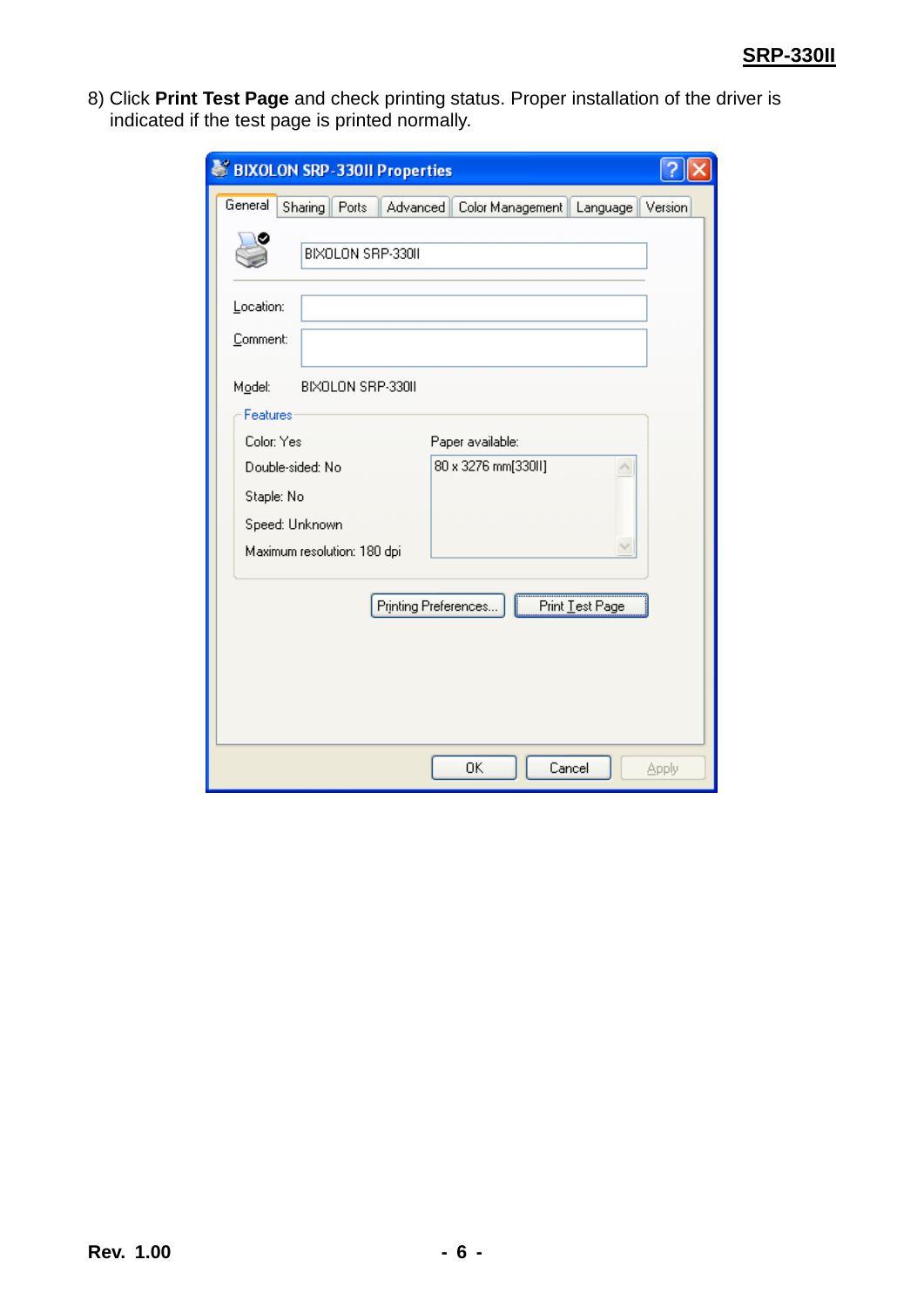#### <span id="page-6-0"></span>4-1-2 Via USB Port

- 1) Double-click the Windows Driver installation file.
- 2) Click **Next**.

| <b>BIXOLON SRP-330II Windows Driver Installation</b> |                                                                                                                                                                                                  | $\overline{\mathsf{x}}$ |
|------------------------------------------------------|--------------------------------------------------------------------------------------------------------------------------------------------------------------------------------------------------|-------------------------|
|                                                      | Welcome to the InstallShield Wizard for BIXOLON SRP-330II Windows Driver<br>The InstallShield Wizard will install BIXOLON SRP-330II Windows Driver on your computer. To<br>continue, click Next. |                         |
| <b>InstallShield</b>                                 | Cancel<br>$<$ Back<br>Next >                                                                                                                                                                     |                         |

3) Select **USB** and then click **Next**.

| <b>Port Type</b>                                                           |                                                |                                                |                                                   |                                     |                                            |  |
|----------------------------------------------------------------------------|------------------------------------------------|------------------------------------------------|---------------------------------------------------|-------------------------------------|--------------------------------------------|--|
| Serial Port-<br>$\bigcirc$ COM1<br>$O$ COM <sub>2</sub><br>$\bigcirc$ COM3 | $\bigcirc$ COM4<br>$\bigcirc$ COM5<br>$O$ COM6 | $\bigcirc$ COM7<br>$\bigcirc$ COM8<br>$O$ COM9 | $O$ COM10<br>$\bigcirc$ COM11<br>$\bigcirc$ COM12 | $O$ COM13<br>$O$ COM14<br>$O$ COM15 | $O$ COM16<br>$O$ COM17<br>$\bigcirc$ COM18 |  |
| <b>USB Port</b><br>$\odot$ USB                                             |                                                |                                                | Parallel Port<br>O LPT1                           | O LPT2                              |                                            |  |
| Ethernet<br>$\bigcirc$ Ethernet                                            |                                                |                                                |                                                   |                                     |                                            |  |
| IP:                                                                        | 192                                            | $\therefore$ 168                               | $\cdots$ 1 $\cdots$ 1                             |                                     |                                            |  |
| Port:                                                                      | 9100                                           |                                                |                                                   |                                     | Next                                       |  |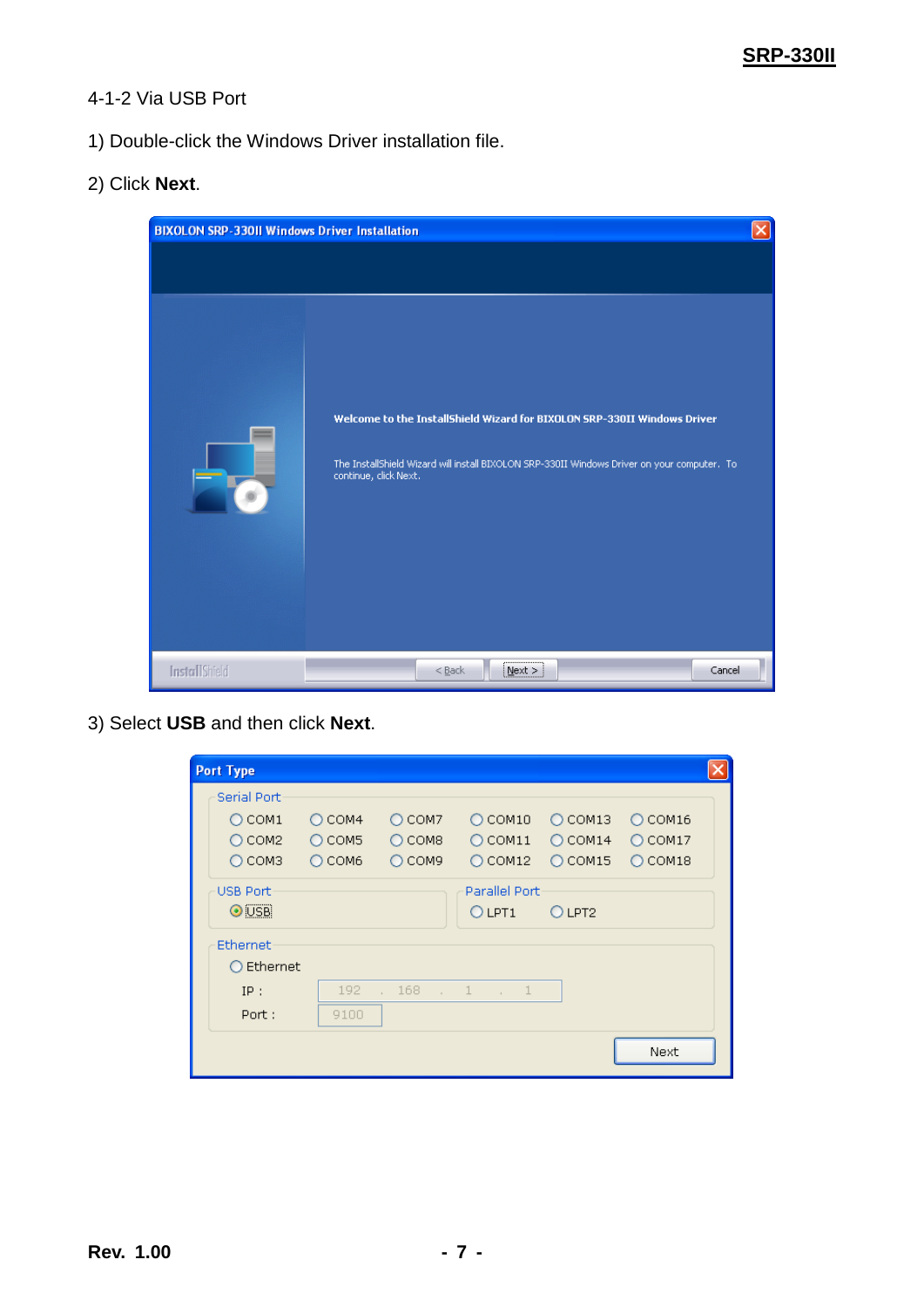#### 4) Click **OK**.



- 5) Turn off the printer and then turn it on. The printer driver will be installed automatically.
- 6) Open the printer properties window in the Windows OS.
	- ※ Control Panel Printers and Faxes.
- 7) Click **Print Test Page** and check printing status. Proper installation of the driver is indicated if the test page is printed normally.

| <b>BIXOLON SRP-330II Properties</b>                                                                    |
|--------------------------------------------------------------------------------------------------------|
| General<br>Advanced<br>Sharing<br>Ports<br>Color Management<br>Language<br>Version                     |
| BIXOLON SRP-330II                                                                                      |
| Location:                                                                                              |
| Comment:                                                                                               |
| BIXOLON SRP-330II<br>Model:                                                                            |
| Features                                                                                               |
| Color: Yes<br>Paper available:                                                                         |
| 80 x 3276 mm[330II]<br>Double-sided: No<br>Staple: No<br>Speed: Unknown<br>Maximum resolution: 180 dpi |
| Print Test Page<br>Printing Preferences                                                                |
|                                                                                                        |
|                                                                                                        |
| 0K<br>Cancel<br>Apply                                                                                  |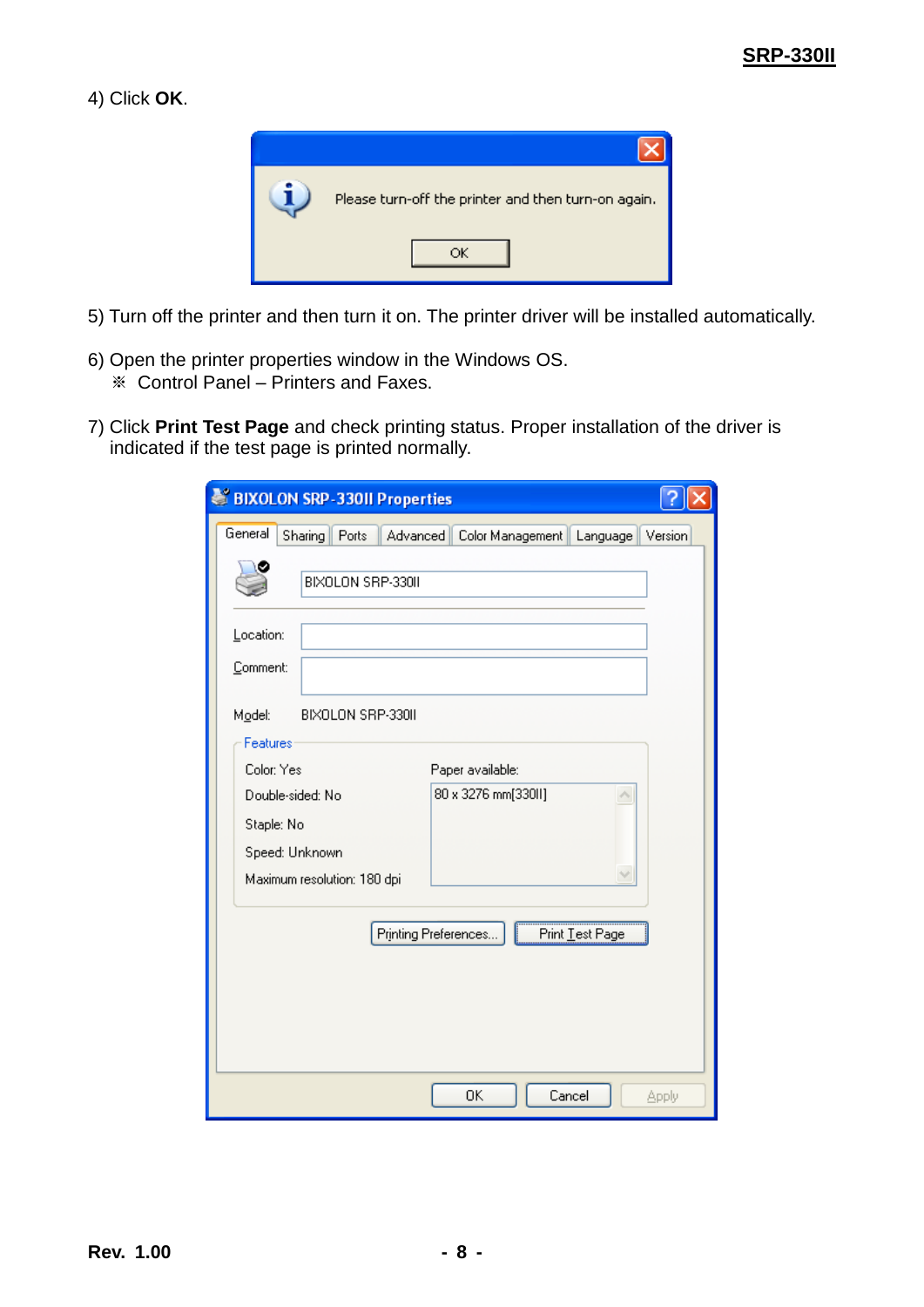#### <span id="page-8-0"></span>4-1-3 Via Ethernet Port

1) Double-click the Windows Driver installation file.

#### 2) Click **Next**.

| <b>BIXOLON SRP-33011 Windows Driver Installation</b> |                                                                                                                                                                                                      | $\times$ |
|------------------------------------------------------|------------------------------------------------------------------------------------------------------------------------------------------------------------------------------------------------------|----------|
|                                                      | Welcome to the InstallShield Wizard for BIXOLON SRP-330II Windows Driver<br>The InstallShield Wizard will install BIXOLON SRP-330II Windows Driver on your computer. To<br>continue, click Next.<br> |          |
| <b>InstallShield</b>                                 | Cancel<br>$<$ Back<br>$N$ ext $>$                                                                                                                                                                    |          |

- 3) Select **Ethernet**.
- 4) Enter the IP address and port number, and then click **Next**.

| <b>Port Type</b> |                 |                                  |                   |           |                     |  |
|------------------|-----------------|----------------------------------|-------------------|-----------|---------------------|--|
| Serial Port-     |                 |                                  |                   |           |                     |  |
| $\bigcirc$ COM1  | $O$ COM4        | $\bigcirc$ COM7                  | $\bigcirc$ COM10  | $O$ COM13 | $O$ COM16           |  |
| $\bigcirc$ COM2  | $\bigcirc$ COM5 | $\bigcirc$ COM8                  | $\bigcirc$ COM11  | $O$ COM14 | $\bigcirc$ COM17    |  |
| $O$ COM3         | О сомь          | O COM9                           | COM12<br>Ω        | $O$ COM15 | COM18<br>$\bigcirc$ |  |
| <b>USB Port</b>  |                 |                                  | Parallel Port     |           |                     |  |
| $O$ USB          |                 |                                  | O LPT1            | O LPT2    |                     |  |
| Ethernet         |                 |                                  |                   |           |                     |  |
| Ethernet         |                 |                                  |                   |           |                     |  |
| IP:              | 192             | 168<br>$\cdot$ 1<br>$\mathbf{r}$ | 1<br>$\mathbf{r}$ |           |                     |  |
| Port:            | 9100            |                                  |                   |           |                     |  |
|                  |                 |                                  |                   |           | Next                |  |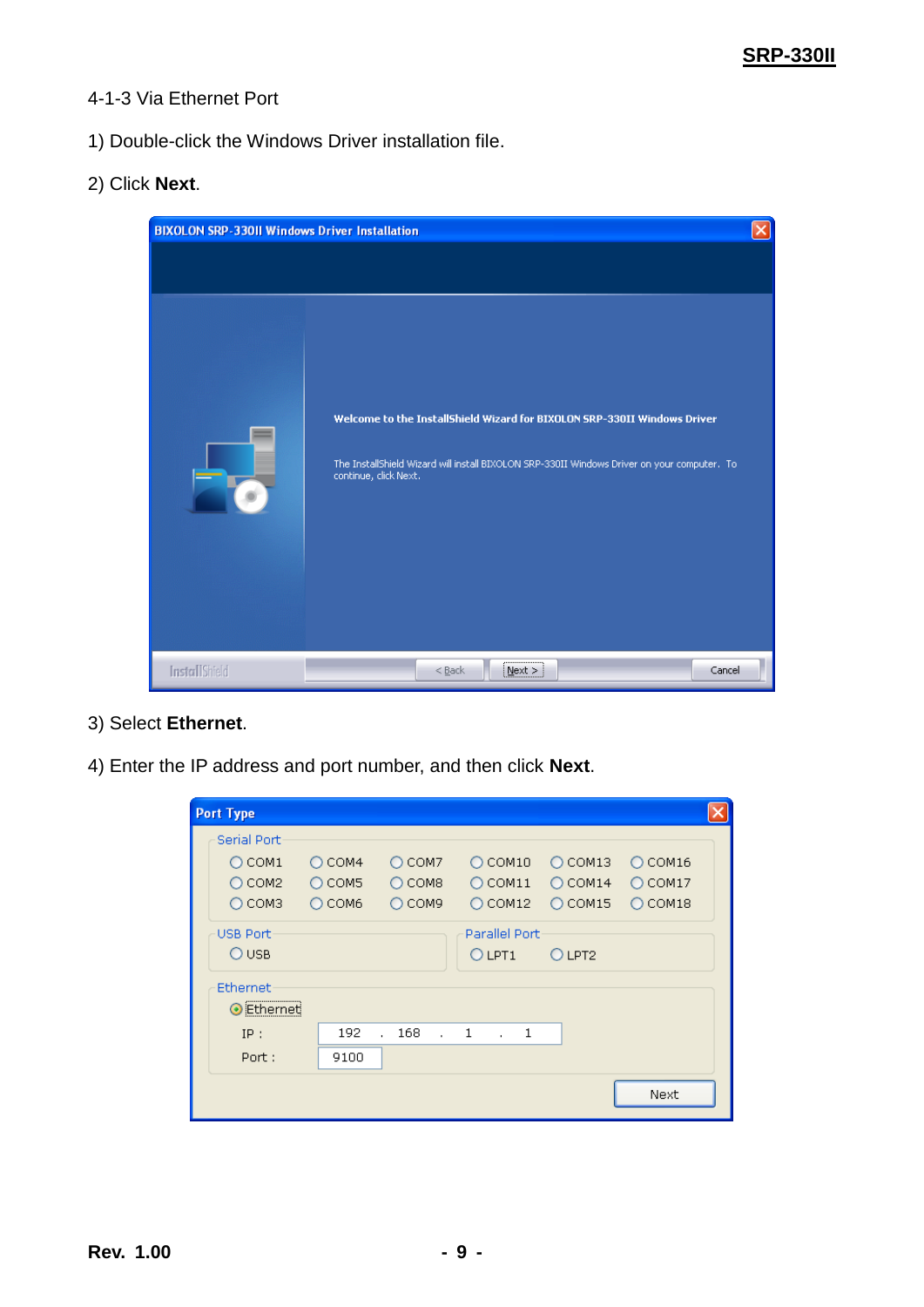5) Click **Yes** to reboot the PC.



- 6) Open the printer properties window in the Windows OS. ※ Control Panel – Printers and Faxes.
- 7) In the **Ports** tab, click **Configure Port…**.
- 8) Match the communication settings to those of the printer.

| <b>Configure Standard TCP/IP Port Monitor</b> |        |                |        |
|-----------------------------------------------|--------|----------------|--------|
| Port Settings                                 |        |                |        |
| Port Name:                                    |        | IP_192.168.1.1 |        |
| Printer Name or IP Address:                   |        | 192.168.1.1    |        |
| Protocol<br>⊙ Raw                             |        | O LPR          |        |
| <b>Raw Settings</b>                           |        |                |        |
| Port Number:                                  | 9100   |                |        |
| <b>LPR Settings</b><br>Queue Name:            |        |                |        |
| LPR Byte Counting Enabled                     |        |                |        |
| SNMP Status Enabled                           |        |                |        |
| Community Name:                               | public |                |        |
| SNMP Device Index:<br>1                       |        |                |        |
|                                               |        |                |        |
|                                               |        | OΚ             | Cancel |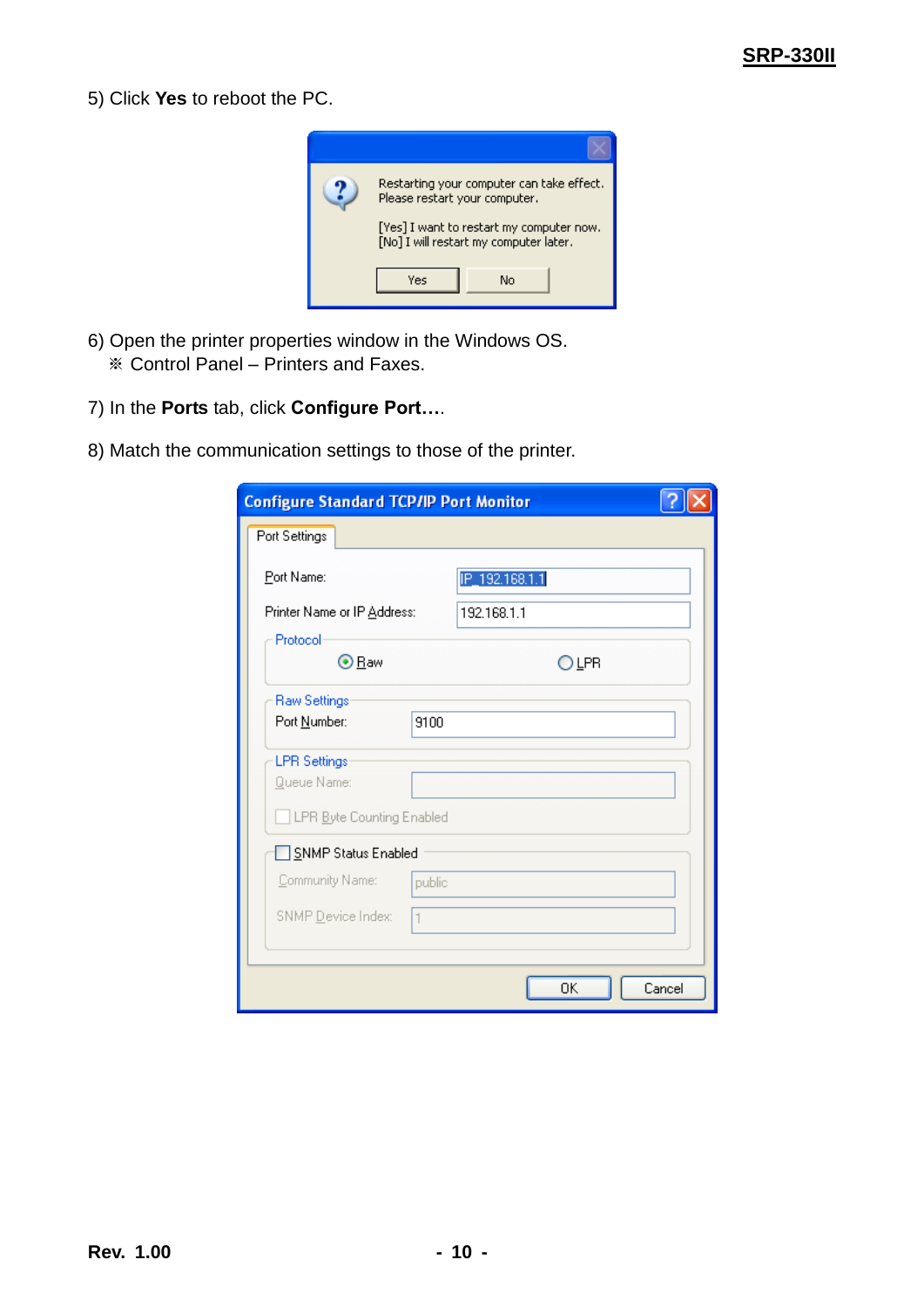9) Click **Print Test Page** and check printing status. Proper installation of the driver is indicated if the test page is printed normally.

| <b>BIXOLON SRP-330II Properties</b>                                            |         |
|--------------------------------------------------------------------------------|---------|
| General<br><b>Sharing</b><br>Ports<br>Advanced<br>Color Management<br>Language | Version |
| BIXOLON SRP-330II                                                              |         |
| Location:                                                                      |         |
| Comment:                                                                       |         |
| BIXOLON SRP-330II<br>Model:                                                    |         |
| Features                                                                       |         |
| Color: Yes<br>Paper available:                                                 |         |
| 80 x 3276 mm[330II]<br>Double-sided: No                                        |         |
| Staple: No                                                                     |         |
| Speed: Unknown                                                                 |         |
| Maximum resolution: 180 dpi                                                    |         |
|                                                                                |         |
| Printing Preferences<br>Print Test Page                                        |         |
|                                                                                |         |
|                                                                                |         |
|                                                                                |         |
|                                                                                |         |
| Cancel<br>0K                                                                   | Apply   |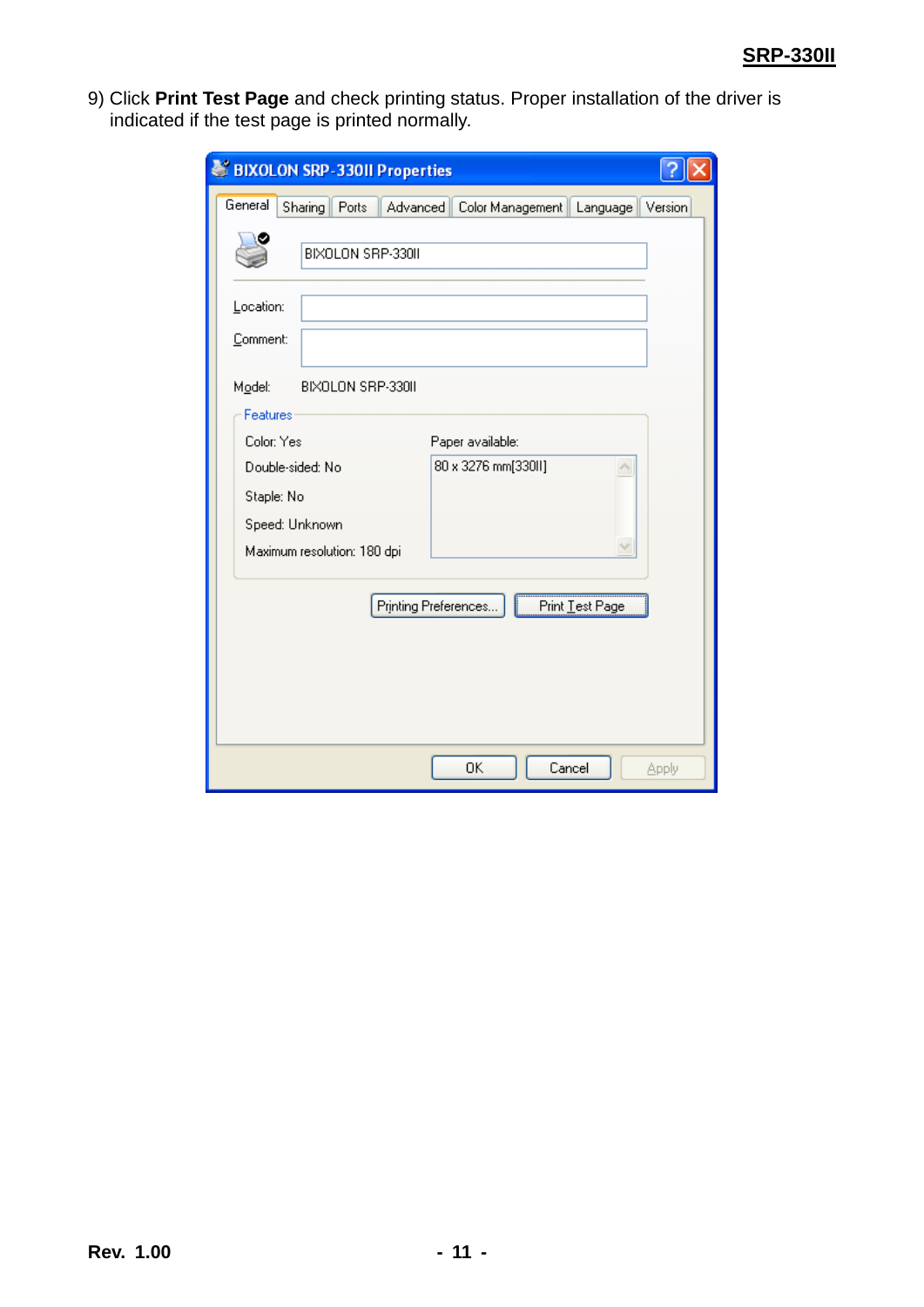#### <span id="page-11-0"></span>**4-2 Installing on Windows VISTA / Server 2008 / 7 / 8 / Server 2012 / 10**

- <span id="page-11-1"></span>4-2-1 Via Serial Port or Parallel Port
- 1) Double-click the Windows Driver installation file.
- 2) Click **Next**.



3) Select a COM or LPT port to be used, and then click **Next**.

|                                                                           |                                                             |                                                        | Port Type                                |                                                    |                                              | × |
|---------------------------------------------------------------------------|-------------------------------------------------------------|--------------------------------------------------------|------------------------------------------|----------------------------------------------------|----------------------------------------------|---|
| <b>Serial Port</b><br>$\odot$ COM1<br>COM <sub>2</sub><br>$\bigcirc$ COM3 | $\bigcirc$ COM4<br>COM <sub>5</sub><br>Ω<br>$\bigcirc$ COM6 | $\bigcirc$ COM7<br>COM <sub>8</sub><br>$\bigcirc$ COM9 | COM10<br>(<br>COM11<br>( )<br>COM12<br>( | $\bigcirc$ COM13<br>COM14<br>(<br>$\bigcirc$ COM15 | $\bigcirc$ COM16<br>COM17<br>(<br>COM18<br>( |   |
| <b>USB Port</b><br>$\bigcirc$ usb                                         |                                                             |                                                        | Parallel Port<br>$O$ LPT1                | $O$ LPT2                                           |                                              |   |
| Ethernet<br>Ethernet                                                      |                                                             |                                                        |                                          |                                                    |                                              |   |
| IP:<br>Port:                                                              | 192<br>9100                                                 | 168<br><b>Service</b>                                  | $\mathbf{1}$<br>$\ldots$ 1<br>÷.         |                                                    |                                              |   |
|                                                                           |                                                             |                                                        |                                          |                                                    | <b>Next</b>                                  |   |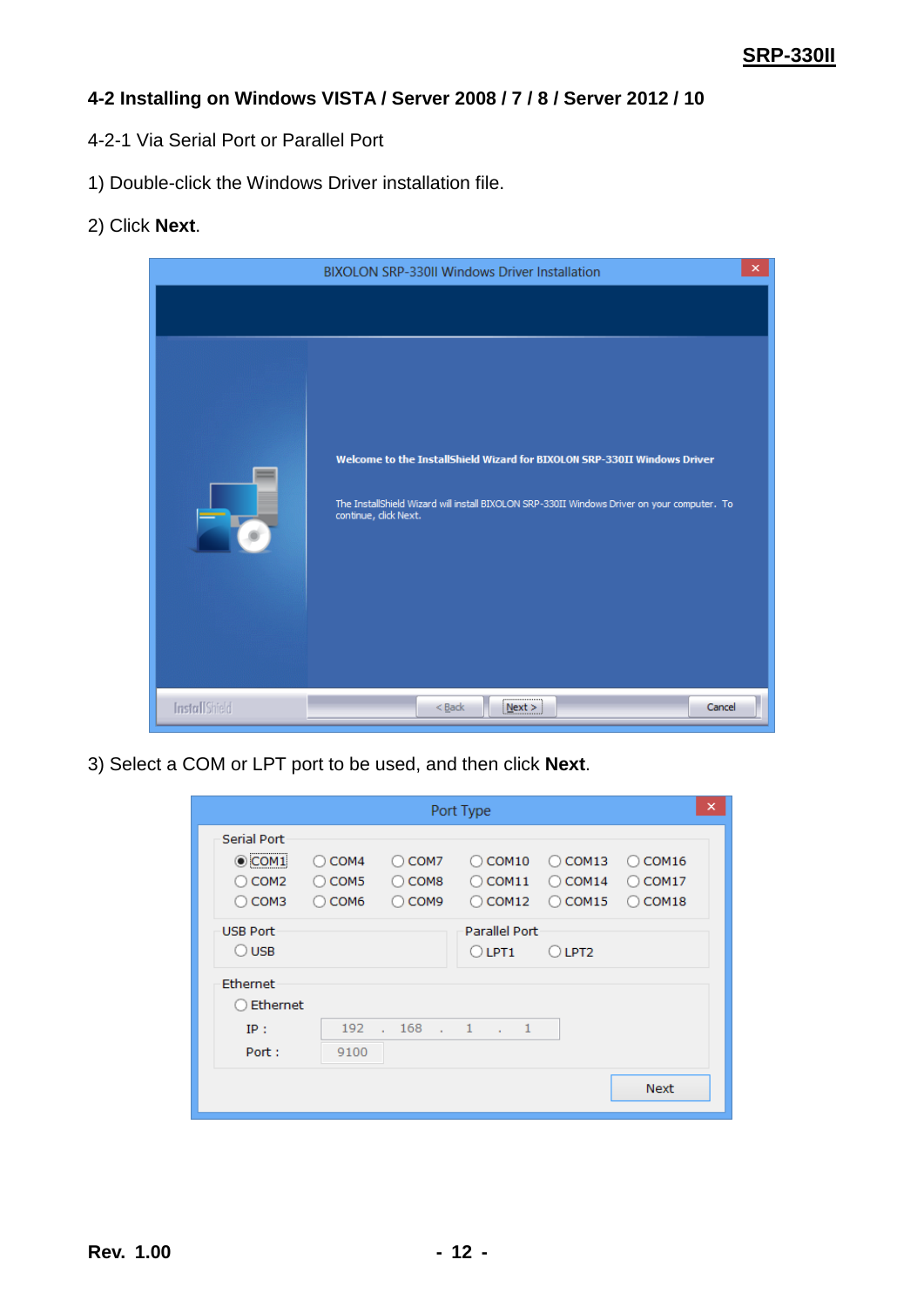4) Click **Yes** to reboot the PC.



- 5) Open the printer properties window in the Windows OS.
	- ※ Control Panel Hardware and Sound Device and Printers.
- 6) In the **Ports** tab, click **Configure Port**.
	- ※ Skip this step if you selected a LPT port.
- 7) Match the communication settings to those of the printer. The communication settings of the printer can be performed by conducting a self-test.
	- ※ Skip this step if you selected a LPT port.

| ?<br>×<br><b>COM1 Properties</b> |  |
|----------------------------------|--|
| Port Settings                    |  |
|                                  |  |
| Bits per second: 115200<br>٧     |  |
| Data bits:   8<br>v              |  |
| Parity:<br>None<br>v             |  |
| Stop bits:<br>1<br>v             |  |
| Flow control: None<br>v          |  |
|                                  |  |
| Restore Defaults                 |  |
| OK<br>Cancel<br>Apply            |  |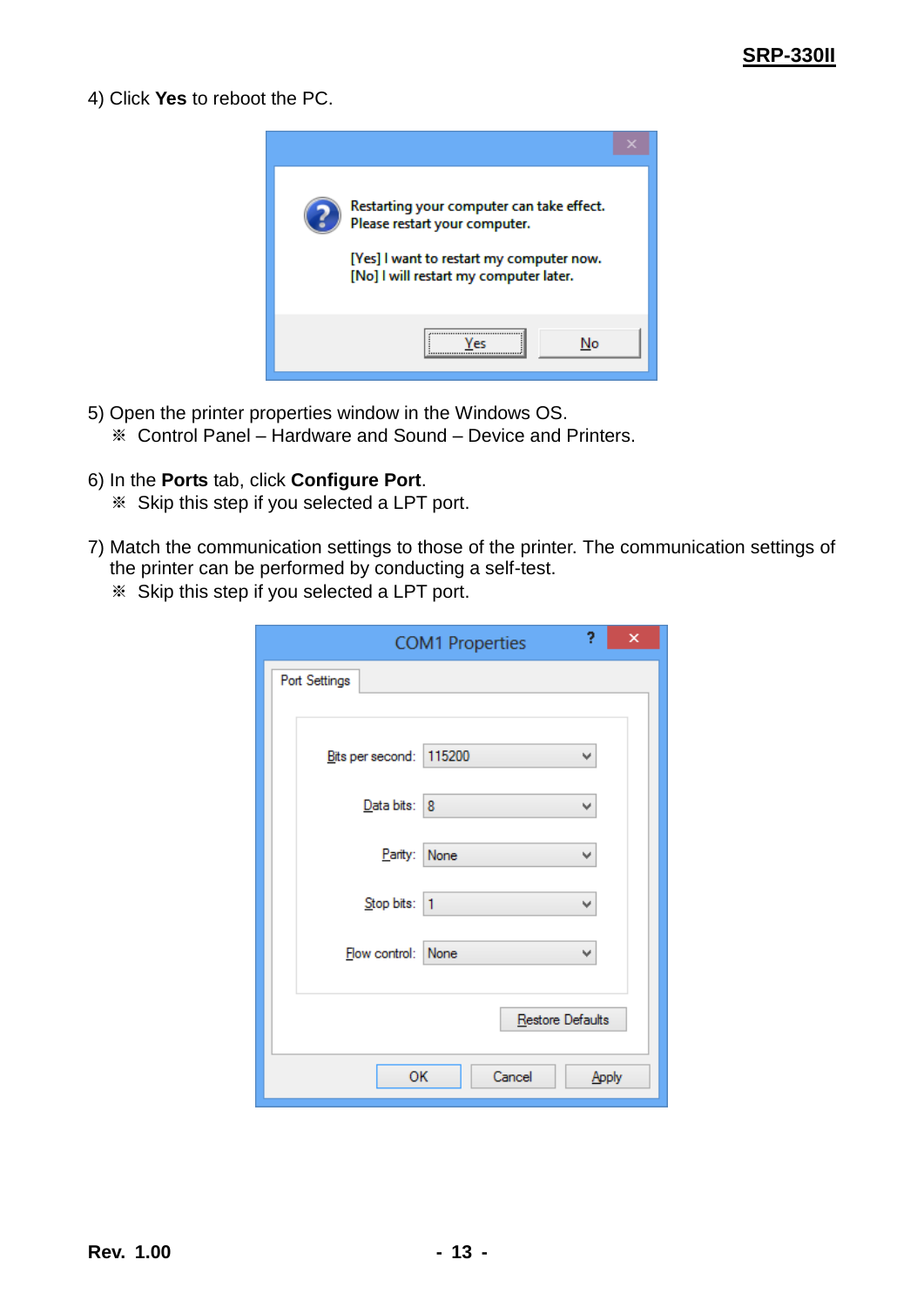8) Click **Print Test Page** and check printing status. Proper installation of the driver is indicated if the test page is printed normally.

| 43<br>×<br><b>BIXOLON SRP-330II Properties</b> |                                 |                          |                     |                  |  |
|------------------------------------------------|---------------------------------|--------------------------|---------------------|------------------|--|
|                                                | Version<br>Security<br>Language |                          |                     |                  |  |
| General                                        | Sharing                         | Ports                    | Advanced            | Color Management |  |
|                                                |                                 | <b>BIXOLON SRP-330II</b> |                     |                  |  |
| Location:                                      |                                 |                          |                     |                  |  |
| Comment:                                       |                                 |                          |                     |                  |  |
| Model:<br><b>Features</b><br><b>Color: Yes</b> | <b>BIXOLON SRP-330II</b>        |                          | Paper available:    |                  |  |
| Double-sided: No                               |                                 |                          | 80 x 3276 mm[330ll] |                  |  |
| Staple: No                                     |                                 |                          |                     |                  |  |
| Speed: Unknown                                 |                                 |                          |                     |                  |  |
|                                                | Maximum resolution: 180 dpi     |                          |                     |                  |  |
|                                                |                                 | Preferences              |                     | Print Test Page  |  |
|                                                |                                 |                          | OK                  | Cancel<br>Apply  |  |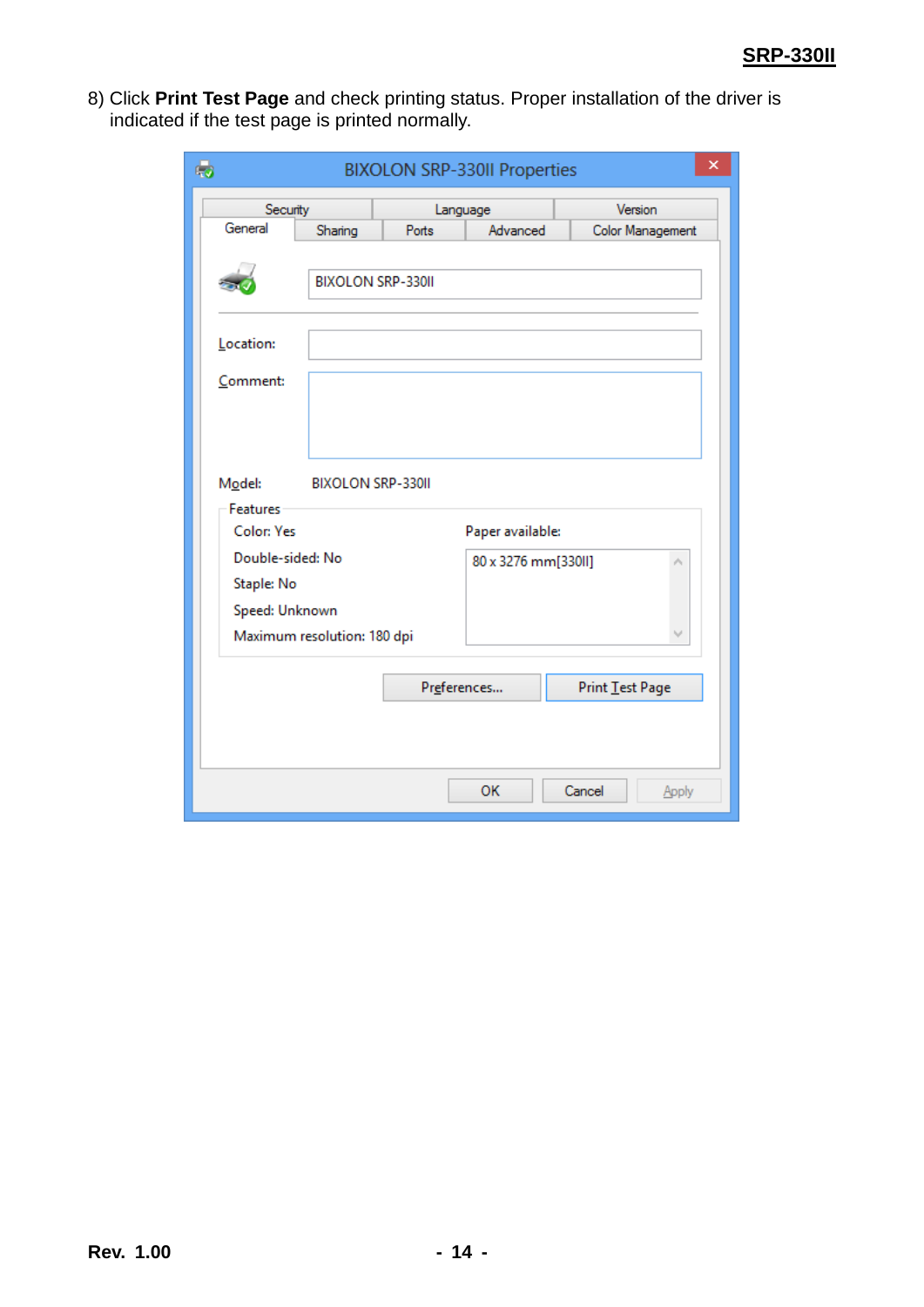#### <span id="page-14-0"></span>4-2-2 Via USB Port

1) Double-click the Windows Driver installation file.

#### 2) Click **Next**.



3) Select **USB** and then click **Next**.

|                    |                       |                       | Port Type                      |              | ×           |
|--------------------|-----------------------|-----------------------|--------------------------------|--------------|-------------|
| <b>Serial Port</b> |                       |                       |                                |              |             |
| $\bigcirc$ COM1    | $\bigcirc$ COM4       | COM7<br>Ο             | COM <sub>10</sub><br>Ω         | COM13<br>( ) | COM16<br>Ω  |
| COM <sub>2</sub>   | COM <sub>5</sub><br>Ω | COM <sub>8</sub><br>O | COM11<br>Ω                     | COM14<br>(   | COM17<br>Ω  |
| COM3               | COM <sub>6</sub><br>Ω | COM9                  | COM12<br>Ω                     | COM15<br>τī  | COM18<br>Ω  |
| <b>USB Port</b>    |                       |                       | Parallel Port                  |              |             |
| $\odot$ USB        |                       |                       | $\bigcirc$ LPT1                | $O$ LPT2     |             |
| Ethernet           |                       |                       |                                |              |             |
| Ethernet           |                       |                       |                                |              |             |
| IP:                | 192                   | 168<br><b>College</b> | $\sim$ 1<br>$\mathbf{1}$<br>÷. |              |             |
| Port:              | 9100                  |                       |                                |              |             |
|                    |                       |                       |                                |              | <b>Next</b> |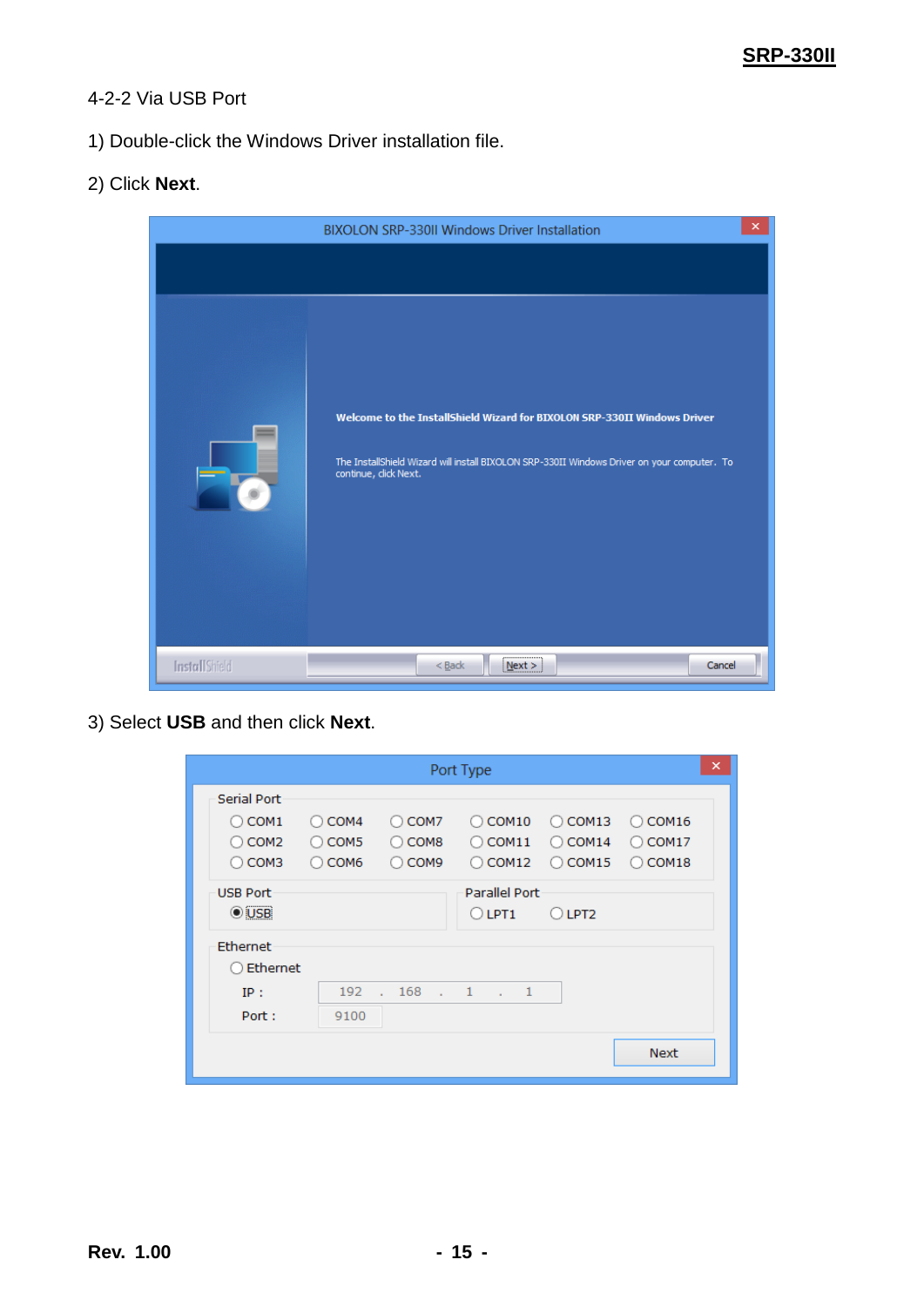#### 4) Click **OK**.



- 5) Turn off the printer and then turn it on. The printer driver will be installed automatically.
- 6) Open the printer properties window in the Windows OS. ※ Control Panel – Hardware and Sound – Device and Printers.
- 7) Click **Print Test Page** and check printing status. Proper installation of the driver is indicated if the test page is printed normally.

| ×<br>t.<br><b>BIXOLON SRP-330II Properties</b>   |                             |                   |                     |                  |  |  |
|--------------------------------------------------|-----------------------------|-------------------|---------------------|------------------|--|--|
| Security                                         |                             |                   | Language            | Version          |  |  |
| General                                          | Sharing                     | Ports             | Advanced            | Color Management |  |  |
|                                                  |                             | BIXOLON SRP-330II |                     |                  |  |  |
| Location:                                        |                             |                   |                     |                  |  |  |
| Comment:                                         |                             |                   |                     |                  |  |  |
| Model:<br><b>Features</b>                        | <b>BIXOLON SRP-330II</b>    |                   |                     |                  |  |  |
| <b>Color: Yes</b>                                |                             |                   | Paper available:    |                  |  |  |
| Double-sided: No<br>Staple: No<br>Speed: Unknown |                             |                   | 80 x 3276 mm[330II] |                  |  |  |
|                                                  | Maximum resolution: 180 dpi |                   |                     |                  |  |  |
|                                                  |                             |                   | Preferences         | Print Test Page  |  |  |
|                                                  |                             |                   |                     |                  |  |  |
|                                                  |                             |                   | OK                  | Cancel<br>Apply  |  |  |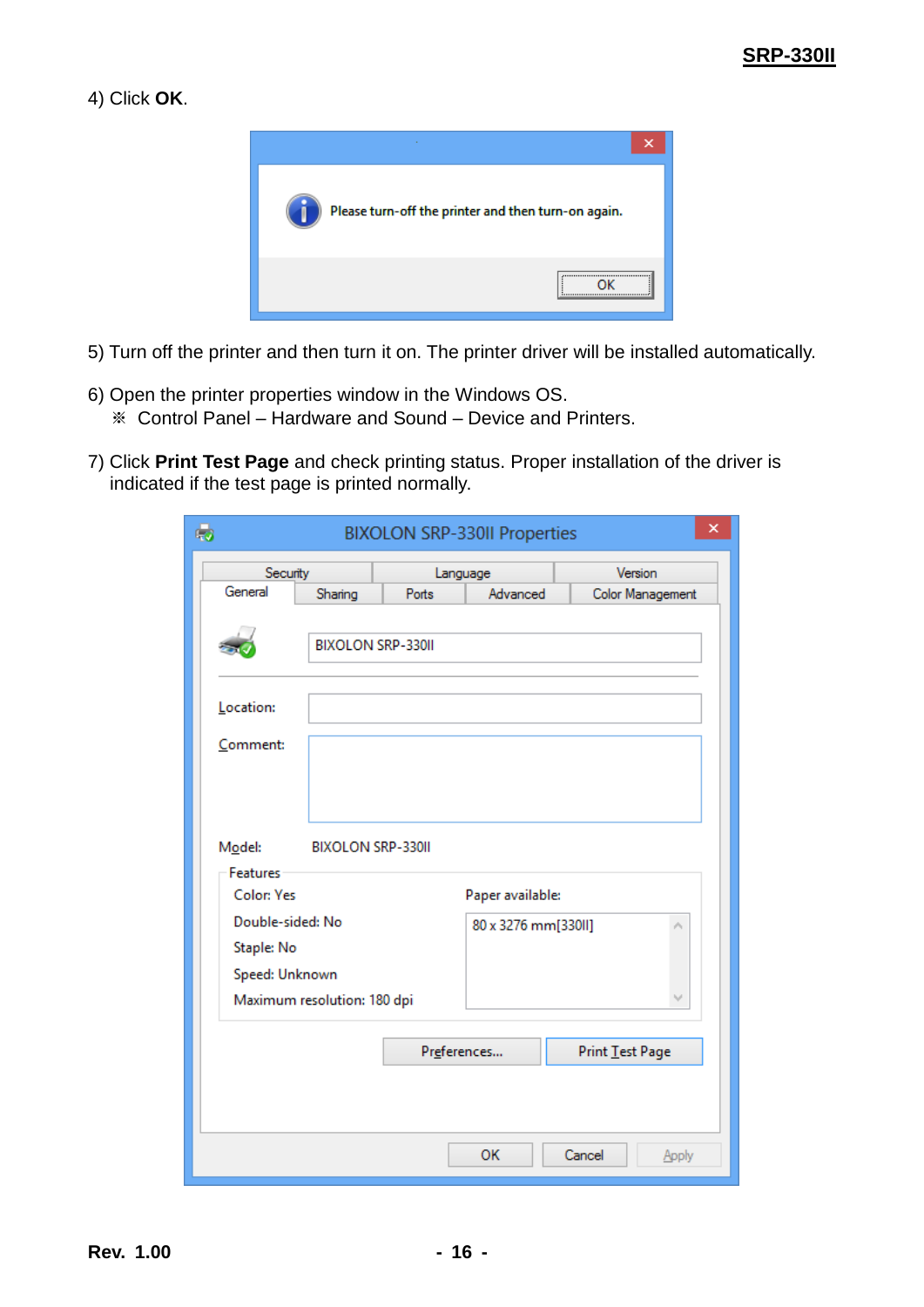#### <span id="page-16-0"></span>4-2-3 Via Ethernet Port

1) Double-click the Windows Driver installation file.

#### 2) Click **Next**.



- 3) Select **Ethernet**.
- 4) Enter the IP address and port number, and then click **Next**.

|                                             |                         |                   | Port Type              |                  |                        | × |
|---------------------------------------------|-------------------------|-------------------|------------------------|------------------|------------------------|---|
| <b>Serial Port</b>                          |                         |                   |                        |                  |                        |   |
| COM <sub>1</sub>                            | COM4<br>Ω               | COM7<br>Ω         | COM <sub>10</sub><br>Ω | COM13<br>(       | COM16<br>(             |   |
| COM <sub>2</sub>                            | COM <sub>5</sub><br>( ) | COM <sub>8</sub>  | COM11<br>Ο             | $\bigcirc$ COM14 | COM <sub>17</sub><br>( |   |
| $\bigcirc$ COM3                             | COM <sub>6</sub><br>Ω   | $\bigcirc$ COM9   | COM12<br>Ω             | $\bigcirc$ COM15 | COM18<br>Ο             |   |
| <b>USB Port</b>                             |                         |                   | <b>Parallel Port</b>   |                  |                        |   |
| $\bigcirc$ USB                              |                         |                   | $\bigcirc$ LPT1        | $O$ LPT2         |                        |   |
| Ethernet                                    |                         |                   |                        |                  |                        |   |
| ,,,,,,,,,,,,,,,,,,,,,,,,,,,,,<br>● Ethernet |                         |                   |                        |                  |                        |   |
| IP:                                         | 192                     | .168<br>$\cdot$ 1 | -1<br>a co             |                  |                        |   |
| Port:                                       | 9100                    |                   |                        |                  |                        |   |
|                                             |                         |                   |                        |                  | <b>Next</b>            |   |
|                                             |                         |                   |                        |                  |                        |   |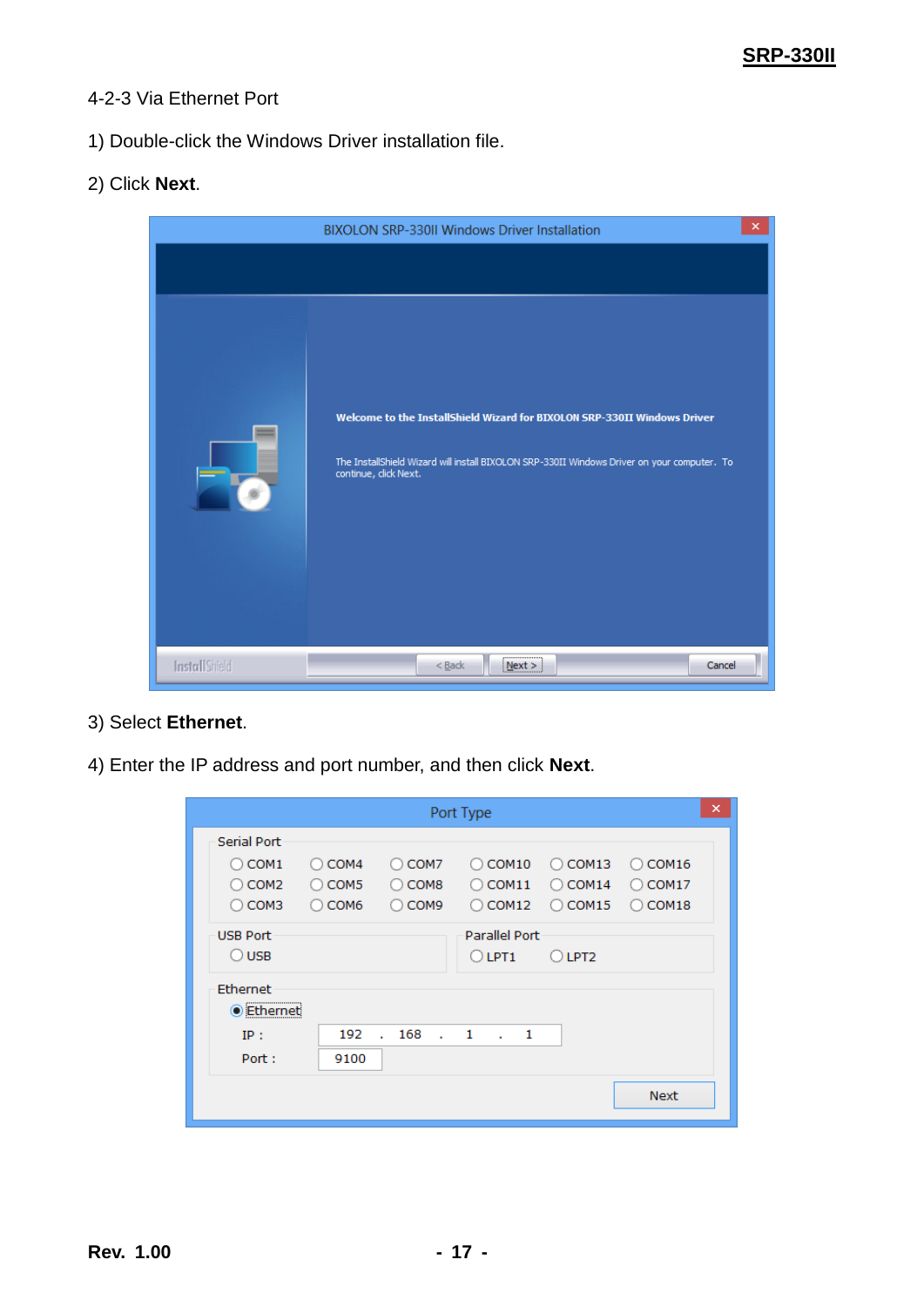5) Click **Yes** to reboot the PC.



- 6) Open the printer properties window in the Windows OS. ※ Control Panel – Hardware and Sound – Device and Printers.
- 7) In the **Ports** tab, click **Configure Port…**.
- 8) Match the communication settings to those of the printer.

|                             |        | Configure Standard TCP/IP Port Monitor | × |
|-----------------------------|--------|----------------------------------------|---|
| Port Settings               |        |                                        |   |
| Port Name:                  |        | IP_192.168.1.1                         |   |
| Printer Name or IP Address: |        | 192.168.1.1                            |   |
| Protocol                    |        |                                        |   |
| <b>● Raw</b>                |        | $\bigcirc$ lpr                         |   |
| <b>Raw Settings</b>         |        |                                        |   |
| Port Number:                | 9100   |                                        |   |
| <b>LPR Settings</b>         |        |                                        |   |
| Queue Name:                 |        |                                        |   |
| LPR Byte Counting Enabled   |        |                                        |   |
| <b>SNMP Status Enabled</b>  |        |                                        |   |
| Community Name:             | public |                                        |   |
| SNMP Device Index:          | 1      |                                        |   |
|                             |        |                                        |   |
|                             |        | OK<br>Cancel                           |   |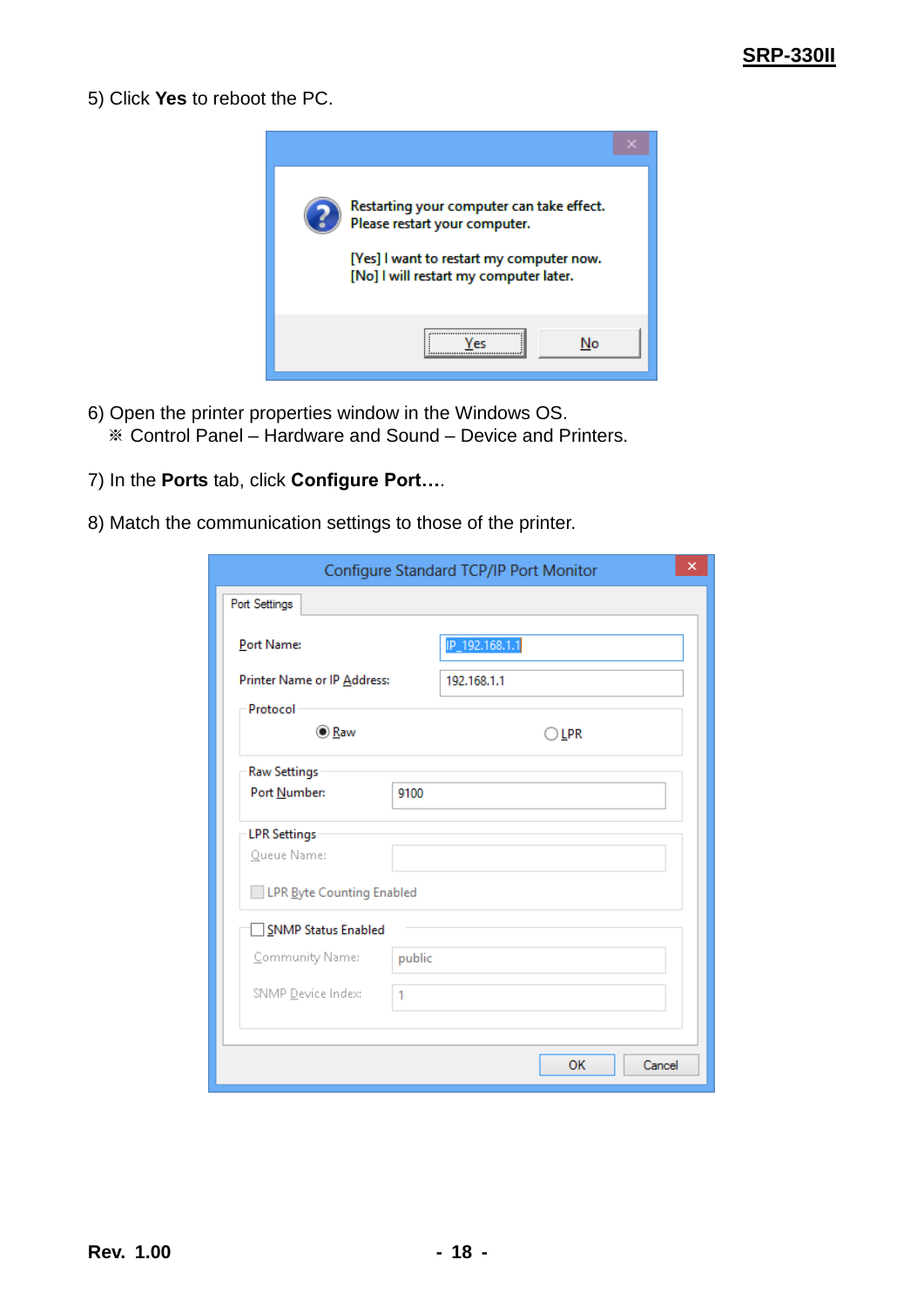9) Click **Print Test Page** and check printing status. Proper installation of the driver is indicated if the test page is printed normally.

| 63<br>×<br><b>BIXOLON SRP-330II Properties</b> |                             |                          |                     |                  |  |
|------------------------------------------------|-----------------------------|--------------------------|---------------------|------------------|--|
| Security                                       |                             |                          | Language            | Version          |  |
| General                                        | Sharing                     | Ports                    | Advanced            | Color Management |  |
|                                                |                             | <b>BIXOLON SRP-330II</b> |                     |                  |  |
| Location:                                      |                             |                          |                     |                  |  |
| Comment:                                       |                             |                          |                     |                  |  |
| Model:<br><b>Features</b>                      | <b>BIXOLON SRP-330II</b>    |                          |                     |                  |  |
| <b>Color: Yes</b>                              |                             |                          | Paper available:    |                  |  |
| Double-sided: No                               |                             |                          | 80 x 3276 mm[330II] |                  |  |
| Staple: No                                     |                             |                          |                     |                  |  |
| Speed: Unknown                                 |                             |                          |                     |                  |  |
|                                                | Maximum resolution: 180 dpi |                          |                     |                  |  |
|                                                |                             | Preferences              |                     | Print Test Page  |  |
|                                                |                             |                          |                     |                  |  |
|                                                |                             |                          | OK                  | Cancel<br>Apply  |  |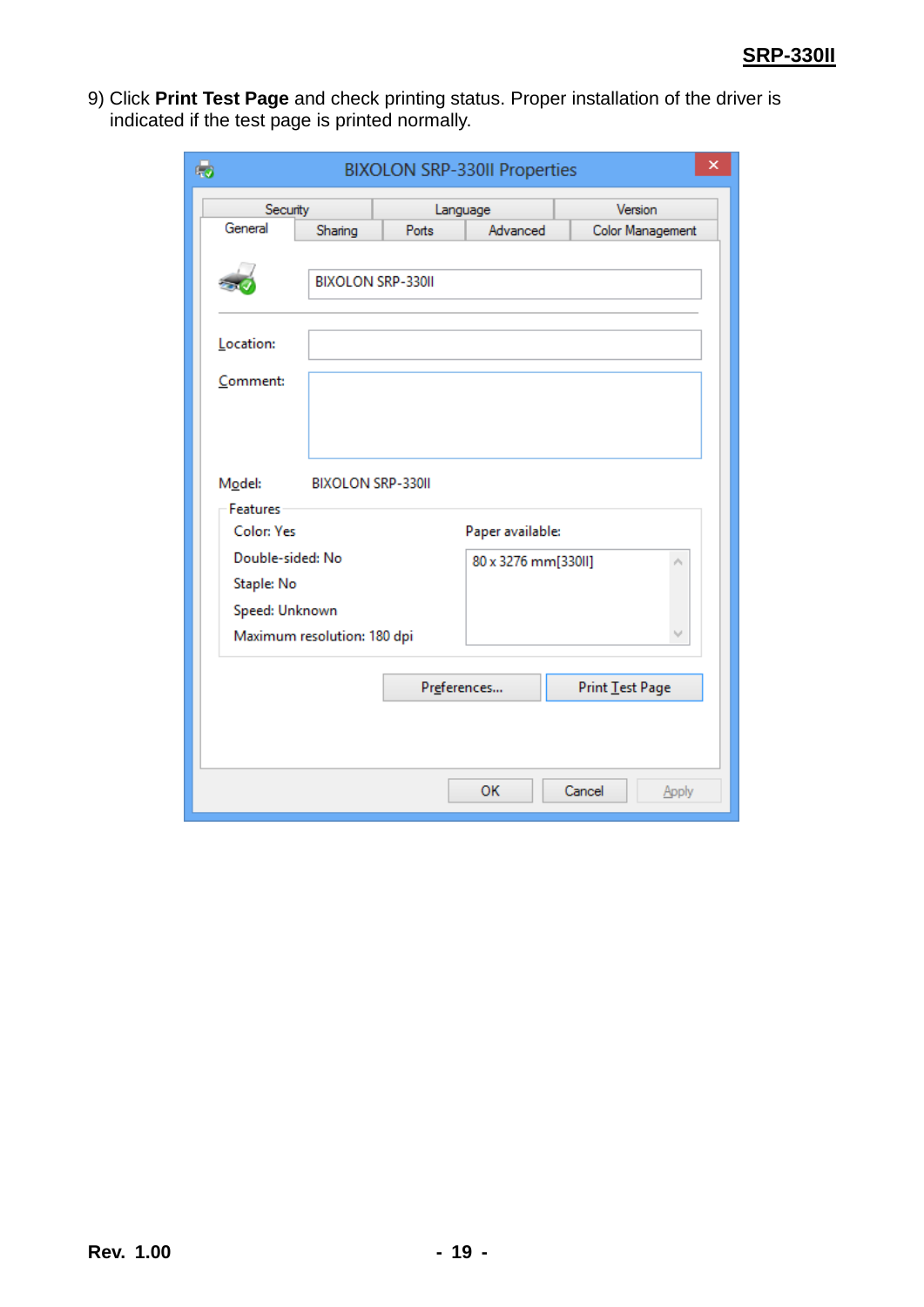## <span id="page-19-0"></span>**5. Windows Driver Settings**

The following functions can be configured after installing the Windows driver.

#### <span id="page-19-1"></span>**5-1 Layout**

| Paper<br>80 x 3276 mm<br>Paper Size:<br>v<br><br>Receipt<br>Paper Type:<br>v<br>Number of copies<br>[1255]<br>Copies:<br>1<br>Orientation<br>● Portrait<br>$\bigcirc$ Landscape<br>Image Rotation<br>◉ Normal<br>) Rotation by 90 Degrees [CW]<br>) Rotation by 180 Degrees [CW]<br>◯ Rotation by 270 Degrees [CW]<br>Paper Reduction<br>100%<br>Rate:<br><b>Disable reducing barcode</b><br>Enable reducing barcode<br>Crop Function<br>0<br>[Pixel]<br>Top Crop Length<br>0<br>Bottom Crop Length<br>[Pixel] | Layout | Document Settings<br>NV Image<br>Barcode<br>Dithering<br><b>Utility</b> |
|----------------------------------------------------------------------------------------------------------------------------------------------------------------------------------------------------------------------------------------------------------------------------------------------------------------------------------------------------------------------------------------------------------------------------------------------------------------------------------------------------------------|--------|-------------------------------------------------------------------------|
|                                                                                                                                                                                                                                                                                                                                                                                                                                                                                                                |        |                                                                         |
|                                                                                                                                                                                                                                                                                                                                                                                                                                                                                                                |        |                                                                         |
|                                                                                                                                                                                                                                                                                                                                                                                                                                                                                                                |        |                                                                         |
|                                                                                                                                                                                                                                                                                                                                                                                                                                                                                                                |        |                                                                         |
|                                                                                                                                                                                                                                                                                                                                                                                                                                                                                                                |        |                                                                         |
|                                                                                                                                                                                                                                                                                                                                                                                                                                                                                                                |        |                                                                         |
|                                                                                                                                                                                                                                                                                                                                                                                                                                                                                                                |        |                                                                         |
|                                                                                                                                                                                                                                                                                                                                                                                                                                                                                                                |        |                                                                         |
|                                                                                                                                                                                                                                                                                                                                                                                                                                                                                                                |        |                                                                         |
|                                                                                                                                                                                                                                                                                                                                                                                                                                                                                                                |        |                                                                         |
|                                                                                                                                                                                                                                                                                                                                                                                                                                                                                                                |        |                                                                         |
|                                                                                                                                                                                                                                                                                                                                                                                                                                                                                                                |        |                                                                         |
|                                                                                                                                                                                                                                                                                                                                                                                                                                                                                                                |        |                                                                         |
|                                                                                                                                                                                                                                                                                                                                                                                                                                                                                                                |        |                                                                         |
|                                                                                                                                                                                                                                                                                                                                                                                                                                                                                                                |        |                                                                         |
|                                                                                                                                                                                                                                                                                                                                                                                                                                                                                                                |        |                                                                         |
|                                                                                                                                                                                                                                                                                                                                                                                                                                                                                                                |        |                                                                         |
|                                                                                                                                                                                                                                                                                                                                                                                                                                                                                                                |        |                                                                         |
|                                                                                                                                                                                                                                                                                                                                                                                                                                                                                                                |        |                                                                         |
|                                                                                                                                                                                                                                                                                                                                                                                                                                                                                                                |        |                                                                         |
|                                                                                                                                                                                                                                                                                                                                                                                                                                                                                                                |        |                                                                         |

- 1) Open the Printer Properties window for the corresponding OS.
- 2) In the **General** tab, click **Preferences** (Printing Preferences).
- 3) Click the **Layout** tab.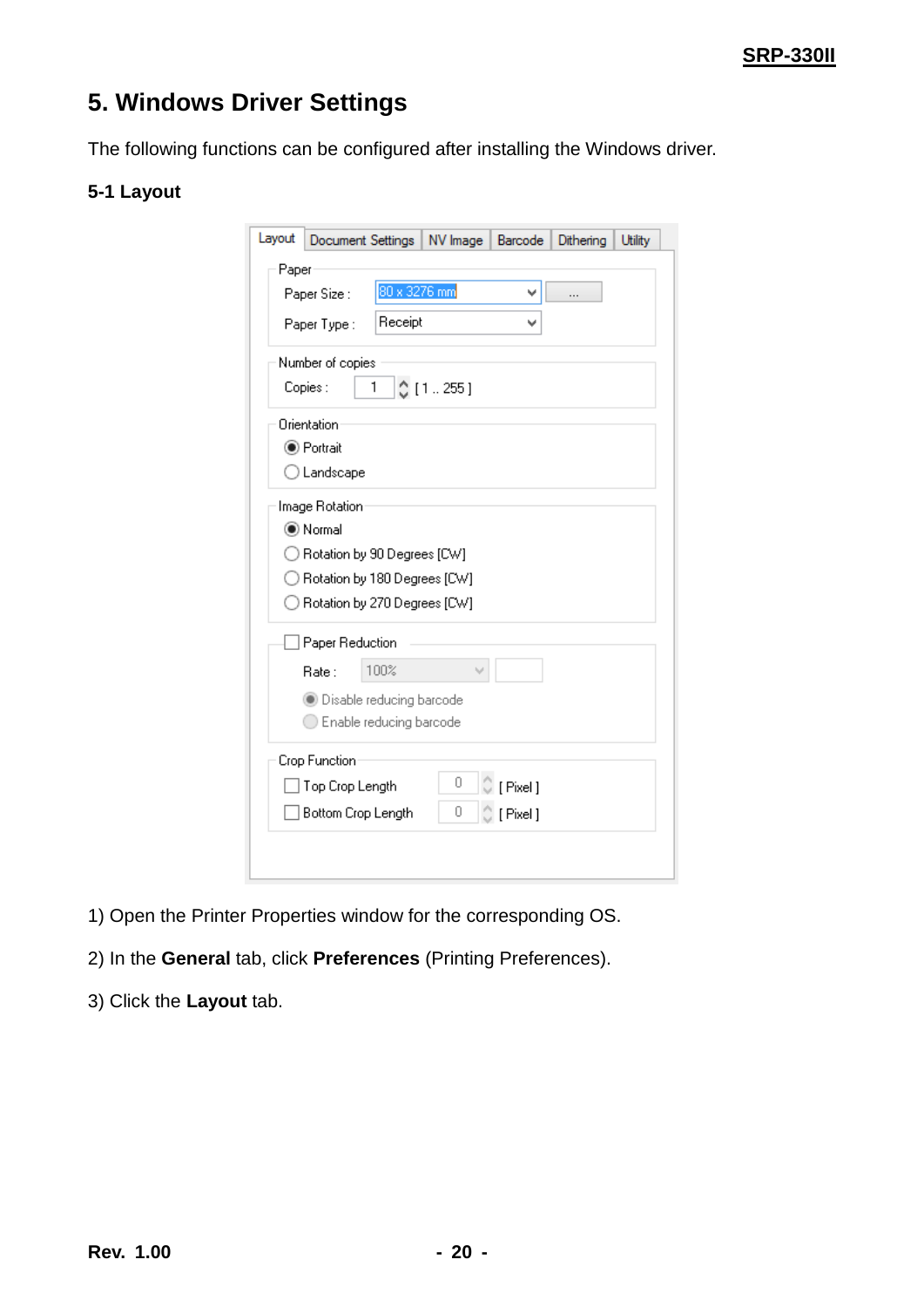$80 \times 3276$  mm

<span id="page-20-0"></span>5-1-1 Paper Size

Paper size of **80 x 3276 mm** is selected by default, and the following sizes can be selected.

| $80 \times 40$ mm  | $80 \times 160$ mm |
|--------------------|--------------------|
| $80 \times 80$ mm  | $80 \times 200$ mm |
| $80 \times 120$ mm | $80 \times 297$ mm |

If a custom paper size is required, click **"…"** to add or update a custom paper size. Click **Save** after specifying the paper width/length and a paper name. If the specified paper name already exists on the system, you can update the paper width/length.

| Valid Paper Width  | (Printable Width)  | : $25.4 \text{ mm} \sim 72.0 \text{ mm}$ |
|--------------------|--------------------|------------------------------------------|
| Valid Paper Length | (Printable Length) | $\therefore$ 25.4 mm ~ 3276.0 mm         |

| Paper Size           |                                  |        |
|----------------------|----------------------------------|--------|
| NewPaperSize         |                                  | Delete |
|                      |                                  |        |
|                      |                                  |        |
|                      |                                  |        |
|                      |                                  |        |
|                      |                                  |        |
|                      |                                  |        |
| Paper Name:          | NewPaperSize                     | Save   |
| Valid Paper Width :  | 72.0<br>٥<br>mm [ 25.4 - 72.0 ]  |        |
| Valid Paper Length : | mm [25.4 - 3276.0]<br>297.0<br>≎ |        |
|                      |                                  | Close  |

You can choose the new paper size on the **Paper Size** combo-box after adding a paper size.

|                         | Layout   Document Settings   NV Image   Barcode   Dithering |              |                        |   | Utility |
|-------------------------|-------------------------------------------------------------|--------------|------------------------|---|---------|
| Paper                   |                                                             |              |                        |   |         |
| Paper Size:             |                                                             | NewPaperSize |                        | v |         |
| Receipt<br>Paper Type : |                                                             |              |                        | v |         |
|                         | Number of copies<br>Copies :                                |              | $1 \mid \circ$ [1.255] |   |         |

**Delete button** : Deletes the paper size selected in the list.

**Save button** : Adds a new paper size or update the paper size selected in the list if the paper name already exists on the system.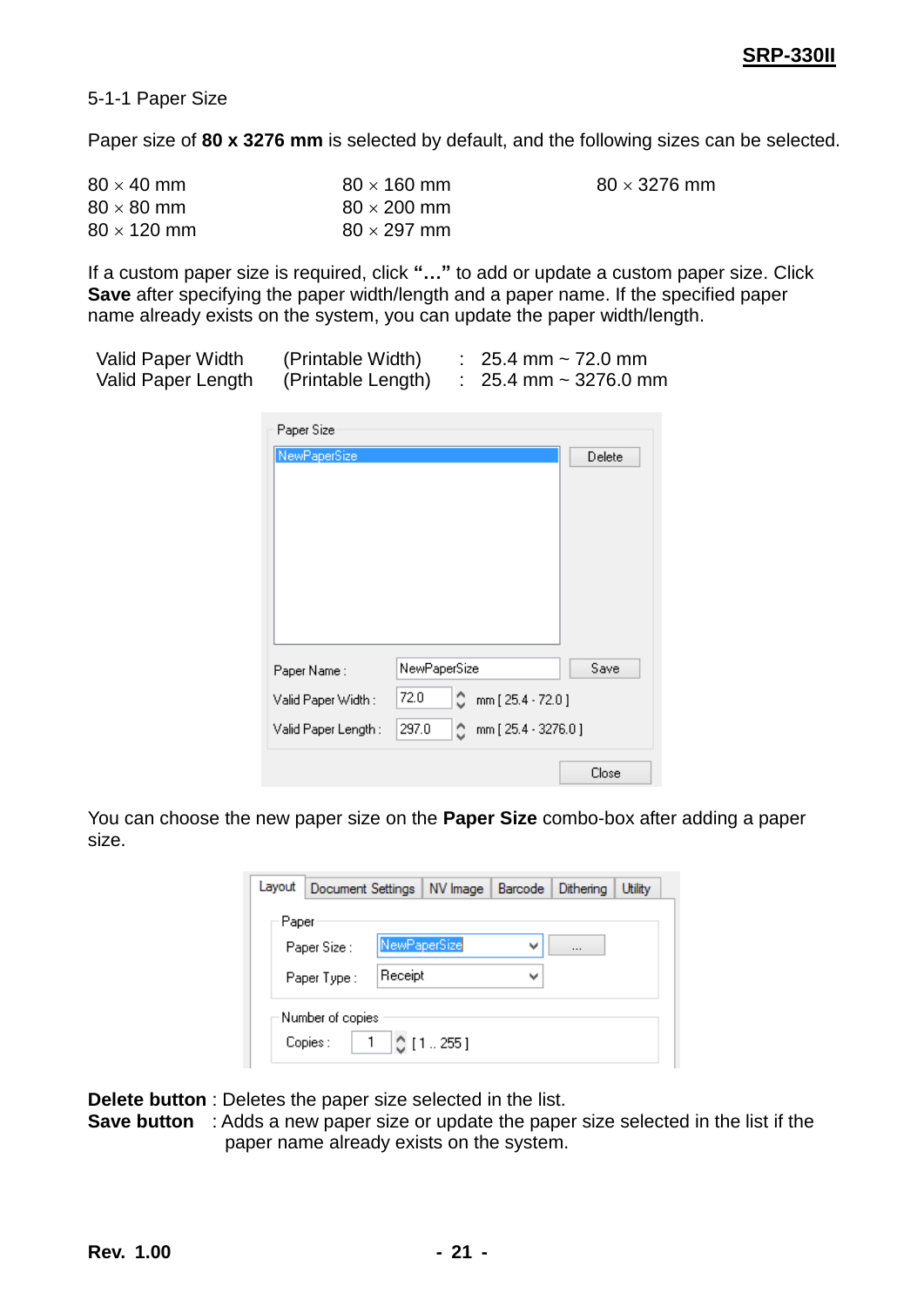#### <span id="page-21-0"></span>5-1-2 Paper Type

You can choose **Receipt** or **Ticket** as paper types. Receipt allows flexible paper length according to the data length. Ticket print in fixed length even the print data is short. Default setting is **Receipt**.

**Receipt** : Receipt allows flexible paper length according to the data length.<br>**Ticket** : Ticket print in fixed length even the print data is short.

**Ticket** : Ticket print in fixed length even the print data is short.

| Layout<br>Document Settings<br>NV Image<br><b>Barcode</b><br>Dithering | <b>Utility</b> |  |  |  |  |  |  |
|------------------------------------------------------------------------|----------------|--|--|--|--|--|--|
| Paper                                                                  |                |  |  |  |  |  |  |
| 80 x 3276 mm<br>Paper Size:<br>v<br>$\cdots$                           |                |  |  |  |  |  |  |
| Receipt<br>Paper Type:<br>v                                            |                |  |  |  |  |  |  |
| Receipt<br>Number of copies Ticket                                     |                |  |  |  |  |  |  |
|                                                                        |                |  |  |  |  |  |  |
| Copies:<br>[1255]<br>1                                                 |                |  |  |  |  |  |  |
| Orientation                                                            |                |  |  |  |  |  |  |
| ◉ Portrait                                                             |                |  |  |  |  |  |  |
| $\bigcirc$ Landscape                                                   |                |  |  |  |  |  |  |
| Image Rotation                                                         |                |  |  |  |  |  |  |
| (C) Normal                                                             |                |  |  |  |  |  |  |
| Rotation by 90 Degrees [CW]                                            |                |  |  |  |  |  |  |
| Rotation by 180 Degrees [CW]                                           |                |  |  |  |  |  |  |
| ◯ Rotation by 270 Degrees [CW]                                         |                |  |  |  |  |  |  |
| Paper Reduction                                                        |                |  |  |  |  |  |  |
| 100%<br>Rate :                                                         |                |  |  |  |  |  |  |
| <b>Disable reducing barcode</b>                                        |                |  |  |  |  |  |  |
| Enable reducing barcode                                                |                |  |  |  |  |  |  |
| Crop Function                                                          |                |  |  |  |  |  |  |
| Ū<br>[Pixel]<br>Top Crop Length                                        |                |  |  |  |  |  |  |
| Ω<br>Bottom Crop Length                                                |                |  |  |  |  |  |  |
| [Pixel]                                                                |                |  |  |  |  |  |  |
|                                                                        |                |  |  |  |  |  |  |
|                                                                        |                |  |  |  |  |  |  |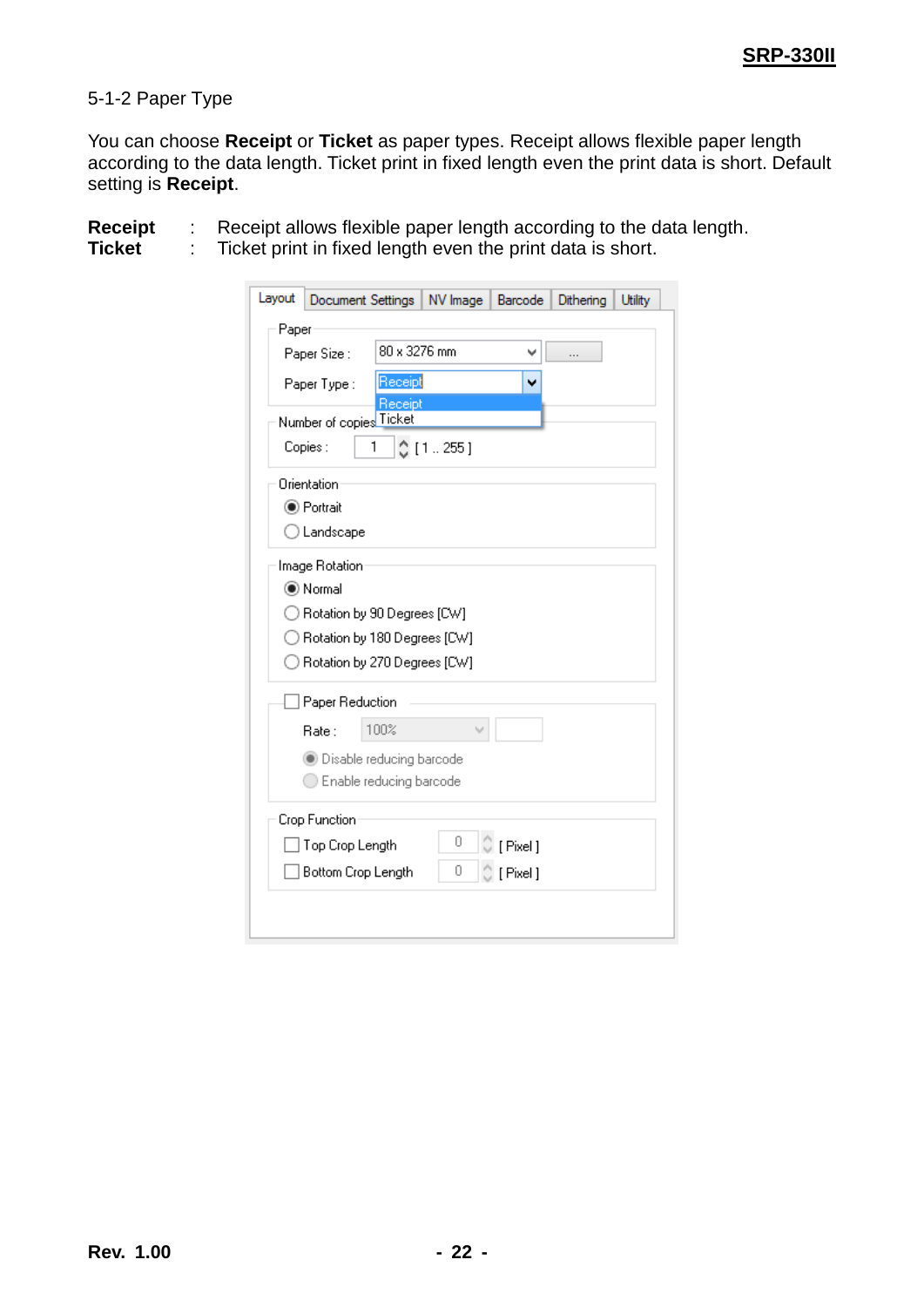#### <span id="page-22-0"></span>5-1-3 Copies

Copies are printed by specifying the copy count. The copy count is set to 1 by default. Set this value bigger than 1 to set the number of copies to print. The value should be within the range of 1 to 255.

#### <span id="page-22-1"></span>5-1-4 Image Rotation

Image rotation is available for image data only. It means that rotation of device fonts or barcode fonts is not supported.

#### <span id="page-22-2"></span>5-1-5 Paper Reduction

Reduction function reduces the size of the print image to save print paper. If this function is enabled and print-job data includes text data created by using a printer font, device fonts are converted to True Type fonts to make them smaller. The barcode size also can be reduced by selecting "**Enable reducing barcode**".

#### <span id="page-22-3"></span>5-1-6 Crop Function

This function crops the upper and lower end of the printing area by the specified number. It helps reduce the margin at the top and bottom when there is excessive margin. The value should be within the range of 0 to 255.

#### <span id="page-22-4"></span>5-1-7 Orientation

Printing orientation can be set to **Portrait** (which is the default) or **Landscape**. It is not possible to use device fonts and device barcodes in landscape.

**Portrait** : Printing in the vertical direction. **Landscape**: Printing in the horizontal direction.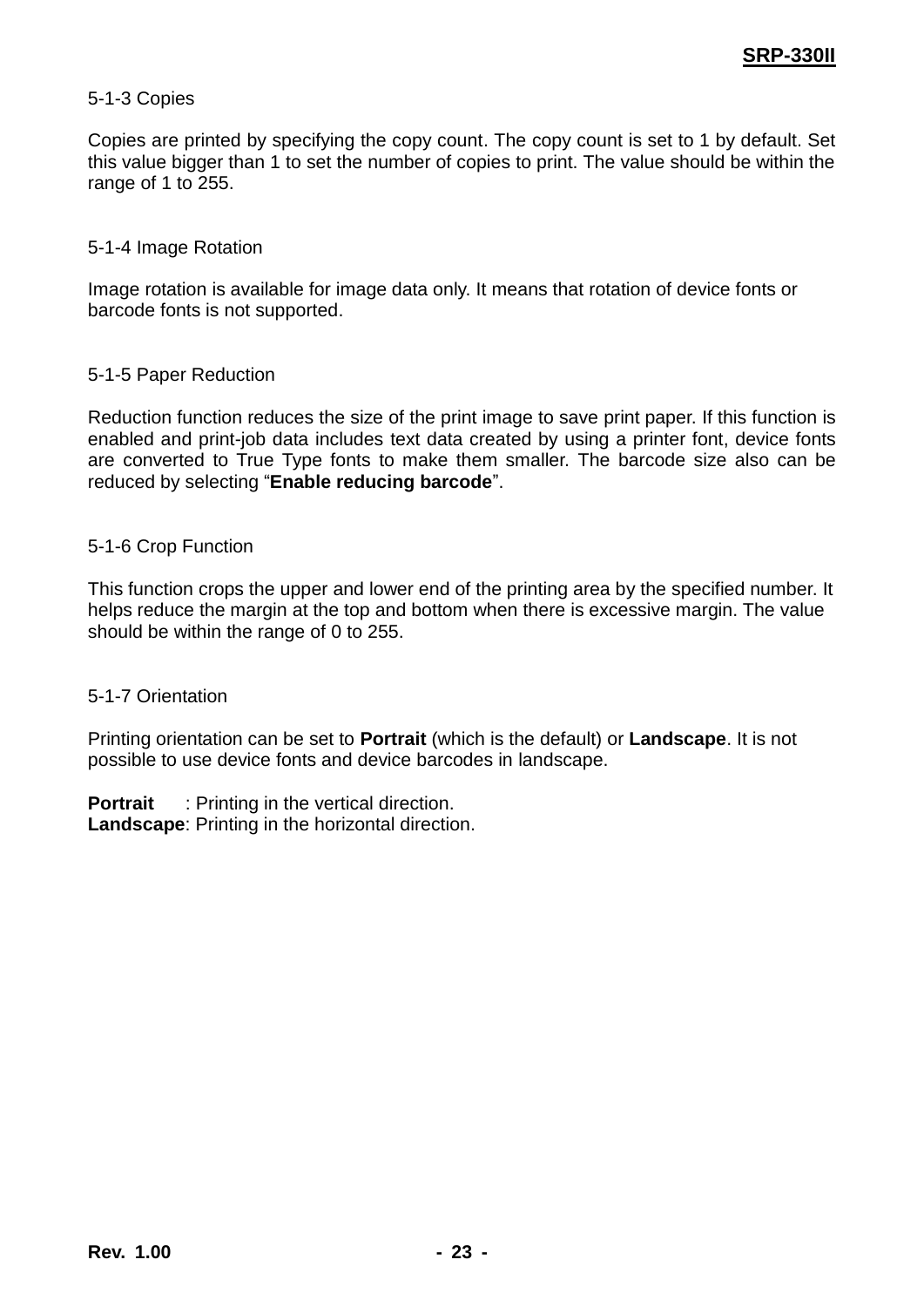#### <span id="page-23-0"></span>**5-2 Document Settings**

| Layout                                   | Document Settings   NV Image |  | <b>Barcode</b> | Dithering | <b>Utility</b> |  |  |  |  |
|------------------------------------------|------------------------------|--|----------------|-----------|----------------|--|--|--|--|
| Send Command                             |                              |  |                |           |                |  |  |  |  |
| Start Doc:                               |                              |  |                |           |                |  |  |  |  |
|                                          | Start Page:                  |  |                |           |                |  |  |  |  |
|                                          | End Page:                    |  |                |           |                |  |  |  |  |
|                                          | End Doc:                     |  |                |           |                |  |  |  |  |
|                                          | Example: <1B4A00>            |  |                |           |                |  |  |  |  |
|                                          | Cash Drawer / Internal Beep  |  |                |           |                |  |  |  |  |
|                                          | Open before printing #1      |  | 50             | [ms]      |                |  |  |  |  |
|                                          | Open before printing #2      |  | 50             | [ms]      |                |  |  |  |  |
|                                          | Open after printing #1       |  | 50             | [ms]      |                |  |  |  |  |
|                                          | Open after printing #2       |  | 50             | [ms]      |                |  |  |  |  |
|                                          | Beep sound before printing   |  | 50             | [ms]      |                |  |  |  |  |
|                                          | Beep sound after printing    |  | 50             | [ms]      |                |  |  |  |  |
| <b>Line Feed</b>                         |                              |  |                |           |                |  |  |  |  |
|                                          | Line-feeds after printing :  |  | 0              | [099]     |                |  |  |  |  |
| Paper Cut                                |                              |  |                |           |                |  |  |  |  |
| ) Page / Job : No Cut / No Cut           |                              |  |                |           |                |  |  |  |  |
| ◉ Page / Job : No Cut / Partial Cut      |                              |  |                |           |                |  |  |  |  |
| ◯ Page / Job : Partial Cut / Partial Cut |                              |  |                |           |                |  |  |  |  |
|                                          |                              |  |                |           |                |  |  |  |  |
|                                          |                              |  |                |           |                |  |  |  |  |

- 1) Open the Printer Properties window for the corresponding OS.
- 2) In the **General** tab, click **Preferences** (Printing Preferences).
- 3) Click the **Document Settings** tab.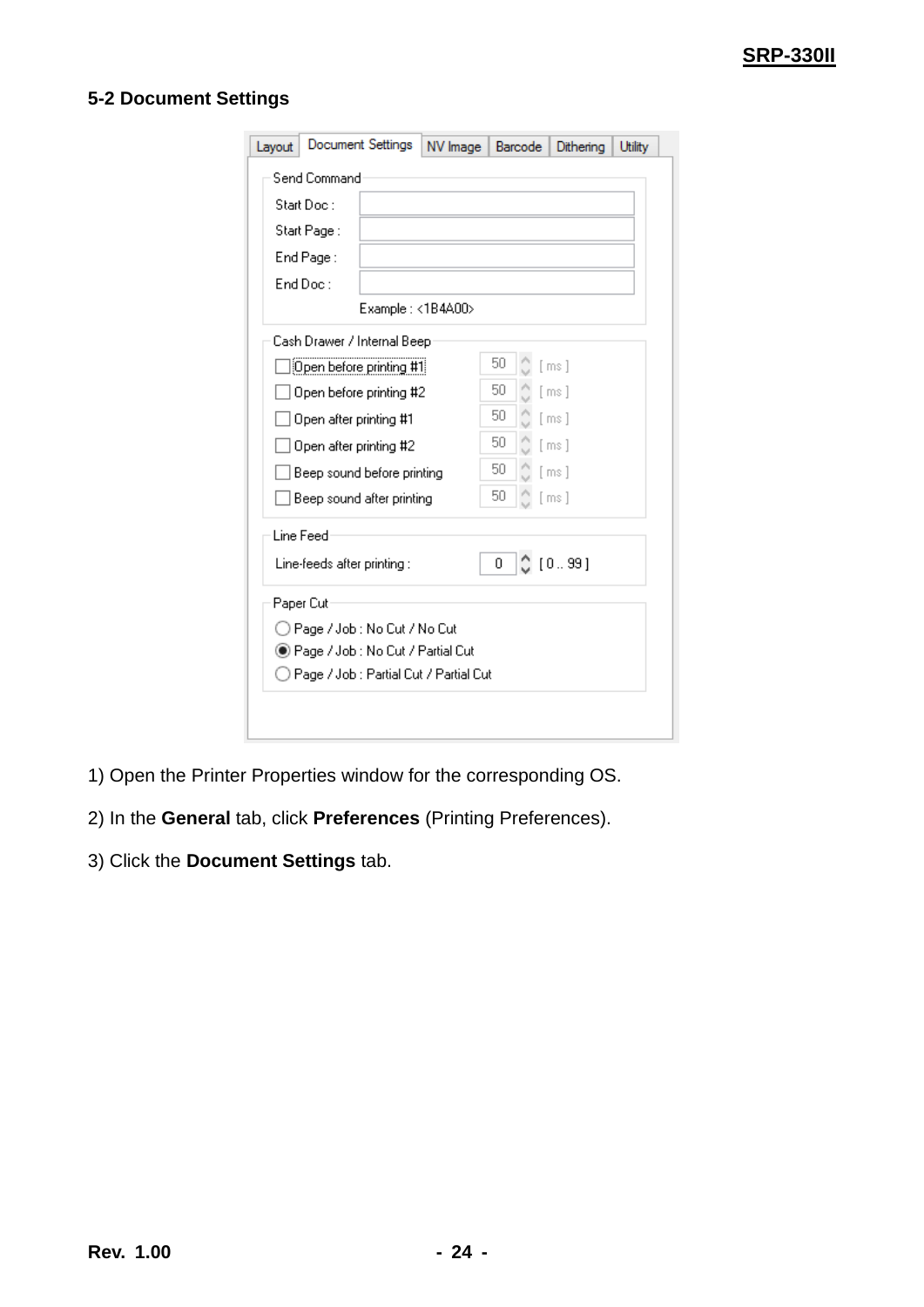#### <span id="page-24-0"></span>5-2-1 Send Command

The Windows driver serves to receive the content for print from an application and send it to the printer. The "Send Commands" function allows for the addition of desired commands at the start or end of the print content.

| <b>Start Doc</b>  | Addition of command at the beginning of the document. |
|-------------------|-------------------------------------------------------|
| <b>Start Page</b> | Addition of command at the beginning of the page.     |

End Page : Addition of command at the end of the page.

End Doc : Addition of command at the end of the document.

For more information about the hexadecimals that can be entered in "Start Doc", "Start Page", "End Page" and "End Doc", refer to the Commands Manual.

<span id="page-24-1"></span>5-2-2 Cash Drawer / Internal Beep

To open a cash-drawer before printing, tick "Open before printing #1" or "Open before printing #2".

To open a cash-drawer after printing, tick "Open after printing #1" or "Open after printing #2".

To make a beep sound when printing, tick "Beep sound before printing" or "Beep sound after printing".

#### <span id="page-24-2"></span>5-2-3 Line Feed

It is possible to set the number of line feeds between 0 and 99 for adding blank lines at the end of printing.

#### <span id="page-24-3"></span>5-2-4 Cut

Paper can be cut at the end of each page or each document (job).

| Page/Job: No Cut / No Cut           |  | : Paper is not cut after printing.                |
|-------------------------------------|--|---------------------------------------------------|
| Page/Job: No Cut / Partial Cut      |  | : Paper is cut at the end of each document (Job). |
| Page/Job: Partial Cut / Partial Cut |  | : Paper is cut at the end of each page.           |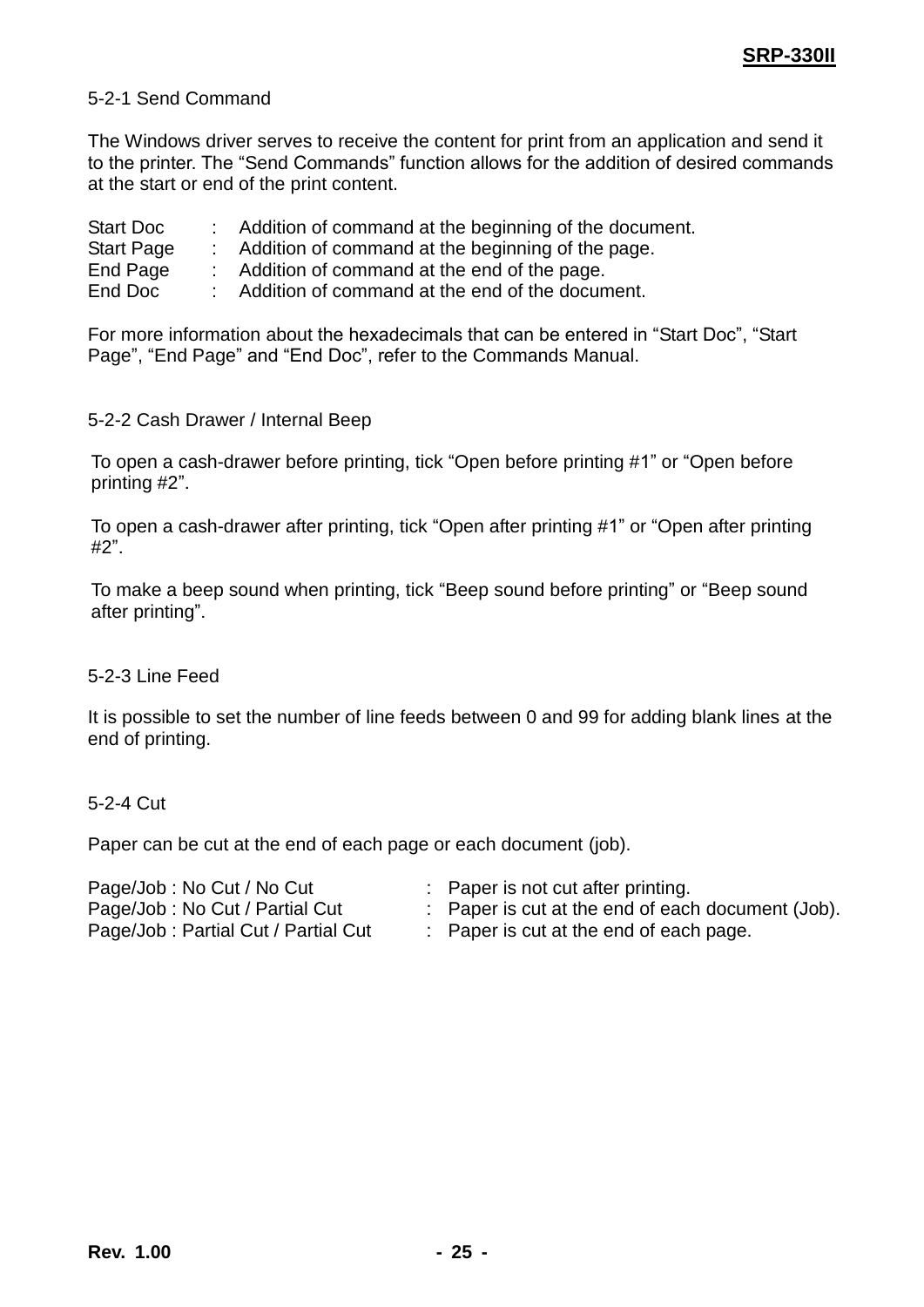#### <span id="page-25-0"></span>**5-3 NV Image**

| Layout   Document Settings |      | NV Image | Barcode | Dithering | <b>Utility</b> |  |
|----------------------------|------|----------|---------|-----------|----------------|--|
| NV Image Printing          |      |          |         |           |                |  |
| Start Doc:                 | None |          |         | v         |                |  |
| Start Page:                | None |          |         | v         |                |  |
| End Page:                  | None |          |         | v         |                |  |
| End Doc:                   | None |          |         | v         |                |  |
| NV Image Command           |      |          |         |           |                |  |
| ◉ GS (L                    |      |          |         |           |                |  |
| $\bigcirc$ FS p            |      |          |         |           |                |  |
|                            |      |          |         |           |                |  |
|                            |      |          |         |           |                |  |
|                            |      |          |         |           |                |  |
|                            |      |          |         |           |                |  |
|                            |      |          |         |           |                |  |
|                            |      |          |         |           |                |  |
|                            |      |          |         |           |                |  |
|                            |      |          |         |           |                |  |
|                            |      |          |         |           |                |  |
|                            |      |          |         |           |                |  |
|                            |      |          |         |           |                |  |

- 1) Open the Printer Properties window for the corresponding OS.
- 2) In the **General** tab, click **Preferences** (Printing Preferences).
- 3) Click the **NV Image** tab.

The position to print NV image stored in the printer can be set at the beginning and/or end of the document and beginning and end of each page. Also, there are two commands for NV Image printing. Take care of selecting one of the two commands because NV images cannot be printed depending on the selected command.

| ※ NV graphics: "FS p"   |  |                                               |  |  |  |  |  |
|-------------------------|--|-----------------------------------------------|--|--|--|--|--|
| * NV bit image: "GS (L" |  |                                               |  |  |  |  |  |
|                         |  |                                               |  |  |  |  |  |
| <b>Start Doc</b>        |  | : Insert NV image at the top of the document. |  |  |  |  |  |
| <b>Start Page</b>       |  | : Insert NV image at the top of the page.     |  |  |  |  |  |
| <b>End Page</b>         |  | : Insert NV image at the end of the page.     |  |  |  |  |  |
| End Doc                 |  | : Insert NV image at the end of the document. |  |  |  |  |  |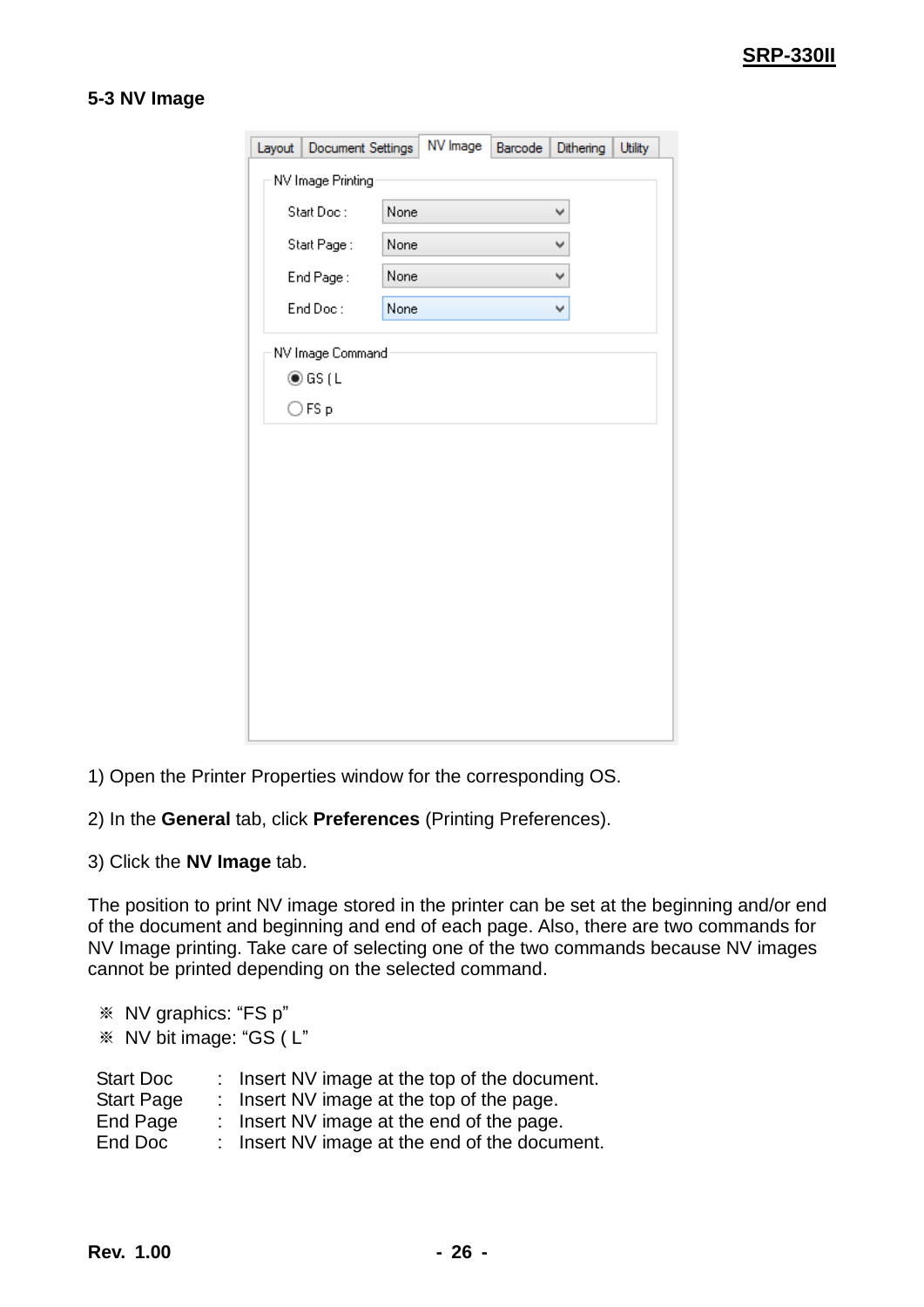#### <span id="page-26-0"></span>**5-4 Barcode**

| Layout   Document Settings   NV Image |   |            | Barcode   | Dithering | <b>Utility</b> |  |  |
|---------------------------------------|---|------------|-----------|-----------|----------------|--|--|
| 1D-Barcodes                           |   |            |           |           |                |  |  |
| Font Name:                            | v |            |           |           |                |  |  |
|                                       |   | Barcode1   |           |           |                |  |  |
| Type:                                 |   | UPC-A      |           | v         |                |  |  |
|                                       |   | Properties |           |           |                |  |  |
| 2D-Barcodes                           |   |            |           |           |                |  |  |
| Font Name:                            |   | 2D-Code1   |           | v         |                |  |  |
| Type<br>$\odot$ PDF417                |   |            | ○ QR Code |           |                |  |  |
|                                       |   | Properties |           |           |                |  |  |
|                                       |   |            |           |           |                |  |  |
|                                       |   |            |           |           |                |  |  |
|                                       |   |            |           |           |                |  |  |
|                                       |   |            |           |           |                |  |  |
|                                       |   |            |           |           |                |  |  |
|                                       |   |            |           |           |                |  |  |
|                                       |   |            |           |           |                |  |  |

- 1) Open the Printer Properties window for the corresponding OS.
- 2) In the **General** tab, click **Preferences** (Printing Preferences).
- 3) Click the **Barcode** tab.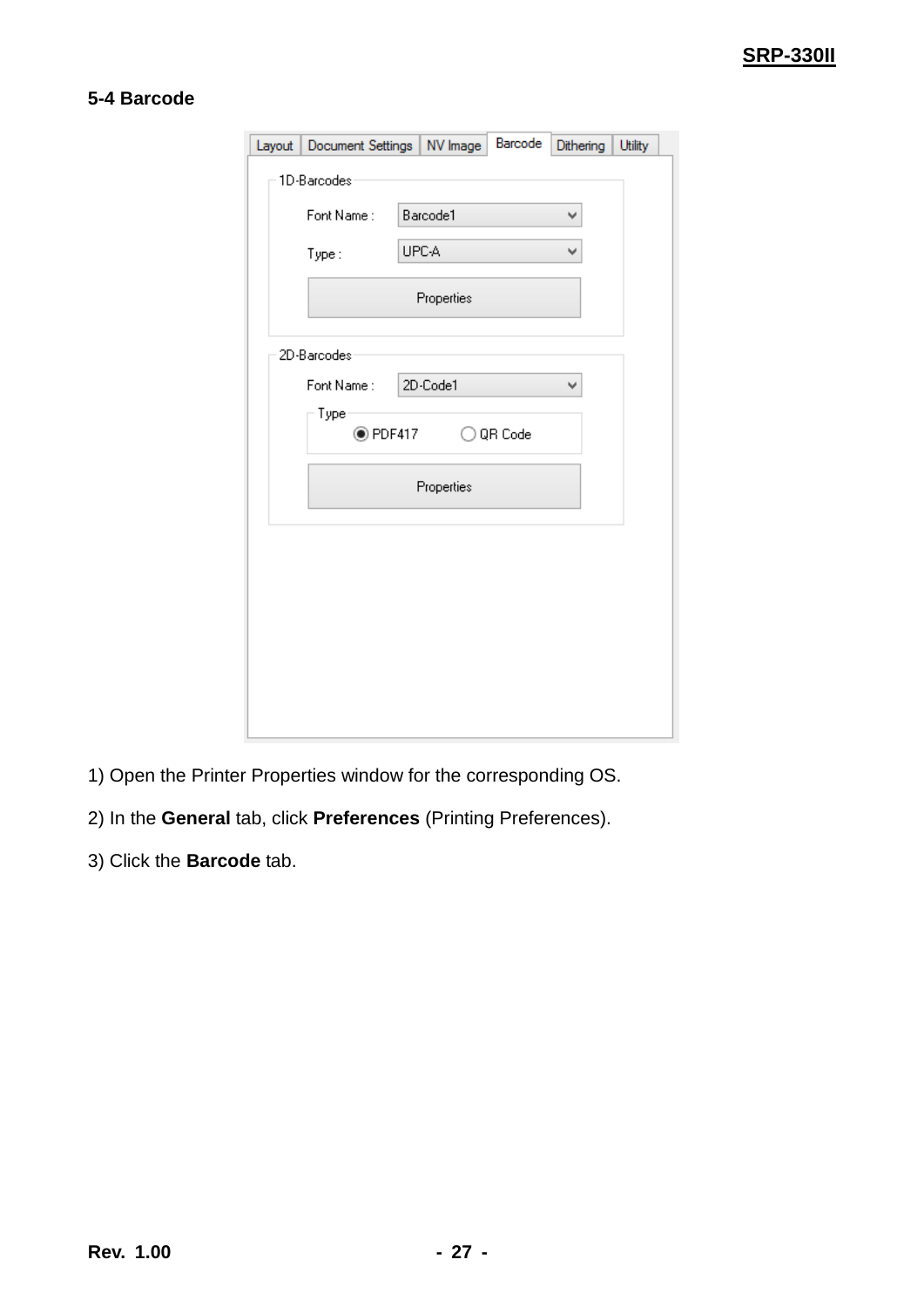#### <span id="page-27-0"></span>5-4-1 1d Barcodes

Windows driver supports one-dimensional barcode fonts as shown in the following table. Barcodes can be printed by using following font names.

| <b>Font Name</b>     | Type (Symbology)   | Size (Point)      | <b>Supported Characters</b> |
|----------------------|--------------------|-------------------|-----------------------------|
| Barcode1             | UPC-A              | 20 / 40 / 60 / 80 | Numeric: 0~9                |
| Barcode <sub>2</sub> | UPC-E              | 20 / 40 / 60 / 80 | Numeric: 0~9                |
| Barcode3             | JAN13 (EAN)        | 20 / 40 / 60 / 80 | Numeric: 0~9                |
| Barcode4             | JAN8 (EAN)         | 20 / 40 / 60 / 80 | Numeric: 0~9                |
|                      |                    |                   | Numeric: 0~9                |
| Barcode <sub>5</sub> | Code39             | 20 / 40 / 60 / 80 | Symbols: $$, +, -, ., /$    |
|                      |                    |                   | Letters: A~Z                |
| Barcode <sub>6</sub> | <b>ITF</b>         | 20 / 40 / 60 / 80 | Numeric: 0~9                |
|                      |                    |                   | Numeric: $0 - 9$            |
| Barcode7             | Codabar            | 20 / 40 / 60 / 80 | Symbols: $$, +, -, ., /, :$ |
|                      |                    |                   | Letters: $A\neg D$          |
| Barcode8             | Code <sub>93</sub> | 20/40/60/80       | ASCII CODE: $0x00 - 0x7F$   |
| Barcode9             | Code128            | 20/40/60/80       | ASCII CODE: $0x00 - 0x7F$   |

If you want to change the default value of 1d barcode properties, select a **Font Name** and **Type** of one-dimensional barcode, and then click **Properties**. Click **OK** after changing the values of properties.

| Barcode             |                                       |
|---------------------|---------------------------------------|
| Width:              | $3$ $\circ$ $[2.6]$                   |
| Height:             | $50$ $\circ$ $[$ $\circ$ $[$ 1  255 ] |
| <b>HRI Position</b> |                                       |
| <b>B</b> ottom      | v                                     |
| <b>HRI</b> Font     |                                       |
| <b>● Font A</b>     |                                       |
| $\bigcirc$ Font B   |                                       |
|                     | 0K<br>Cancel                          |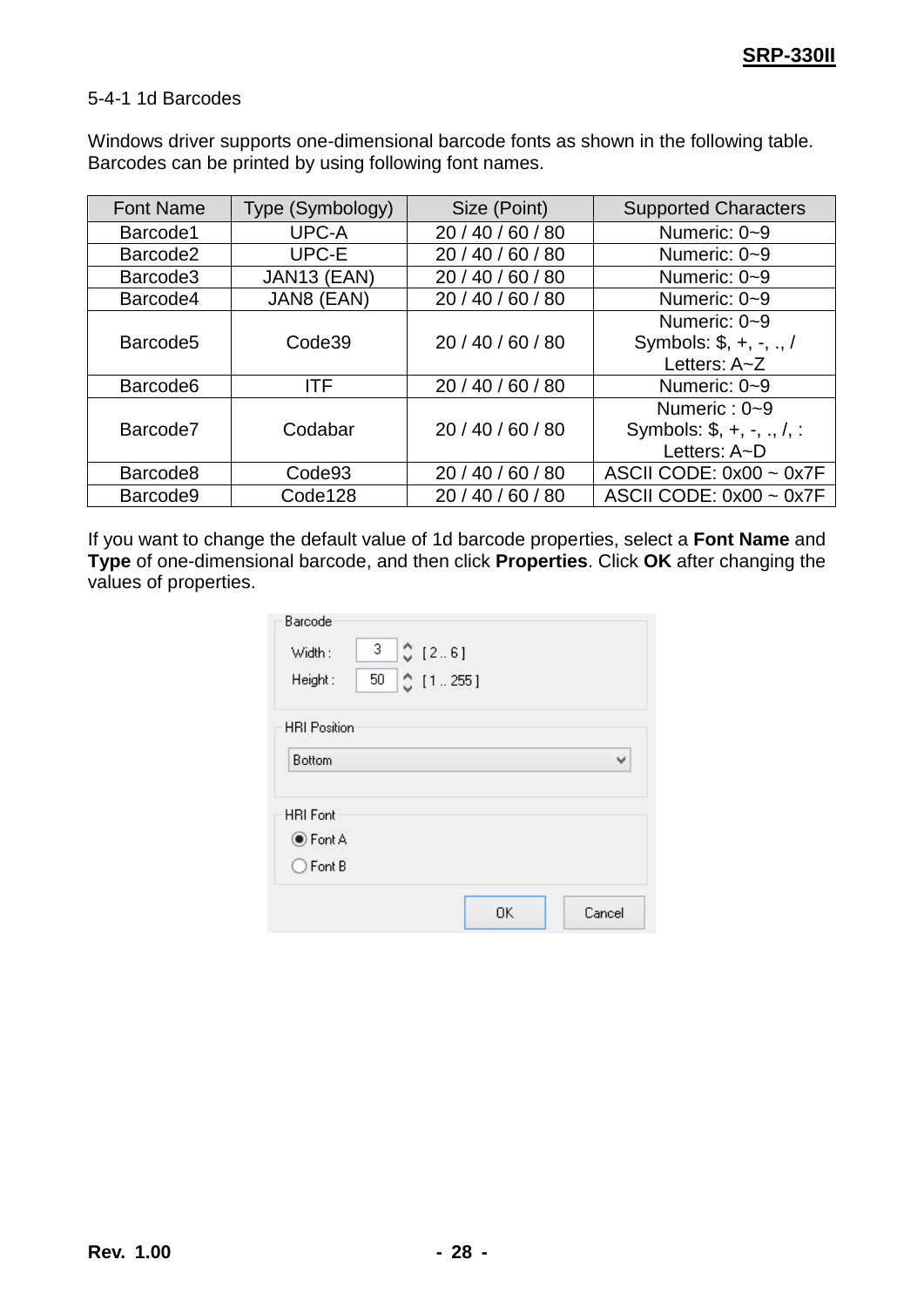#### <span id="page-28-0"></span>5-4-2 2d Barcodes

Windows driver supports two-dimensional barcode fonts as shown in the following table. Barcodes can be printed on the printer by using following font names.

| Font Name | Type (Symbology) | Size (Point) |
|-----------|------------------|--------------|
| 2D-Code1  | <b>PDF417</b>    | 9.5          |
| 2D-Code2  | QR Code          | 9.5          |

If you want to change the default value of 2d barcode properties, select a **Font Name** and **Type** of two-dimensional barcode, and then click **Properties**. Click **OK** after changing the values of properties for PDF417 or QR Code.

| <b>PDF417</b>     |                                                |
|-------------------|------------------------------------------------|
| Column:           | 0<br>♡ [0.30]                                  |
| Step:             | 0.10, 3.001<br>0                               |
| Width:            | $2$ [2.8]<br>3                                 |
| Height:           | 3<br>$C$ [2.8]                                 |
| Error Correction: | Level 0<br>v                                   |
|                   | Set the processing of simplified PDF417 symbol |
|                   | Cancel<br>0K                                   |
|                   | $<$ PDF417>                                    |
| QR Code           |                                                |
| Size:<br>Model:   | 3<br>$C$ [1.8]<br>Model 2<br>v                 |
| Error Correction: | Level L<br>v                                   |
|                   | Cancel<br>OΚ                                   |
|                   | <qr code=""></qr>                              |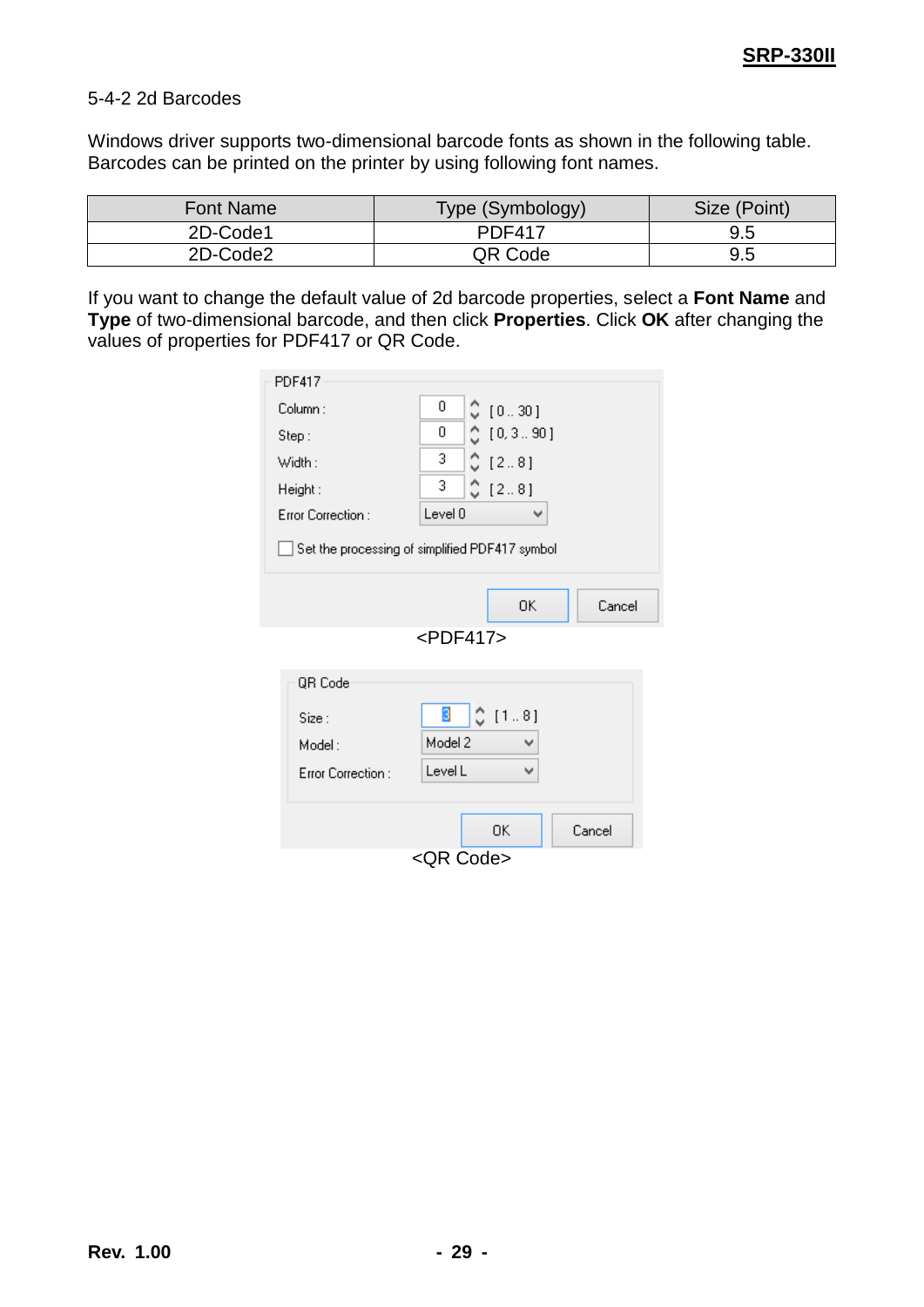#### <span id="page-29-0"></span>**5-5 Dithering**

|           | Layout   Document Settings   NV Image   Barcode |                                      | Dithering | <b>Utility</b> |
|-----------|-------------------------------------------------|--------------------------------------|-----------|----------------|
| Dithering |                                                 |                                      |           |                |
|           | Color                                           |                                      |           |                |
|           | Monochrome                                      |                                      |           |                |
|           | ◯ Greyscale                                     |                                      |           |                |
|           |                                                 |                                      |           |                |
|           |                                                 |                                      |           |                |
|           |                                                 |                                      |           |                |
|           |                                                 | $\sum_{i=1}^{n}$                     |           |                |
|           |                                                 |                                      |           |                |
|           |                                                 |                                      |           |                |
|           | ◉ None                                          |                                      |           |                |
|           | ◯ Error Diffusion                               |                                      |           |                |
|           | ◯ Ordered Dither                                |                                      |           |                |
|           | $\bigcirc$ 4x4 Matrix                           |                                      |           |                |
|           | ◯ 8x8 Matrix                                    |                                      |           |                |
|           | <b>Brightness</b>                               |                                      |           |                |
|           | $\bar{1}$<br>$\mathbb{R}^2$                     | ī.<br>$\mathbb{L}$<br>ï<br>$\bar{1}$ |           |                |
|           | Bright                                          |                                      | Dark      |                |
|           |                                                 |                                      |           |                |
|           |                                                 |                                      |           |                |
|           |                                                 |                                      |           |                |
|           |                                                 |                                      |           |                |
|           |                                                 |                                      |           |                |

- 1) Open the Printer Properties window for the corresponding OS.
- 2) In the **General** tab, click **Preferences**.
- 3) Click the **Dithering** tab.

This printer model is a black and white printing device including dithering function, grayscale print function, and brightness level adjustment function to produce a sharper or softer image. The following dithering algorithms can be selected when **Monochrome** is selected.

- None
- Error Diffusion
- Ordered Dither
- 4x4 Matrix
- 8x8 Matrix

Print speed may become slower if **Greyscale** is selected because of the large amount of data to send to the printer.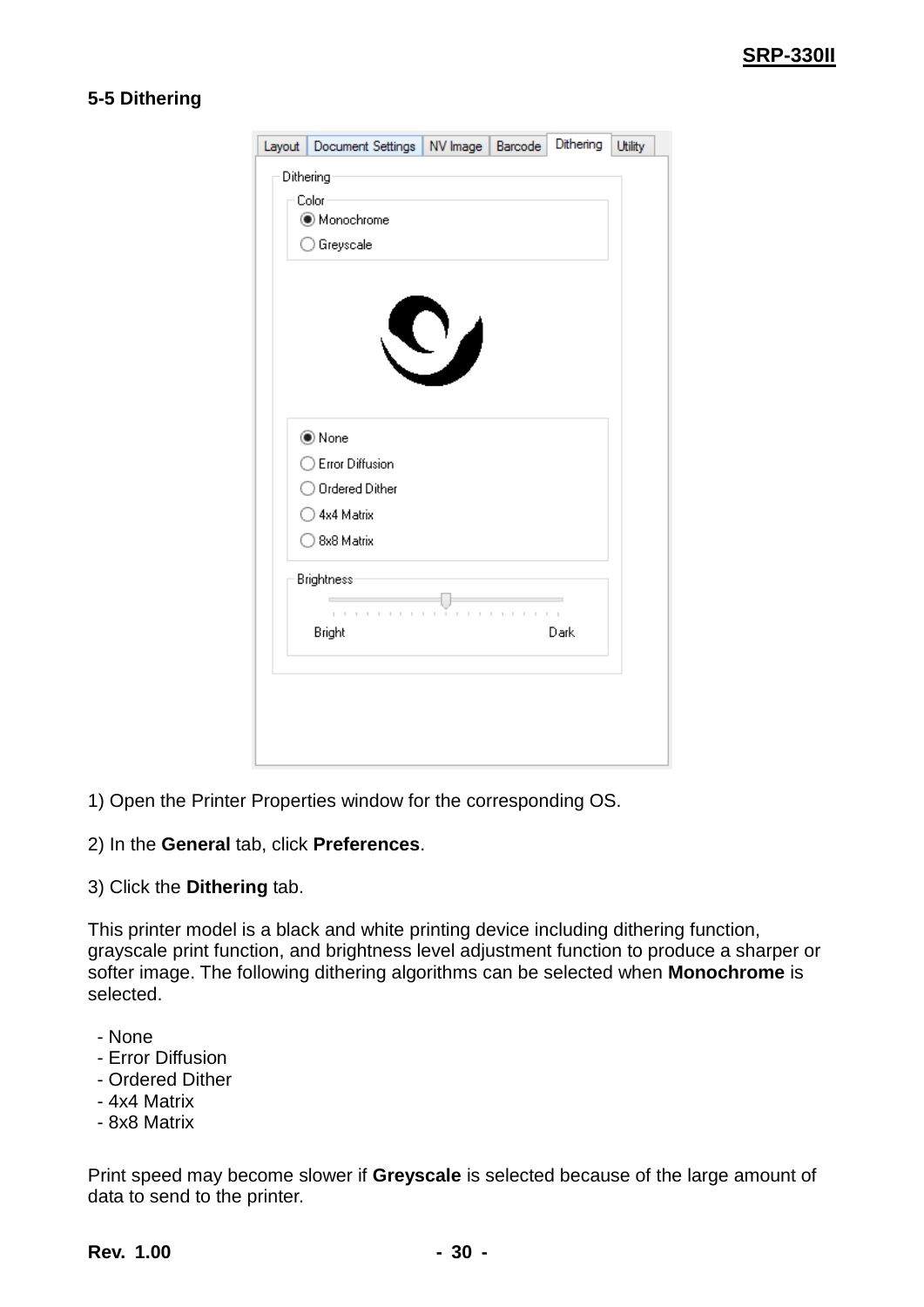#### <span id="page-30-0"></span>**5-6 Utility**

| Layout | Document Settings   NV Image   Barcode        |                                 |  | Dithering | <b>Utility</b> |  |  |  |  |
|--------|-----------------------------------------------|---------------------------------|--|-----------|----------------|--|--|--|--|
|        | Unified POS Utility                           |                                 |  |           |                |  |  |  |  |
|        | Unified POS Utility                           |                                 |  |           |                |  |  |  |  |
|        |                                               |                                 |  |           |                |  |  |  |  |
|        | <b>Extended Function</b>                      |                                 |  |           |                |  |  |  |  |
|        |                                               | Special Font(FontcontrolA) Edit |  |           |                |  |  |  |  |
|        | VEnable Journal                               |                                 |  |           |                |  |  |  |  |
|        |                                               | Journal Viewer                  |  |           |                |  |  |  |  |
|        | ☑ Enable Text-Key Function                    |                                 |  |           |                |  |  |  |  |
|        |                                               | Text-Key Function               |  |           |                |  |  |  |  |
|        | ☑ Enable Print Preview                        |                                 |  |           |                |  |  |  |  |
|        | The preview application runs before printing. |                                 |  |           |                |  |  |  |  |
|        |                                               |                                 |  |           |                |  |  |  |  |
|        |                                               |                                 |  |           |                |  |  |  |  |
|        |                                               |                                 |  |           |                |  |  |  |  |
|        |                                               |                                 |  |           |                |  |  |  |  |
|        |                                               |                                 |  |           |                |  |  |  |  |
|        |                                               |                                 |  |           |                |  |  |  |  |
|        |                                               |                                 |  |           |                |  |  |  |  |
|        |                                               |                                 |  |           |                |  |  |  |  |
|        |                                               |                                 |  |           |                |  |  |  |  |

- 1) Open the Printer Properties window for the corresponding OS.
- 2) In the **General** tab, click **Preferences** (Printing Preferences).
- 3) Click the **Utility** tab.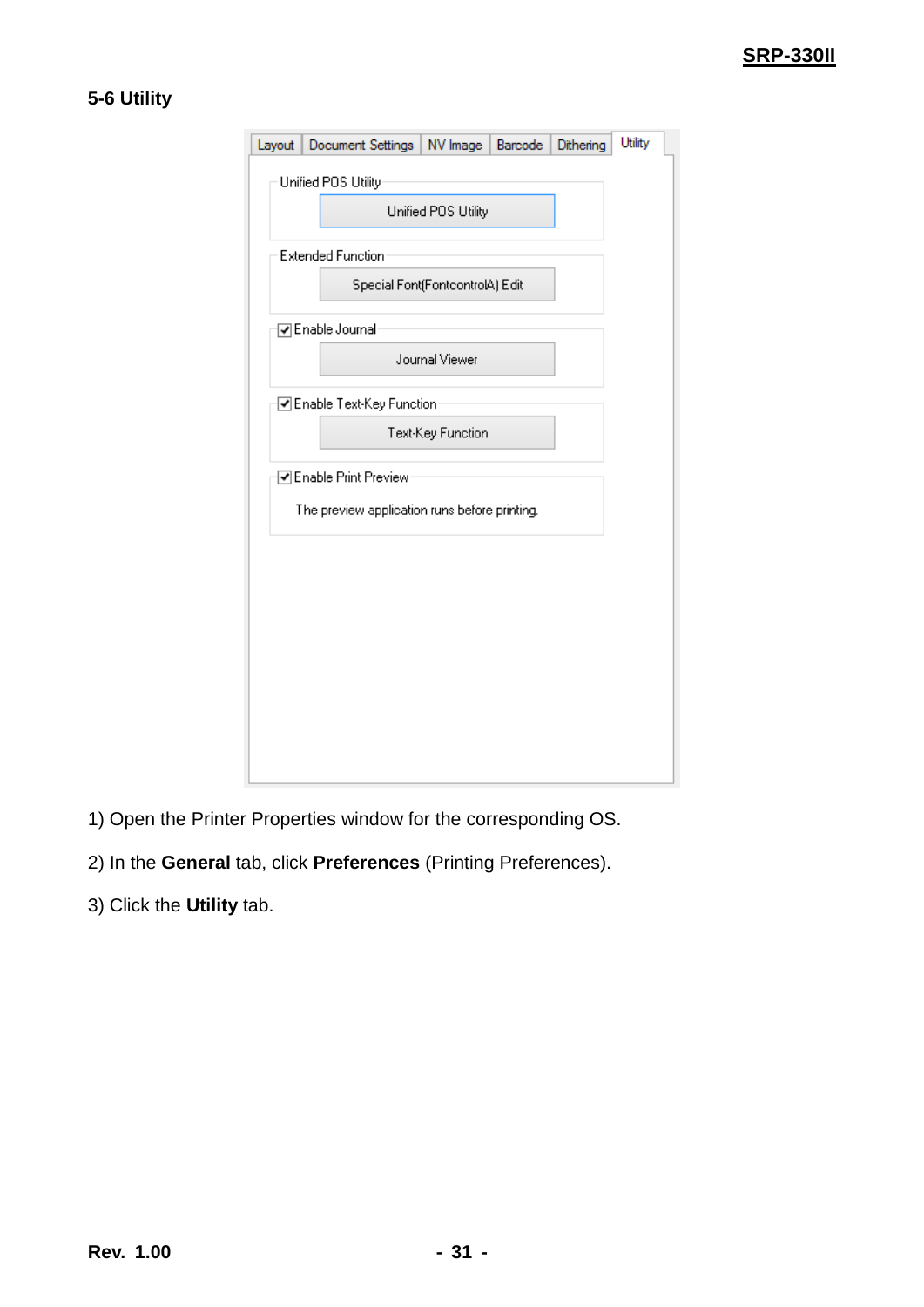#### <span id="page-31-0"></span>5-6-1 Unified POS Utility

Refer to the **Unified POS Utility** manual contained in the CD for details.

#### <span id="page-31-1"></span>5-6-2 Special Font Edit Utility

The purpose of **FontControlA** font is not for text printing. It is used to define the printer command, assign the defined printer command to a specific ASCII character, and send it to the printer. The range of ASCII code that the command can be assigned is from 0x20 to 0x7F, and the command can be easily assigned using this utility.

#### 1) Click **Special Font Edit**.

2) Select an ASCII code character and enter the print command. All values should be entered in hexadecimal number format.

#### 3) Click **Apply** and then click **OK**.

|                                                       | FontControlA Editor     |        |        |
|-------------------------------------------------------|-------------------------|--------|--------|
| Char Hex                                              | Command                 |        |        |
| 20<br>21<br>Ţ<br>Ħ<br>22                              | 1B 3D 00<br>48 44 48 OA | A      |        |
| 23<br>#<br>24<br>\$                                   |                         |        |        |
| 25<br>ş.<br>26<br>£.<br>27<br>×                       |                         |        | Char   |
| 28<br>C<br>29<br>١<br>₩<br>2a                         |                         |        | 20     |
| 2 <sub>b</sub><br>÷<br>2 <sub>c</sub><br>×<br>2d<br>- |                         |        | Hex    |
| 2e<br>٠<br>2f<br>7<br>30<br>0                         |                         |        | Apply  |
| 31<br>1<br>32<br>2<br>3<br>33                         |                         |        | Delete |
| 4<br>34<br>5<br>35<br>6<br>36                         |                         |        | OK     |
| 7<br>37<br>Edit                                       |                         | ٧      |        |
| 1B 3D 00<br>$\,<$                                     |                         | $\geq$ | Cancel |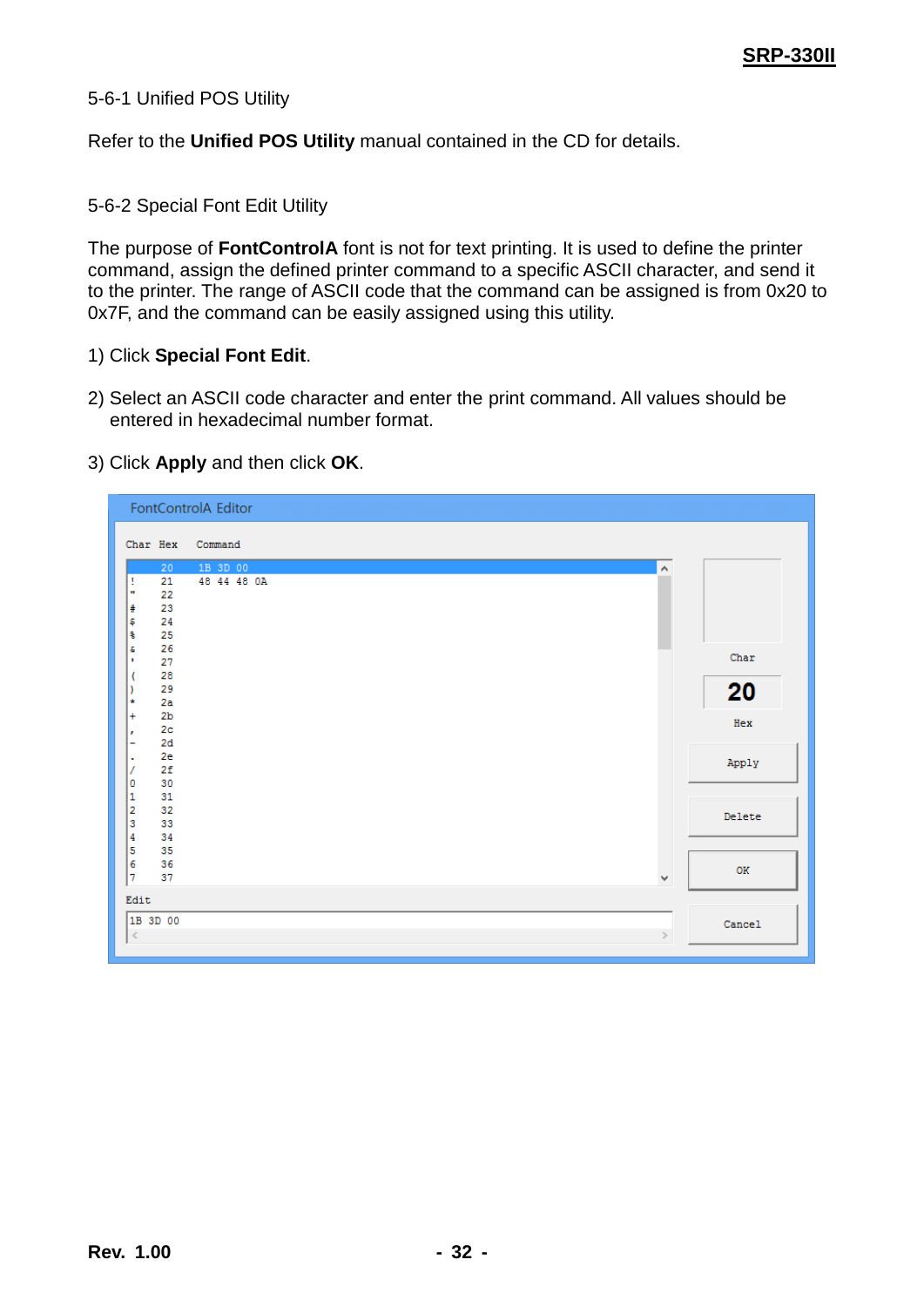#### <span id="page-32-0"></span>5-6-3 Journal Viewer

Journal is a function to save a copy of printed receipts. Copies can be saved without using journal printer with this function. Journal saves each printed document in a file and the saved file can be viewed by using this utility.

| $\blacksquare$ | Journal Viewer  | $\times$ |
|----------------|-----------------|----------|
| - Preview-     |                 |          |
|                |                 |          |
|                |                 |          |
|                |                 |          |
|                |                 |          |
|                |                 |          |
|                |                 |          |
|                |                 |          |
|                |                 |          |
|                |                 |          |
|                |                 |          |
|                |                 |          |
|                |                 |          |
|                |                 |          |
|                |                 |          |
|                |                 |          |
| Time<br>Date   | Path            |          |
|                |                 |          |
|                |                 |          |
|                |                 |          |
|                |                 |          |
|                | Search<br>Print |          |
|                |                 |          |

1) Tick **Enable Journal** to run **Journal Viewer**, and then click **Journal Viewer**.

- 2) Click **Search** to set search condition, and then enter **Start Date** and **End Date**.
- 3) Click **OK** to search the files created within the specified period.

| Journal Viewer               |  |  |  |  |  |
|------------------------------|--|--|--|--|--|
| Search Options               |  |  |  |  |  |
| Month Day<br>Year            |  |  |  |  |  |
| 5 / 12 / 2015<br>Start date: |  |  |  |  |  |
| 5 / 12 / 2015<br>End date:   |  |  |  |  |  |
| Cancel                       |  |  |  |  |  |

4) Select the file to print from the list and click **Print** to send the data stored in the file to the printer.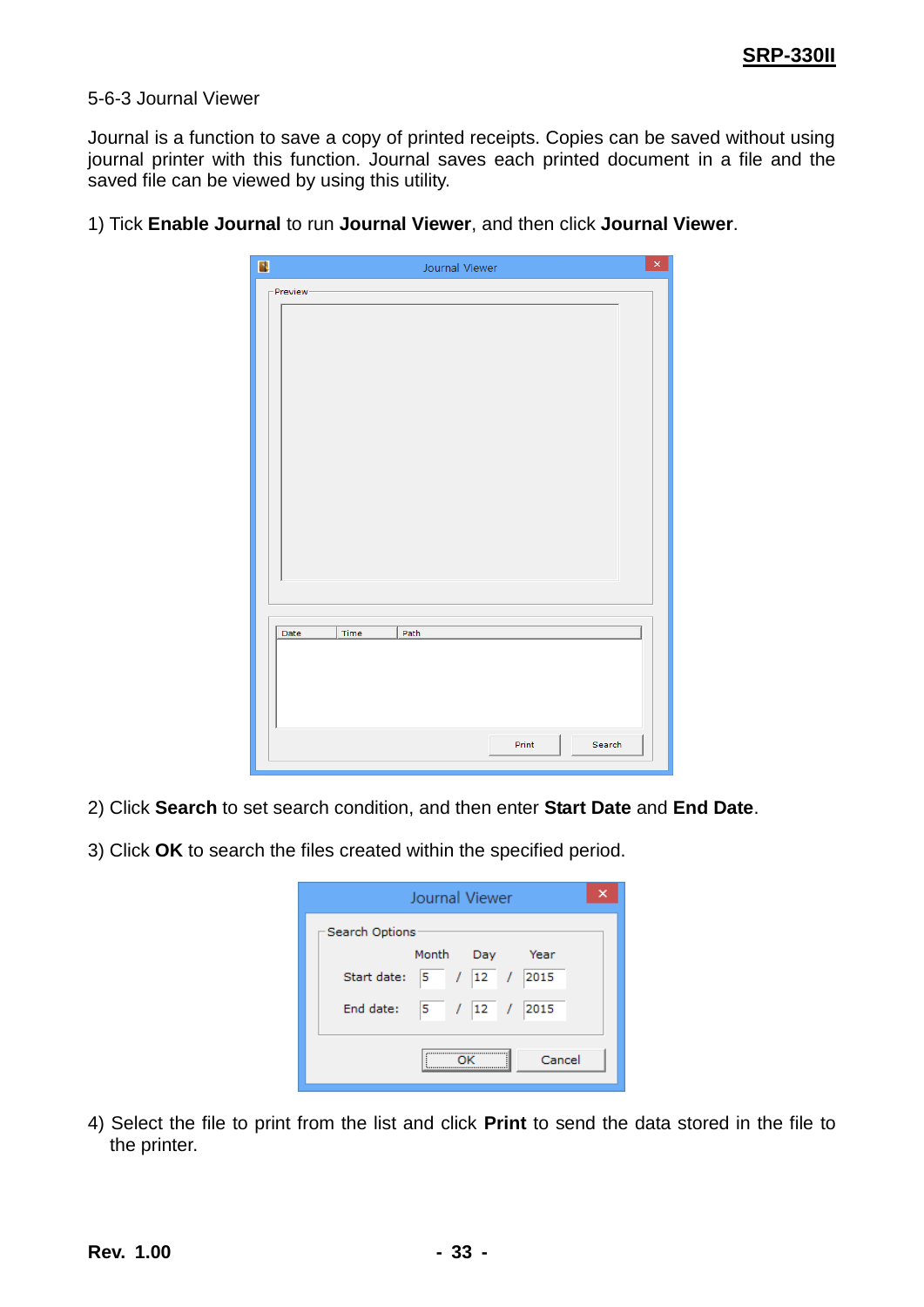#### <span id="page-33-0"></span>5-6-4 Text-Key Function

Text-Key Function is a utility to replace specific text (Text-Key) with other texts or graphic images, and to add images to the bottom of receipts. This function can be used only when using device fonts. It has no effect when using TTF fonts (True Type Fonts) or the data for Text-Key does not exist on a Print-Job.

- ▶ How to replace Text-Key with other texts.
- 1) Tick **Enable Text-Key Function** and then click **Text-Key Function**.

| Ð                      | <b>TextKey Function</b> |    | ×      |
|------------------------|-------------------------|----|--------|
| $\Gamma$ Text Key List | Image List-             |    |        |
| Add New Key            | Add New Image           |    |        |
| Configuration          | Delete                  |    |        |
| Delete                 |                         |    |        |
|                        |                         | OK | Cancel |

2) Click **Add New Key**, type a text to be used as Text-Key, and then click **OK**.

|               | ×<br>Enter a new text Key. |                         |    |    |        |   |
|---------------|----------------------------|-------------------------|----|----|--------|---|
|               | <b>TEXT KEY:</b>           | POTATO                  |    |    |        |   |
|               |                            |                         | OK |    | Cancel |   |
| Ø             |                            | <b>TextKey Function</b> |    |    |        | × |
| <b>POTATO</b> | -Text Key List             | Image List-             |    |    |        |   |
|               | Add New Key                | Add New Image           |    |    |        |   |
|               | Configuration              | Delete                  |    |    |        |   |
|               | Delete                     |                         |    |    |        |   |
|               |                            |                         |    | OK | Cancel |   |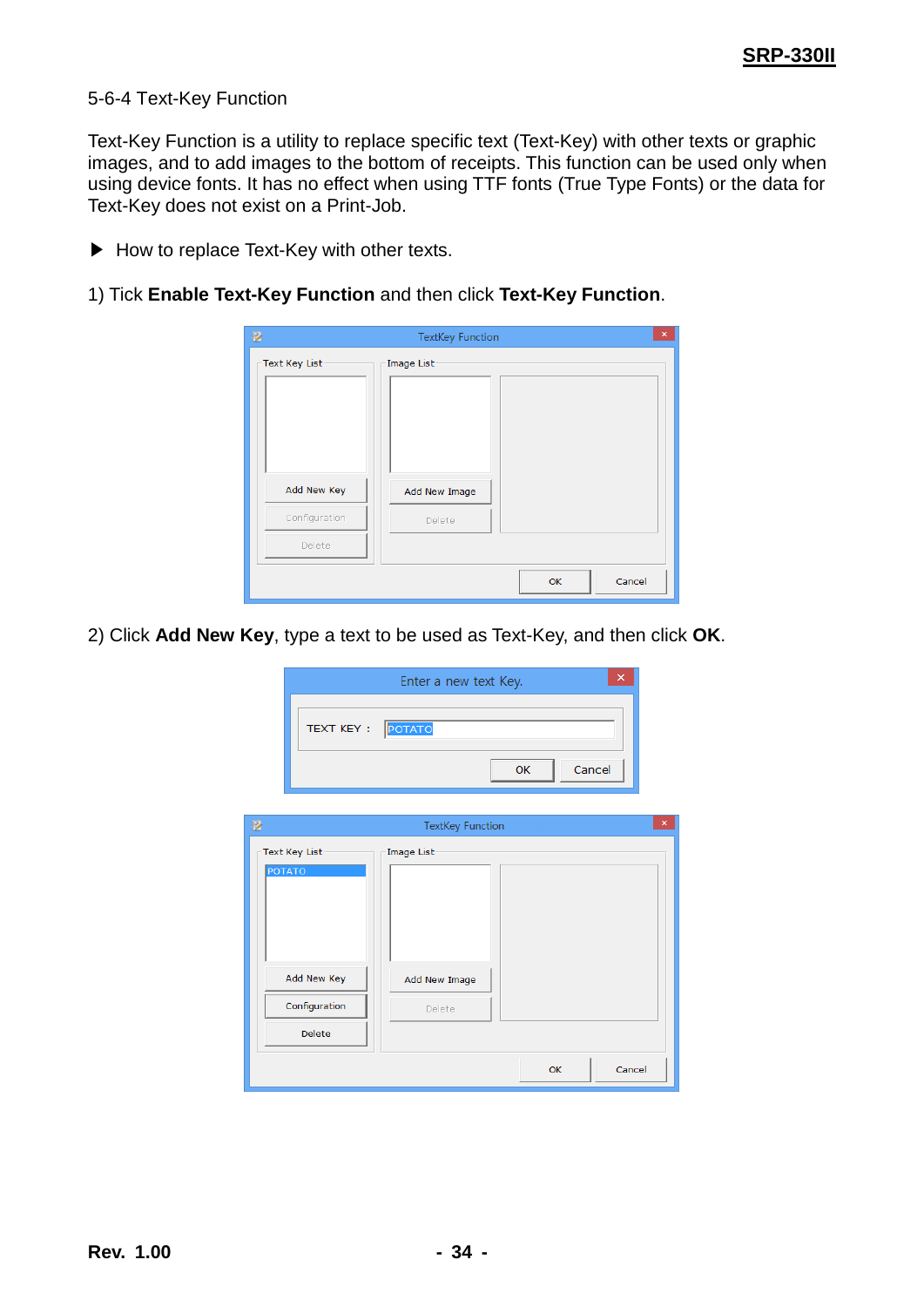- 3) If the Text-Key is selected, The **Configuration** button is enabled.
- 4) Click **Configuration** to enter a text, which is used to replace the selected Text-Key with the text entered. For example, if you enter "**APPLE**" in the text box as below, the Textkey, "**POTATO**" can be replaced with "**APPLE**".

|                           | Configuration for 'POTATO'                 |  |  |  |  |
|---------------------------|--------------------------------------------|--|--|--|--|
| -Replacement<br>Image ID: | None                                       |  |  |  |  |
| Text:                     | <b>APPLE</b>                               |  |  |  |  |
|                           | -Adding a image to the bottom of receipts: |  |  |  |  |
| Image ID:                 | <b>None</b>                                |  |  |  |  |
|                           | Cancel<br>OK                               |  |  |  |  |

- ▶ How to replace Text-Key with a graphic image and to add it to the bottom of receipts.
- 1) This utility can also replace the selected Text-Key with a graphic image instead of texts and can add a graphic image to the bottom of receipts. It is necessary to add images to the image list.
- 2) Click **Add New Image** to browse for an image to add to the list.

|                      | File to load                     |                   |      |             |                                                                               |  |  |  |
|----------------------|----------------------------------|-------------------|------|-------------|-------------------------------------------------------------------------------|--|--|--|
| Look in:             | <b>Ein</b> Pictures              |                   |      | ←自感图▼       |                                                                               |  |  |  |
| ∽<br>Name            |                                  | Date              | Tags | <b>Size</b> | Rating                                                                        |  |  |  |
| 리1 Cat               |                                  | 5/21/2014 3:37 PM |      | 258 KB      | 참 찮 않 같                                                                       |  |  |  |
| <u>L</u> 2_elephant  |                                  | 5/21/2014 3:37 PM |      | 233 KB      | WWWW                                                                          |  |  |  |
| 3_hippo              |                                  | 5/21/2014 3:38 PM |      | 120 KB      | ****                                                                          |  |  |  |
| $\frac{1}{2}$ 4 lion |                                  | 5/21/2014 3:38 PM |      |             | $91$ KB $\frac{1}{2}$ $\frac{1}{2}$ $\frac{1}{2}$ $\frac{1}{2}$ $\frac{1}{2}$ |  |  |  |
|                      |                                  |                   |      |             |                                                                               |  |  |  |
| ∢                    |                                  |                   |      |             | ъ                                                                             |  |  |  |
| File name:           | 2_elephant<br>Open               |                   |      |             |                                                                               |  |  |  |
| Files of type:       | Cancel<br>BMP Files (*.BMP)<br>▼ |                   |      |             |                                                                               |  |  |  |
|                      | Open as read-only                |                   |      |             |                                                                               |  |  |  |

3) Enter a unique name to be added, adjust the brightness, select a dithering type, and then click **OK**. Repeat 2 to 3 step to add up to as much as you want.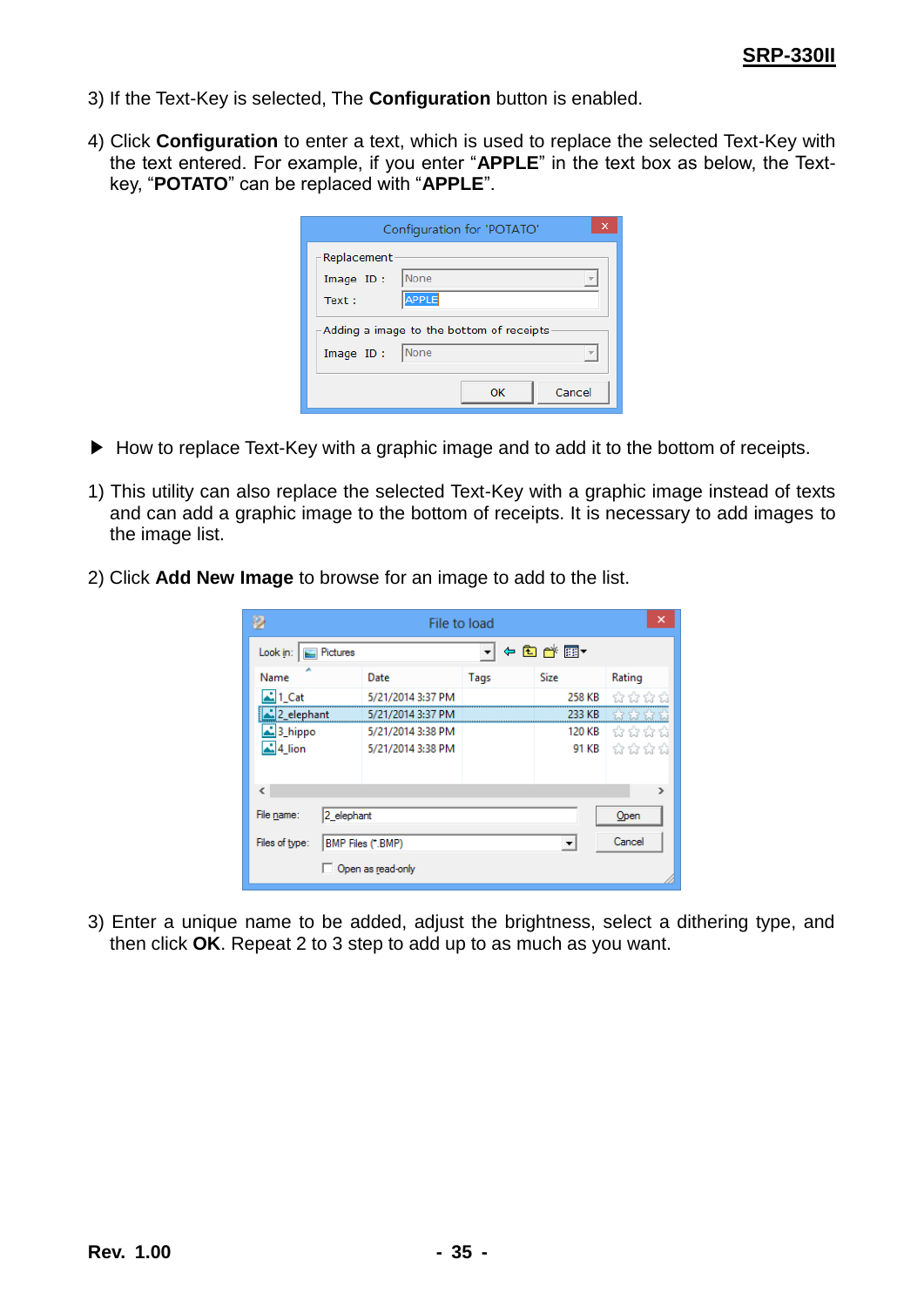#### **SRP-330II**



- 4) Select a Text-Key in the Text-Key list, and then click **Configuration**.
- 5) To replace the selected Text-Key with a graphic image, select one of the available identifier via the combo box under "**Replacement**" label. There are two replacement functions but only one of the two is available.

| $\mathbf{x}$                                                                 | $\boldsymbol{\mathsf{x}}$                        |
|------------------------------------------------------------------------------|--------------------------------------------------|
| Configuration for 'POTATO'                                                   | Configuration for 'POTATO'                       |
| Replacement-<br>2_elephant<br>$\overline{\phantom{a}}$<br>Image ID:<br>Text: | Replacement-<br>2_elephant<br>Image ID:<br>Text: |
| Adding a image to the bottom of receipts                                     | Adding a image to the bottom of receipts         |
| 3_hippo                                                                      | 3_hippo                                          |
| $\overline{\phantom{a}}$                                                     | Image ID:                                        |
| Image ID:                                                                    | None                                             |
| Cancel                                                                       | 2_elephant                                       |
| OK                                                                           | 3_hippo                                          |

6) In order to print a graphic image to the bottom of receipts, select one of the available identifier via the combo box under "**Adding a image to the bottom of receipts**" label. The graphic image for the selected identifier only will be printed if the data for the selected Text-Key were found on a Print-Job.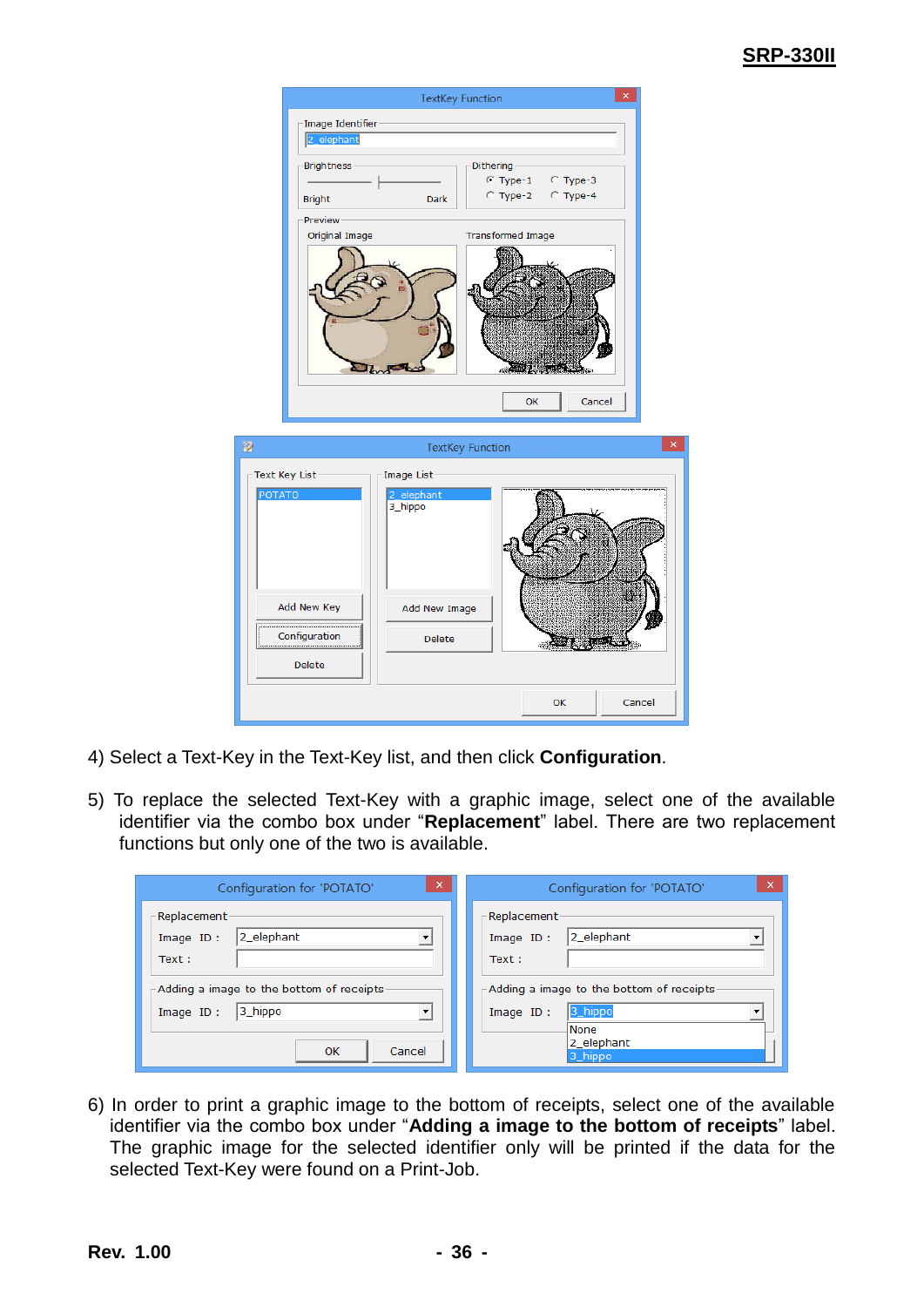#### <span id="page-36-0"></span>5-6-5 Print Preview

This application with a preview of a print-job runs, and windows driver does not directly send print-job data to the printer when enabled by clicking "**Enable Print Preview**". Printjob data can only be sent to the printer in the application. The actual output of preview image processed by the application might look a little different.

1) Tick **Enable Print Preview** to make Windows Driver ready for running the application.



- 2) When print-job data are created via Windows Driver, the application runs, and then loads the data to draw the expected output on screen.
- 3) Click **Print** if you want to print, or click **Close** to exit the application.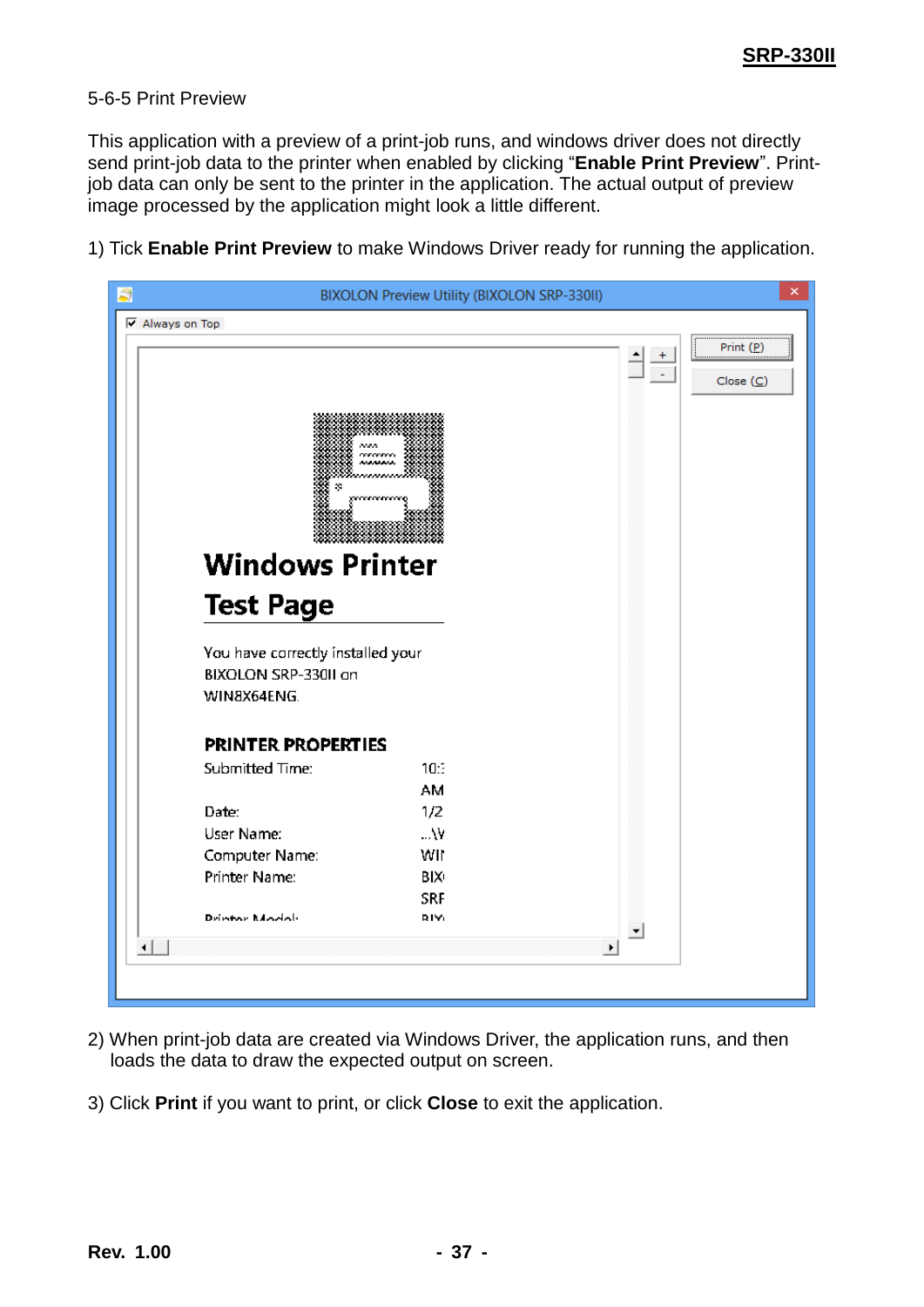#### <span id="page-37-0"></span>**5-7 Bidirectional Communication**

| Security           |                                | Language                                                               |                          | Version                 |   |
|--------------------|--------------------------------|------------------------------------------------------------------------|--------------------------|-------------------------|---|
| General            | Ports<br>Sharing               |                                                                        | Advanced                 | <b>Color Management</b> |   |
|                    | <b>BIXOLON SRP-330II</b>       |                                                                        |                          |                         |   |
| checked port.      |                                | Print to the following port(s). Documents will print to the first free |                          |                         |   |
| Port               | Description                    |                                                                        | Printer                  |                         | Α |
| LPT <sub>1</sub> : | <b>Printer Port</b>            |                                                                        |                          |                         |   |
| LPT <sub>2</sub> : | <b>Printer Port</b>            |                                                                        |                          |                         |   |
| LPT3:              | <b>Printer Port</b>            |                                                                        |                          |                         |   |
| COM3:              | <b>Serial Port</b>             |                                                                        |                          |                         |   |
| COM4:              | Serial Port                    |                                                                        |                          |                         |   |
| COM2:              | <b>Serial Port</b>             |                                                                        |                          |                         |   |
| $\nabla$ COM1:     | <b>Serial Port</b>             |                                                                        | <b>BIXOLON SRP-330II</b> |                         | v |
| Add Port           |                                | <b>Delete Port</b>                                                     |                          | Configure Port          |   |
|                    | √ Enable bidirectional support |                                                                        |                          |                         |   |
|                    | Enable printer pooling         |                                                                        |                          |                         |   |
|                    |                                |                                                                        |                          |                         |   |
|                    |                                |                                                                        |                          |                         |   |
|                    |                                |                                                                        |                          |                         |   |
|                    |                                |                                                                        |                          |                         |   |

1) Open the Printer Properties window for the corresponding OS.

2) Click **Ports** tab.

It is necessary to tick **Enable bidirectional support** to get status from the printer. Sample codes contained in the CD can help you get more status information than the status information that OS supplies as standard way.

| Printer status that OS support                                  | Printer status that OS does not support      |
|-----------------------------------------------------------------|----------------------------------------------|
| <b>ONLINE/OFFLINE</b><br><b>COVER OPEN/CLOSE</b><br>PAPER EMPTY | - NEAR END PAPER<br>- CASH DRAWER OPEN/CLOSE |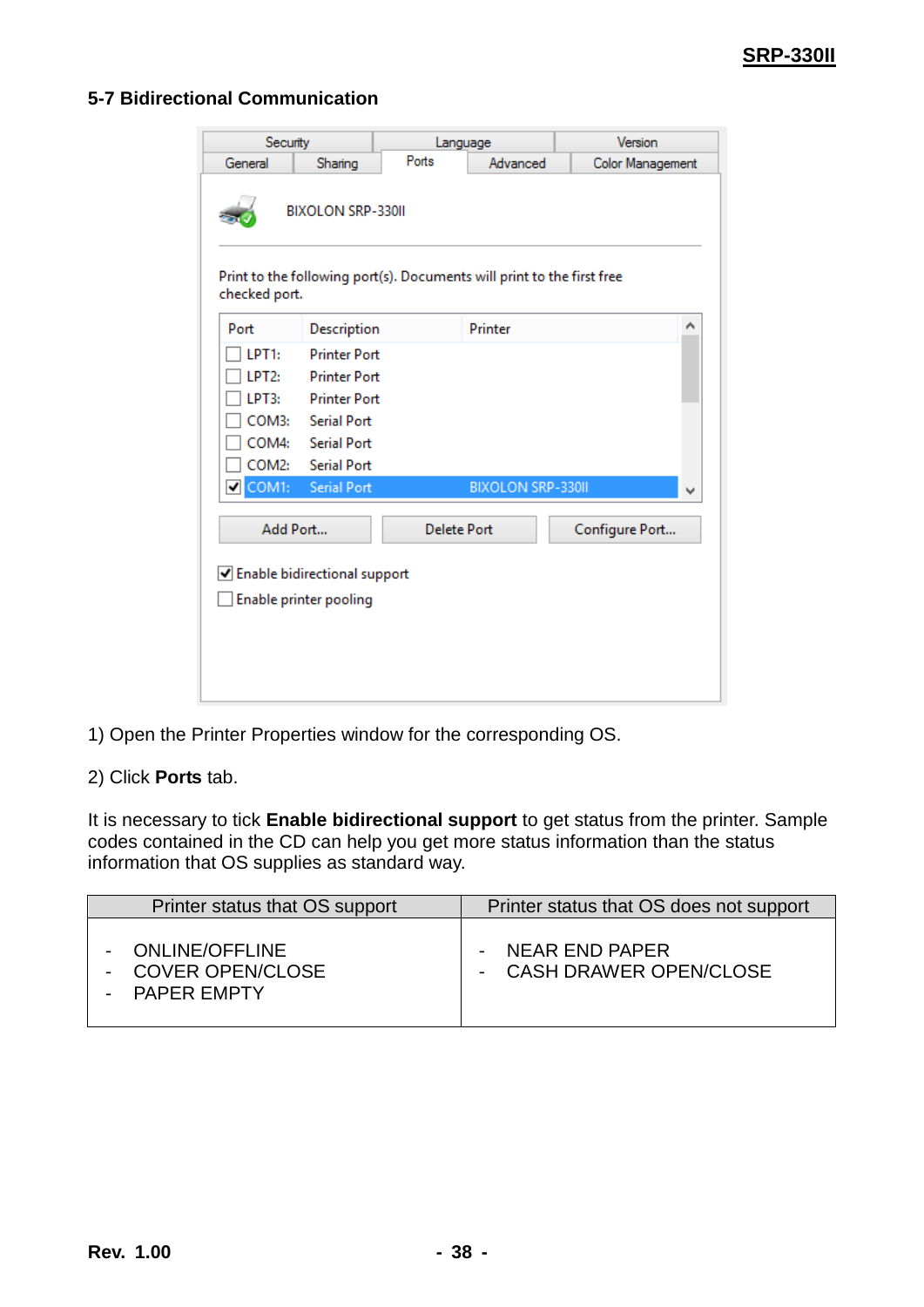## <span id="page-38-0"></span>**6. Windows Driver Specifications**

#### <span id="page-38-1"></span>**6-1 Font**

This Windows driver supports various fonts in the following table. Printing using these fonts is faster than using Windows fonts provided by the operating system.

| <b>Printer Font (Device Fonts) Name</b> |                 |                | Font size (dot) | Font Size (point) |
|-----------------------------------------|-----------------|----------------|-----------------|-------------------|
| FontA1x1                                | FontA1x1[Ext.]  | FontA1x1[255]  | 12 x 24         | 9.5               |
| FontA1x2                                | FontA1x2[Ext.]  | FontA1x2[255]  | 12 x 48         | 19                |
| FontA2x1                                | FontA2x1[Ext.]  | FontA2x1[255]  | 24 x 24         | 9.5               |
| FontA2x2                                | FontA2x2[Ext.]  | FontA2x2[255]  | 24 x 48         | 19                |
| FontA2x4                                | FontA2x4[Ext.]  | FontA2x4[255]  | 24 x 96         | 38.5              |
| FontA4x2                                | FontA4x2[Ext.]  | FontA4x2[255]  | 48 x 48         | 19                |
| FontA4x4                                | FontA4x4[Ext.]  | FontA4x4[255]  | 48 x 96         | 38.5              |
| FontA4x8                                | FontA4x8[Ext.]  | FontA4x8[255]  | 48 x 192        | 77                |
| FontA8x4                                | FontA8x4[Ext.]  | FontA8x4[255]  | 96 x 96         | 38.5              |
| FontA8x8                                | FontA8x8[Ext.]  | FontA8x8[255]  | 96 x 192        | 77                |
| FontB1x1                                | FontB1x1[Ext.]  | FontB1x1[255]  | 9x17            | $\overline{7}$    |
| FontB1x2                                | FontB1x2[Ext.]  | FontB1x2[255]  | $9 \times 34$   | 13.5              |
| FontB <sub>2x1</sub>                    | FontB2x1[Ext.]  | FontB2x1[255]  | 18 x 17         | $\overline{7}$    |
| FontB2x2                                | FontB2x2[Ext.]  | FontB2x2[255]  | 18 x 34         | 13.5              |
| FontB <sub>2x4</sub>                    | FontB2x4[Ext.]  | FontB2x4[255]  | 18 x 68         | 27                |
| FontB4x2                                | FontB4x2[Ext.]  | FontB4x2[255]  | 36 x 34         | 13.5              |
| FontB4x4                                | FontB4x4[Ext.]  | FontB4x4[255]  | 36 x 68         | 27                |
| FontB4x8                                | FontB4x8[Ext.]  | FontB4x8[255]  | 36 x 136        | 54.5              |
| FontB8x4                                | FontB8x4[Ext.]  | FontB8x4[255]  | 72 x 68         | 27                |
| FontB8x8                                | FontB8x8[Ext.]  | FontB8x8[255]  | 72 x 136        | 54.5              |
| FontC1x1                                | FontC1x1 [Ext.] | FontC1x1 [255] | $9 \times 24$   | 9.5               |
| FontC1x2                                | FontC1x2 [Ext.] | FontC1x2 [255] | $9 \times 48$   | 19                |
| FontC2x1                                | FontC2x1 [Ext.] | FontC2x1 [255] | 18 x 24         | 9.5               |
| FontC2x2                                | FontC2x2 [Ext.] | FontC2x2 [255] | 18 x 48         | 19                |
| FontC2x4                                | FontC2x4 [Ext.] | FontC2x4 [255] | 18 x 96         | 38.5              |
| FontC4x2                                | FontC4x2 [Ext.] | FontC4x2 [255] | 36 x 48         | 19                |
| FontC4x4                                | FontC4x4 [Ext.] | FontC4x4 [255] | 36 x 96         | 38.5              |
| FontC4x8                                | FontC4x8 [Ext.] | FontC4x8 [255] | 36 x 192        | 77                |
| FontC8x4                                | FontC8x4 [Ext.] | FontC8x4 [255] | 72 x 96         | 38.5              |
| FontC8x8                                | FontC8x8 [Ext.] | FontC8x8 [255] | 72 x 192        | 77                |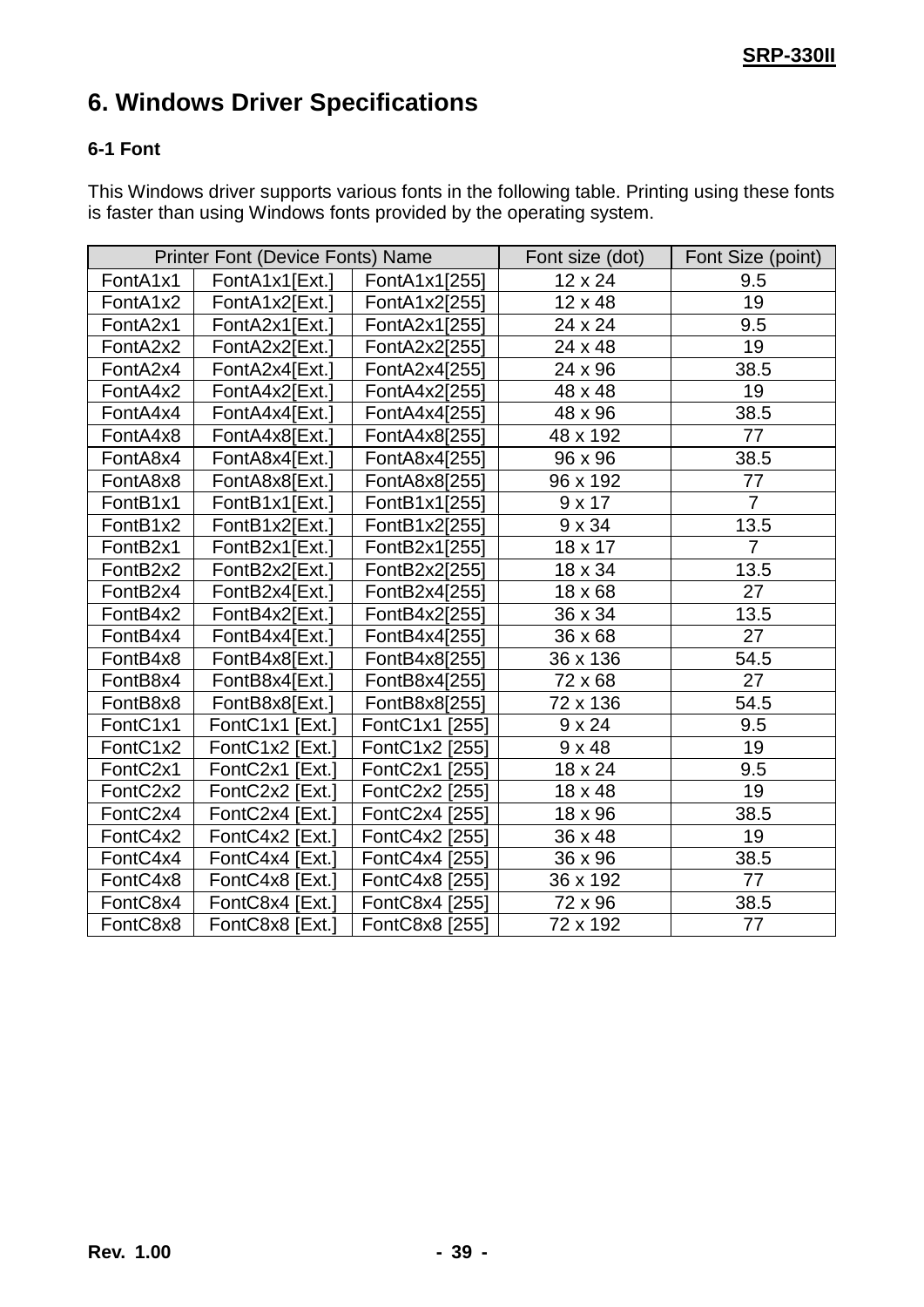Printer Fonts are defined as follows.

- 1) FontA1x2
	- ANSI Character code support (Code Page 1252)
	- Font size (dot): 12 x 48 (Double height)
	- Font size (point): 19
- 2) FontA1x2 [Ext.]
	- IBM expansion Character code support (Code Page 437)
	- Font size (dot): 12 x 48 (Double height)
	- Font size (point): 19

#### 3) FontA1x2 [255]

- Buyer exclusive code support (User Code page)
- Font size (dot): 12 x 48 (Double height)
- Font size (point): 19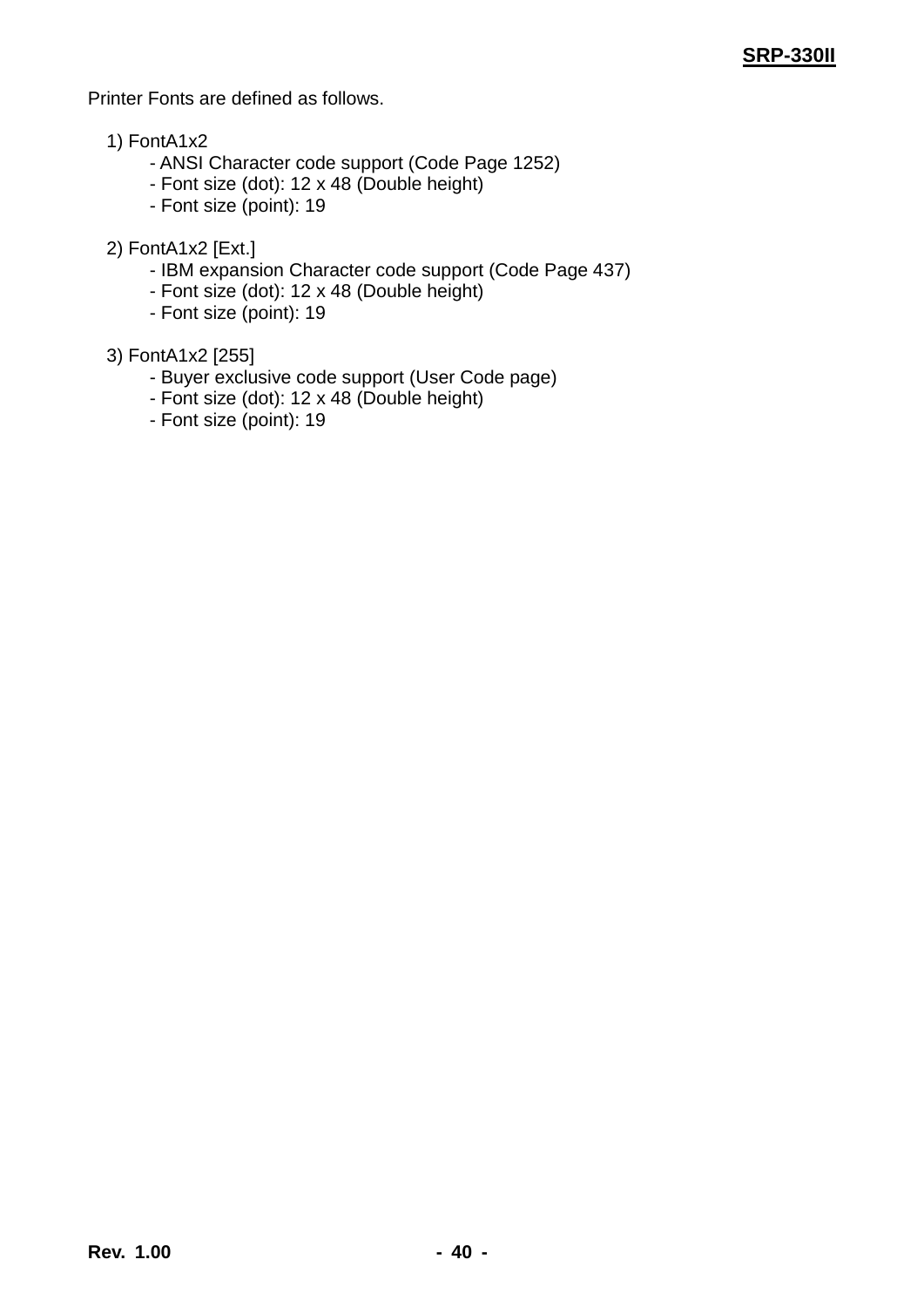#### <span id="page-40-0"></span>**6-2 Special functions**

This Windows driver supports the special functions as shown in the following table. Select **FontControl** font first and use the characters in the table to use the special functions. Take care as this function is not for printing general texts.

| Character               | <b>Special Function</b>                                       |  |  |
|-------------------------|---------------------------------------------------------------|--|--|
| 5                       | Prints HT (0 x 09)                                            |  |  |
| 6                       | Prints LF (0 x 0A)                                            |  |  |
| $\overline{7}$          | Prints CR (0 x 0D)                                            |  |  |
| a                       | Open Drawer 2 (50ms drive pulse width)                        |  |  |
| b                       | Open Drawer 2 (100ms drive pulse width)                       |  |  |
| C                       | Open Drawer 2 (150ms drive pulse width)                       |  |  |
| d                       | Open Drawer 2 (200ms drive pulse width)                       |  |  |
| е                       | Open Drawer 2 (250ms drive pulse width)                       |  |  |
| f                       | Open Drawer 2 without paper feeding (50ms driver pulse width) |  |  |
| g                       | Cut Receipt (partial cut) without paper feeding               |  |  |
|                         | Prints the NV Image saved in the 00 address (double-size)     |  |  |
|                         | Prints the NV Image saved in the 01 address (double-size)     |  |  |
| k                       | Prints the NV Image saved in the 02 address (double-size)     |  |  |
|                         | Prints the NV Image saved in the 03 address (double-size)     |  |  |
| m                       | Prints the NV Image saved in the 04 address (double-size)     |  |  |
| р                       | Does not add HRI characters to the barcode                    |  |  |
| q                       | Adds HRI characters in Font A above the barcode               |  |  |
| r                       | Adds HRI characters in Font A below the barcode               |  |  |
| s                       | Adds HRI characters in Font B above the barcode               |  |  |
| t                       | Adds HRI characters in Font B below the barcode               |  |  |
| u                       | Turns white/black reverse printing mode on                    |  |  |
| v                       | Turns white/black reverse printing mode off                   |  |  |
| W                       | Aligns text to the left                                       |  |  |
| x                       | Aligns text to the center                                     |  |  |
| У                       | Aligns text to the right                                      |  |  |
| А                       | Open Drawer 1 (50ms drive pulse width)                        |  |  |
| B                       | Open Drawer 1 (100ms drive pulse width)                       |  |  |
| C                       | Open Drawer 1 (150ms drive pulse width)                       |  |  |
| D                       | Open Drawer 1 (200ms drive pulse width)                       |  |  |
| E                       | Open Drawer 1 (250ms drive pulse width)                       |  |  |
| F                       | Open Drawer 1 without paper feeding (50ms driver pulse width) |  |  |
| G                       | Prints the NV bitmap saved in the 00 address                  |  |  |
| $\overline{\mathsf{H}}$ | Prints the NV bitmap saved in the 01 address                  |  |  |
|                         | Prints the NV bitmap saved in the 02 address                  |  |  |
| J                       | Prints the NV bitmap saved in the 03 address                  |  |  |
| Κ                       | Prints the NV bitmap saved in the 04 address                  |  |  |
| P                       | Cut Receipt (partial cut)                                     |  |  |
| $\mathsf R$             | Prints the NV Image saved in the 00 address                   |  |  |
| $\overline{\mathsf{s}}$ | Prints the NV Image saved in the 01 address                   |  |  |
| T                       | Prints the NV Image saved in the 02 address                   |  |  |
| U                       | Prints the NV Image saved in the 03 address                   |  |  |
| V                       | Prints the NV Image saved in the 04 address                   |  |  |
|                         | Prints the NV bitmap saved in the 00 address (double-size)    |  |  |
|                         | Prints the NV bitmap saved in the 01 address (double-size)    |  |  |
| Λ                       | Prints the NV bitmap saved in the 02 address (double-size)    |  |  |
|                         | Prints the NV bitmap saved in the 03 address (double-size)    |  |  |
|                         | Prints the NV bitmap saved in the 04 address (double-size)    |  |  |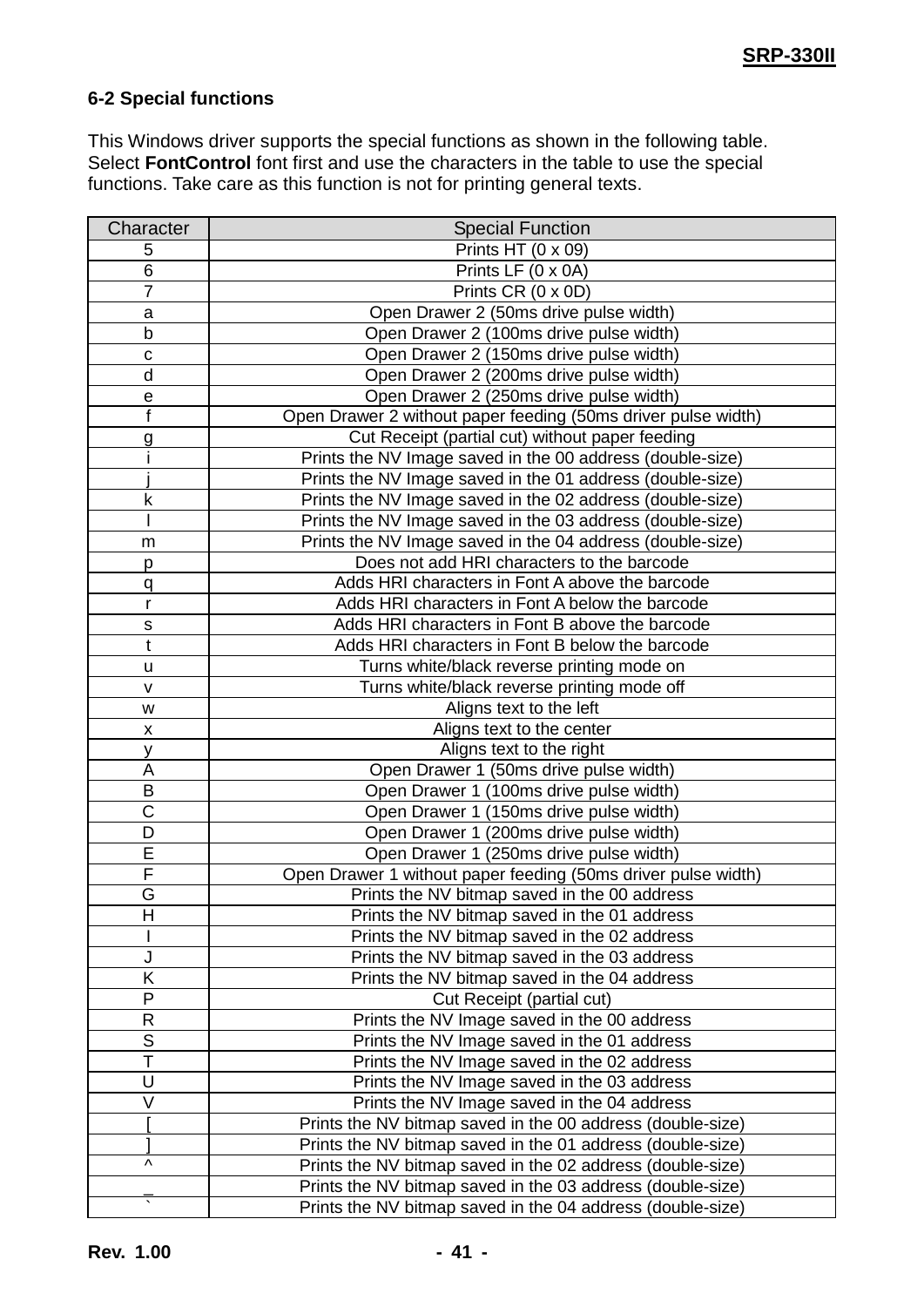#### 1) Example

Select **FontControl** font and send 6 for "LF" (Line Feed) operation (instead of printing character "6").

#### 2) **FontControl** font functions.

| <b>Font Name</b>   | <b>Special Functions</b>                                                                                                                                                                                | Font Size (point/dot) |
|--------------------|---------------------------------------------------------------------------------------------------------------------------------------------------------------------------------------------------------|-----------------------|
| <b>FontControl</b> | Open Drawer 1/2<br>Cut receipt<br>Cut receipt(without paper feeding)<br>Justification (Left/Center/Right)<br>Output HT, Output LF, Output CR<br><b>Barcode Printing</b><br><b>Print NV Graphic Data</b> | (9.5 / 12x24)         |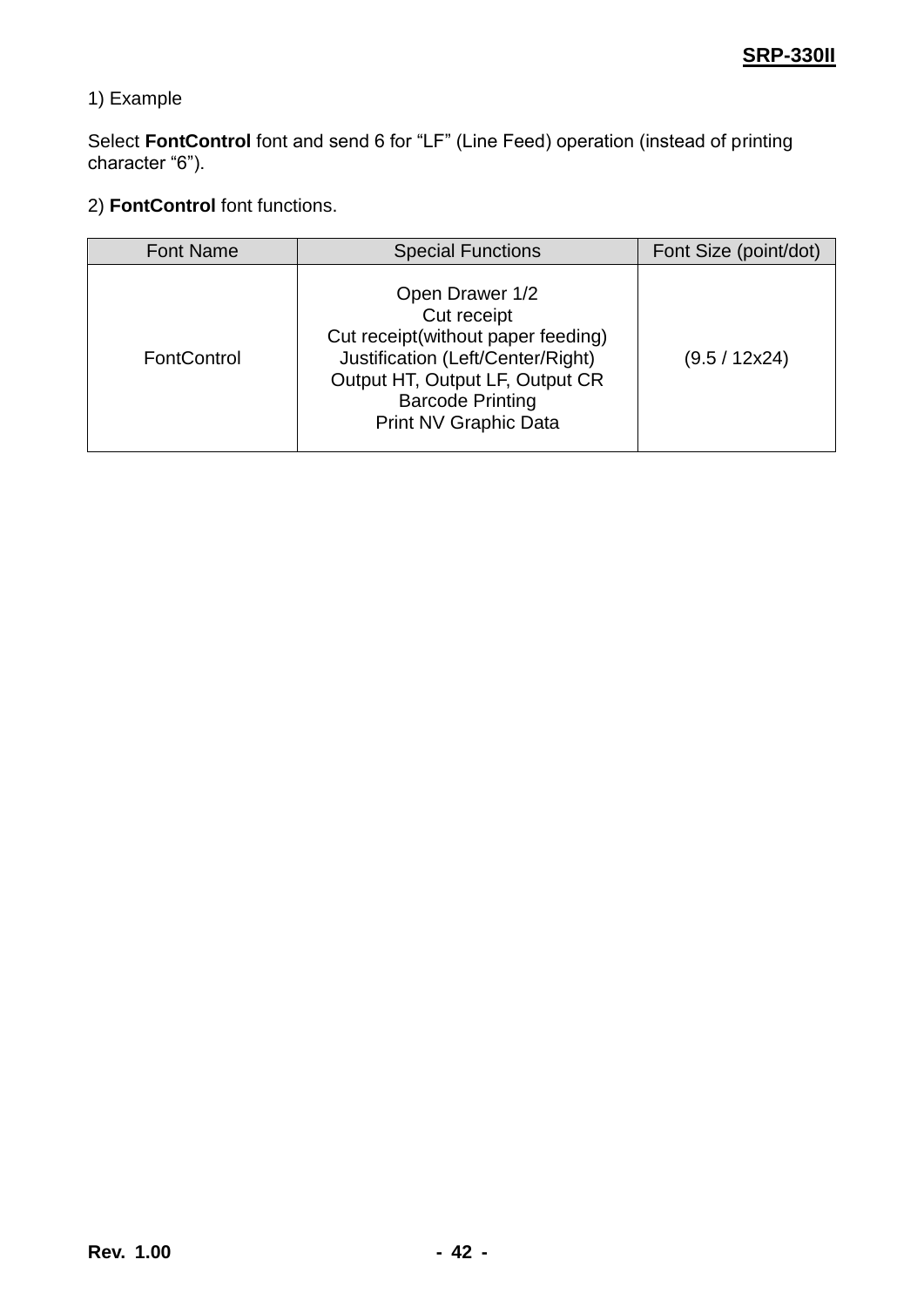## <span id="page-42-0"></span>**7. Use of Windows Driver**

#### <span id="page-42-1"></span>**7-1 Use of Visual Basic**

This section contains example codes to control the printer using Windows driver with Visual Basic. Sample programs are included in the CD.

<span id="page-42-2"></span>7-1-1 Windows Driver Selection

The following example code explains how to select "BIXOLON SRP-330II" Windows driver.

For Each prnPrinter In Printers If prnPrinter.DeviceName = "BIXOLON SRP-330II" Then

Set Printer = prnPrinter

Exit For

End If

Next

#### <span id="page-42-3"></span>7-1-2 Text Printing

The following example code explains how to print texts using Windows Fonts and Device Fonts.

"Print in Windows font Printer.FontSize = 9 Printer.FontName = "Arial" Printer.Print "Arial Test" "Print in printer font Printer.FontSize = 9.5 Printer.FontName = "FontA1x1" Printer.Print "FontA1x1 Font"

Printer.EndDoc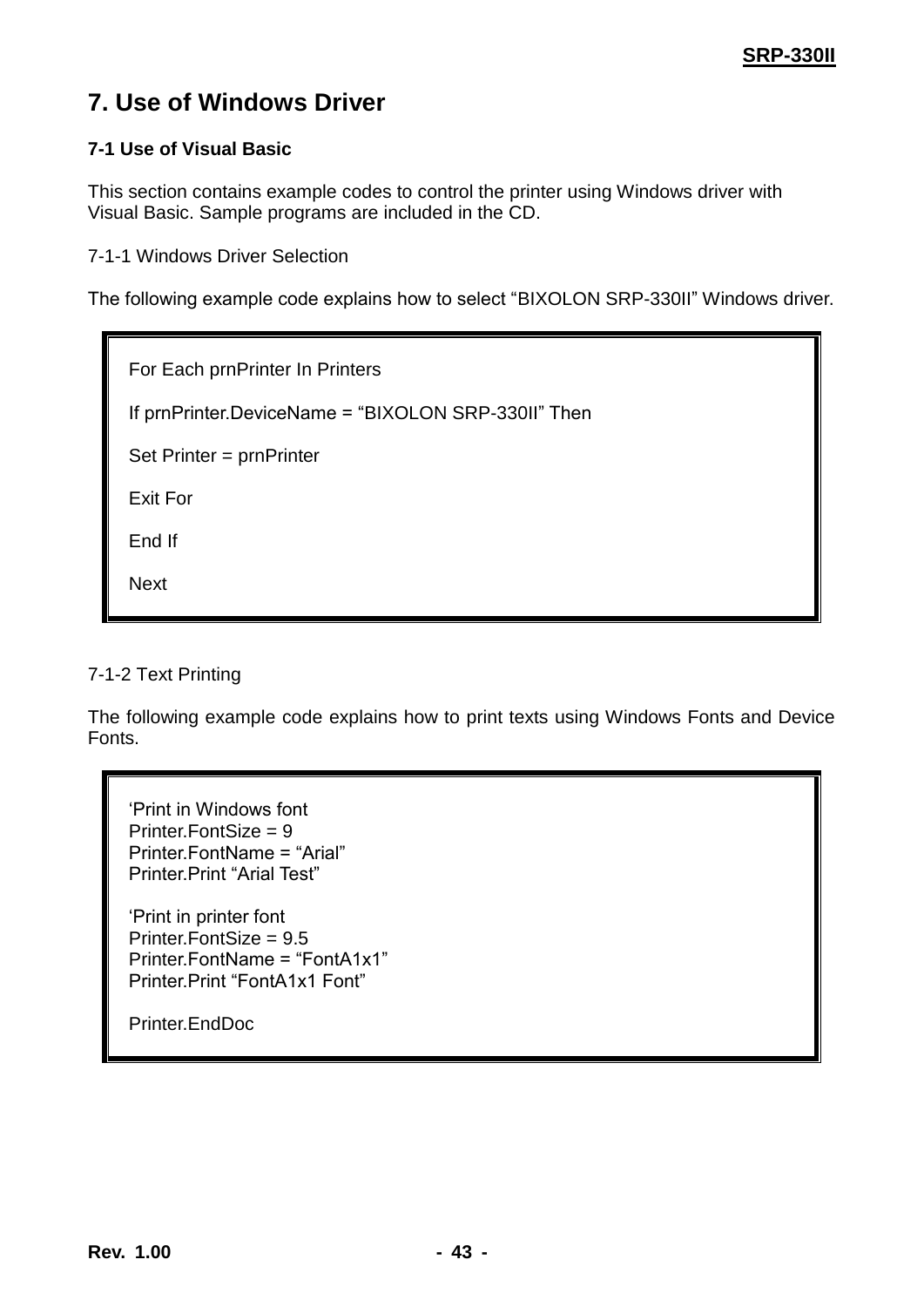#### <span id="page-43-0"></span>7-1-3 Barcode Printing

The following example code explains how to print the barcode (JAN8 (EAN)).

'Print Bar Code. Printer.FontSize = 20 Printer.FontName = "Barcode4" Printer.Print "1234567" Printer.EndDoc

The following example code explains how to print the 2D barcode (PDF417).

```
'Print Two-dimensional Codes.
Printer.FontSize = 9.5
Printer.FontName = "2D-Code1"
Printer.Print "Print Test PDF417"
Printer.EndDoc
```
**Rev. 1.00 - 44 -**